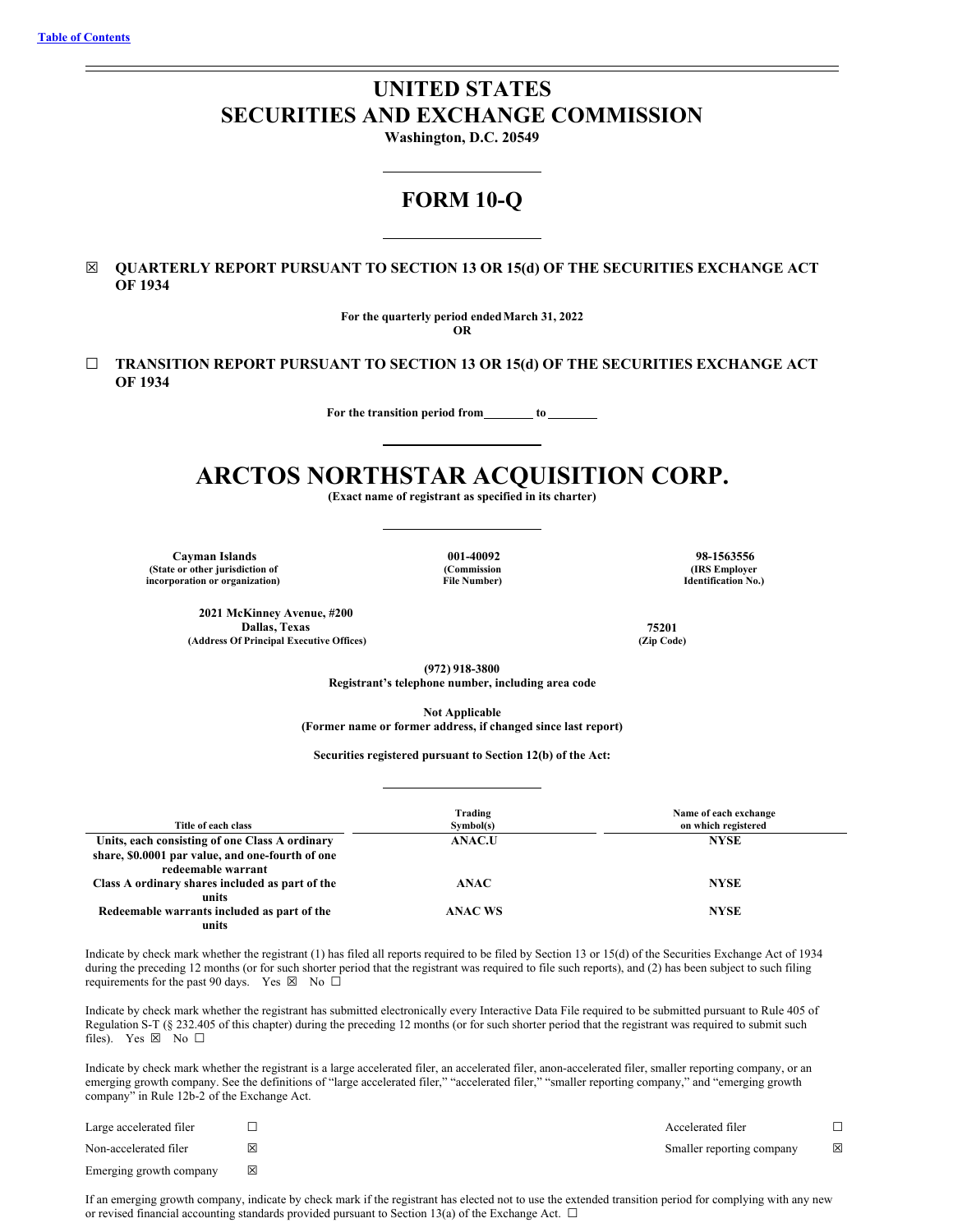Indicate by check mark whether the registrant is a shell company (as defined in Rule 12b-2 of the Exchange Act). Yes  $\boxtimes$  No  $\Box$ 

As of May 16, 2022, 31,625,000 Class A ordinary shares, par value \$0.0001 per share, and 7,906,250 Class B ordinary shares, par value \$0.0001 per share, were issued and outstanding.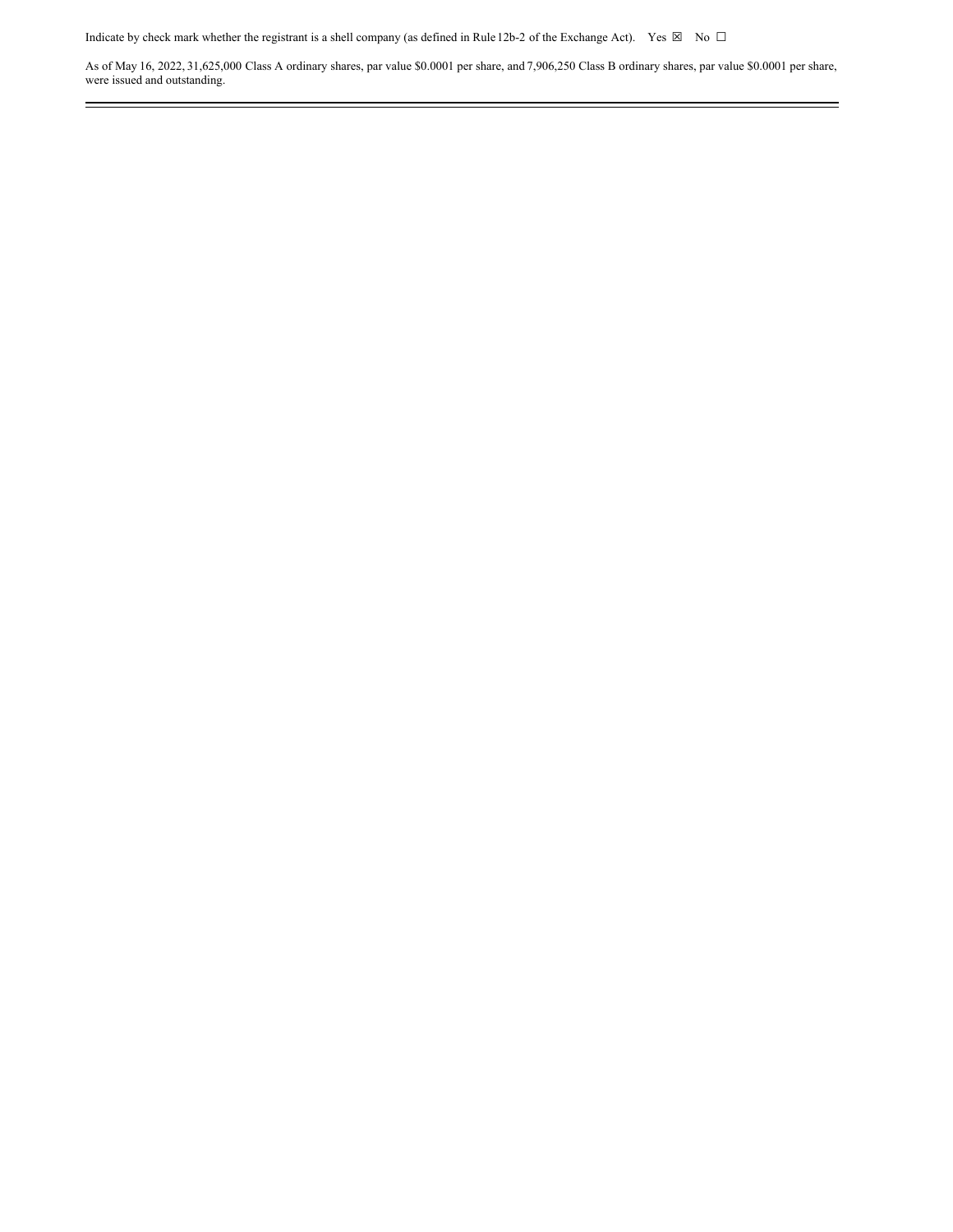#### **ARCTOS NORTHSTAR ACQUISITION CORP. Form 10-Q For the Quarter Ended March 31, 2022 Table of Contents**

<span id="page-2-0"></span>

|          |                                                                                                                                | Page |
|----------|--------------------------------------------------------------------------------------------------------------------------------|------|
|          | <b>PART I. FINANCIAL INFORMATION</b>                                                                                           |      |
| Item 1.  | <b>Condensed Financial Statements</b>                                                                                          | 3    |
|          | Condensed Balance Sheets as of March 31, 2022 (Unaudited) and December 31, 2021                                                |      |
|          | Unaudited Condensed Statements of Operations for the three months ended March 31, 2022 and 2021                                |      |
|          | Unaudited Condensed Statements of Changes in Shareholders' Equity (Deficit) for the three months ended March 31, 2022 and 2021 |      |
|          | Unaudited Condensed Statements of Cash Flows for the three months ended March 31, 2022 and 2021                                | 6    |
|          | Notes to Unaudited Condensed Financial Statements                                                                              |      |
| Item 2.  | Management's Discussion and Analysis of Financial Condition and Results of Operations                                          | 22   |
| Item 3.  | <b>Quantitative and Qualitative Disclosures About Market Risk</b>                                                              | 27   |
| Item 4.  | <b>Controls and Procedures</b>                                                                                                 | 27   |
|          | <b>PART II. OTHER INFORMATION</b>                                                                                              |      |
| Item 1.  | <b>Legal Proceedings</b>                                                                                                       | 28   |
| Item 1A. | <b>Risk Factors</b>                                                                                                            | 28   |
| Item 2.  | Unregistered Sales of Equity Securities and Use of Proceeds from Registered Securities                                         | 28   |
| Item 3.  | <b>Defaults Upon Senior Securities</b>                                                                                         | 28   |
| Item 4.  | <b>Mine Safety Disclosures</b>                                                                                                 | 28   |
| Item 5.  | <b>Other Information</b>                                                                                                       | 28   |
| Item 6.  | <b>Exhibits</b>                                                                                                                | 28   |
|          |                                                                                                                                |      |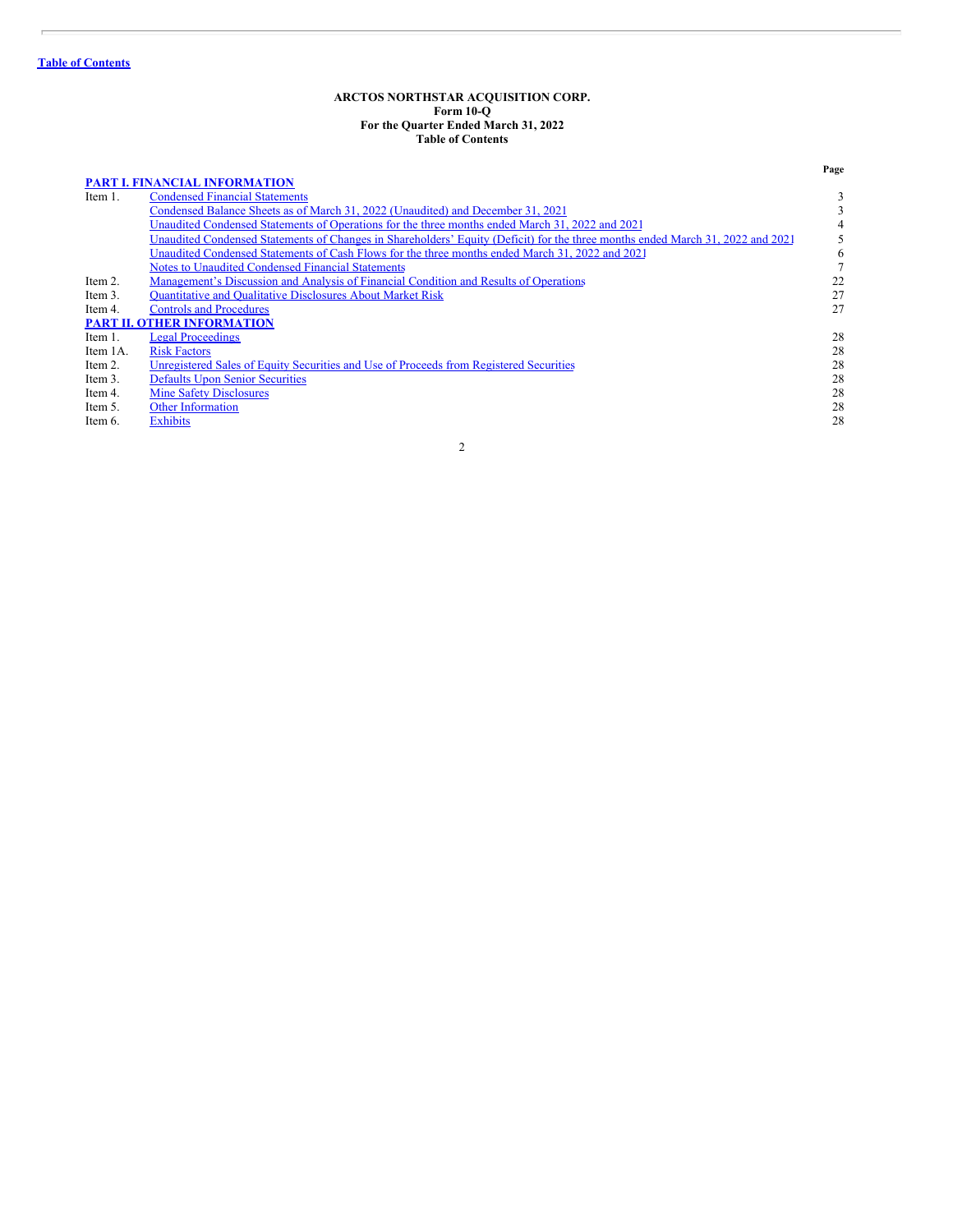<span id="page-3-1"></span><span id="page-3-0"></span>**Item 1. Condensed Financial Statements**

### **PART I. FINANCIAL INFORMATION**

### **ARCTOS NORTHSTAR ACQUISITION CORP. CONDENSED BALANCE SHEETS**

<span id="page-3-2"></span>

|                                                                                                                                                                                      | March 31,<br>2022<br>(Unaudited) |              | December 31, 2021 |
|--------------------------------------------------------------------------------------------------------------------------------------------------------------------------------------|----------------------------------|--------------|-------------------|
| Assets:                                                                                                                                                                              |                                  |              |                   |
| Current assets:                                                                                                                                                                      |                                  |              |                   |
| Cash                                                                                                                                                                                 | $\mathbf{s}$<br>115,584          | $\mathbb{S}$ | 81,567            |
| Prepaid expenses                                                                                                                                                                     | 372,883                          |              | 398,328           |
| <b>Total current assets</b>                                                                                                                                                          | 488,467                          |              | 479.895           |
| Investments held in Trust Account                                                                                                                                                    | 316,293,269                      |              | 316,267,458       |
| <b>Total Assets</b>                                                                                                                                                                  | \$316,781,736                    | \$           | 316,747,353       |
| <b>Liabilities and Shareholders' Deficit:</b>                                                                                                                                        |                                  |              |                   |
| Current liabilities:                                                                                                                                                                 |                                  |              |                   |
| Accounts payable                                                                                                                                                                     | S<br>43.251                      | S            | 40,149            |
| Accrued expenses                                                                                                                                                                     | 1,698,365                        |              | 1,723,300         |
| Accrued expenses - related party                                                                                                                                                     | 140,000                          |              | 110,000           |
| Due to related party                                                                                                                                                                 | 350,000                          |              |                   |
| <b>Total current liabilities</b>                                                                                                                                                     | 2,231,616                        |              | 1,873,449         |
| Deferred underwriting commissions                                                                                                                                                    | 11,068,750                       |              | 11,068,750        |
| Derivative warrant liabilities                                                                                                                                                       | 4,725,660                        |              | 12,557,750        |
| <b>Total liabilities</b>                                                                                                                                                             | 18,026,026                       |              | 25,499,949        |
| <b>Commitments and Contingencies</b>                                                                                                                                                 |                                  |              |                   |
| Class A ordinary shares subject to possible redemption, \$0,0001 par value; 31,625,000 shares at redemption value<br>of \$10.00 per share as of March 31, 2022 and December 31, 2021 | 316,250,000                      |              | 316,250,000       |
| <b>Shareholders' Deficit:</b>                                                                                                                                                        |                                  |              |                   |
| Preference shares, \$0.0001 par value; 5,000,000 shares authorized; none issued and outstanding as of March 31,<br>2022 and December 31, 2021                                        |                                  |              |                   |
| Class A ordinary shares, \$0.0001 par value; 500,000,000 shares authorized; no non-redeemable shares issued or<br>outstanding as of March 31, 2022 and December 31, 2021             |                                  |              |                   |
| Class B ordinary shares, \$0.0001 par value; 50,000,000 shares authorized; 7,906,250 shares issued and outstanding<br>as of March 31, 2022 and December 31, 2021                     | 791                              |              | 791               |
| Additional paid-in capital                                                                                                                                                           |                                  |              |                   |
| Accumulated deficit                                                                                                                                                                  | (17, 495, 081)                   |              | (25,003,387)      |
| Total shareholders' deficit                                                                                                                                                          | (17, 494, 290)                   |              | (25,002,596)      |
| Total Liabilities, Class A Ordinary Shares Subject to Possible Redemption and Shareholders' Deficit                                                                                  | \$316,781,736                    | S            | 316,747,353       |

*The accompanying notes are an integral part of these unaudited condensed financial statements.*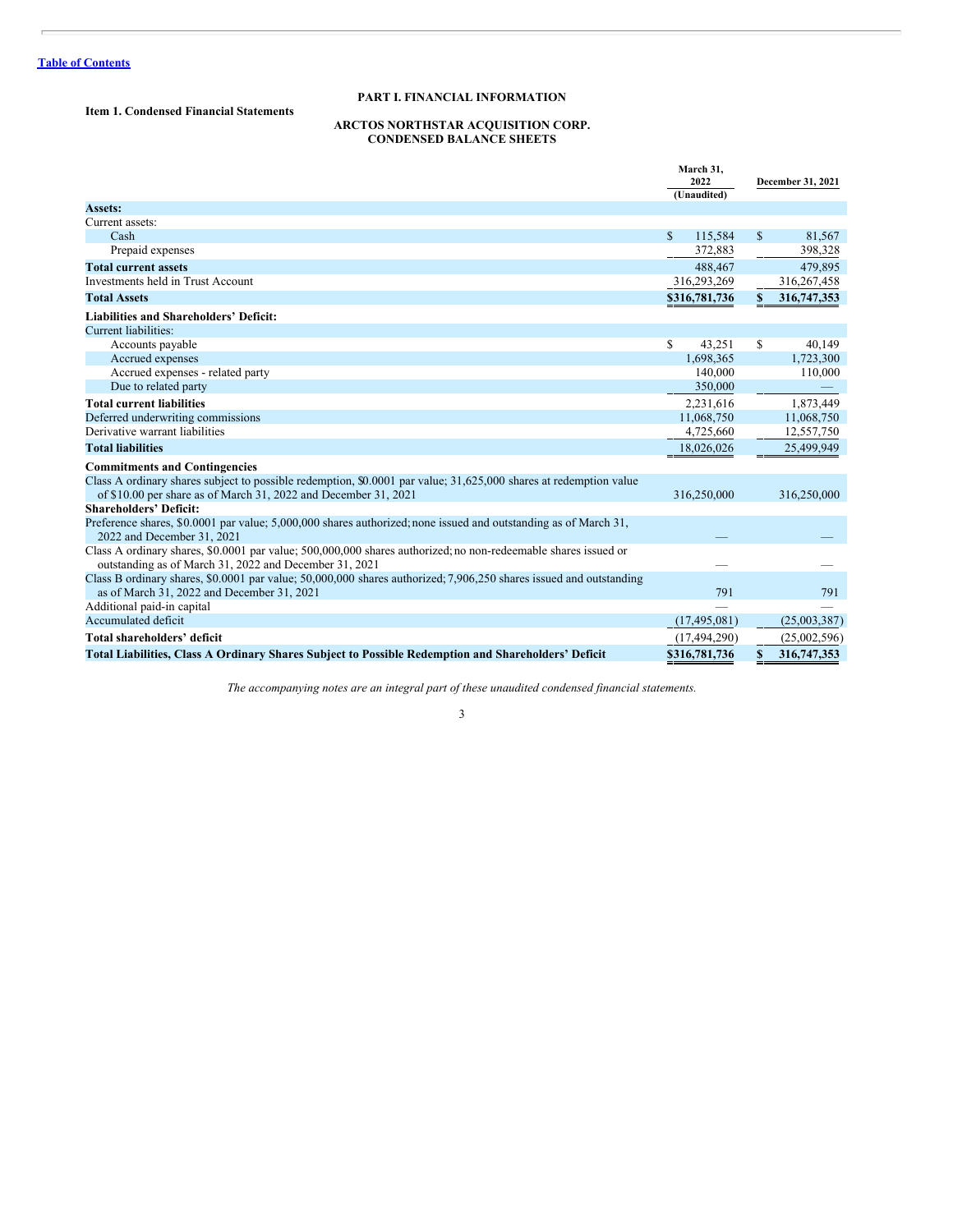### **ARCTOS NORTHSTAR ACQUISITION CORP. UNAUDITED CONDENSED STATEMENTS OF OPERATIONS**

<span id="page-4-0"></span>

|                                                                        | For the three months ended March 31, |            |  |             |
|------------------------------------------------------------------------|--------------------------------------|------------|--|-------------|
|                                                                        |                                      | 2022       |  | 2021        |
| General and administrative expenses                                    |                                      | 319,595    |  | 432,571     |
| General and administrative expenses - related party                    |                                      | 30,000     |  | 20,000      |
| <b>Loss from operations</b>                                            |                                      | (349, 595) |  | (452, 571)  |
| Other income (expenses):                                               |                                      |            |  |             |
| Offering costs associated with derivative warrant liabilities          |                                      |            |  | (848, 440)  |
| Loss upon issuance of private placement warrants                       |                                      |            |  | (3,496,500) |
| Change in fair value of derivative warrant liabilities                 |                                      | 7,832,090  |  | 1,021,000   |
| Income from investments held in Trust Account                          |                                      | 25,811     |  | 1,796       |
| Net income (loss)                                                      |                                      | 7,508,306  |  | (3,774,715) |
|                                                                        |                                      |            |  |             |
| Weighted average shares outstanding of Class A ordinary shares         |                                      | 31,625,000 |  | 12,298,611  |
| Basic and diluted net income (loss) per share, Class A ordinary shares |                                      | 0.19       |  | (0.19)      |
| Weighted average shares outstanding of Class B ordinary shares         |                                      | 7,906,250  |  | 7,276,042   |
| Basic and diluted net income (loss) per share, Class B ordinary shares |                                      | 0.19       |  | (0.19)      |

*The accompanying notes are an integral part of these unaudited condensed financial statements.*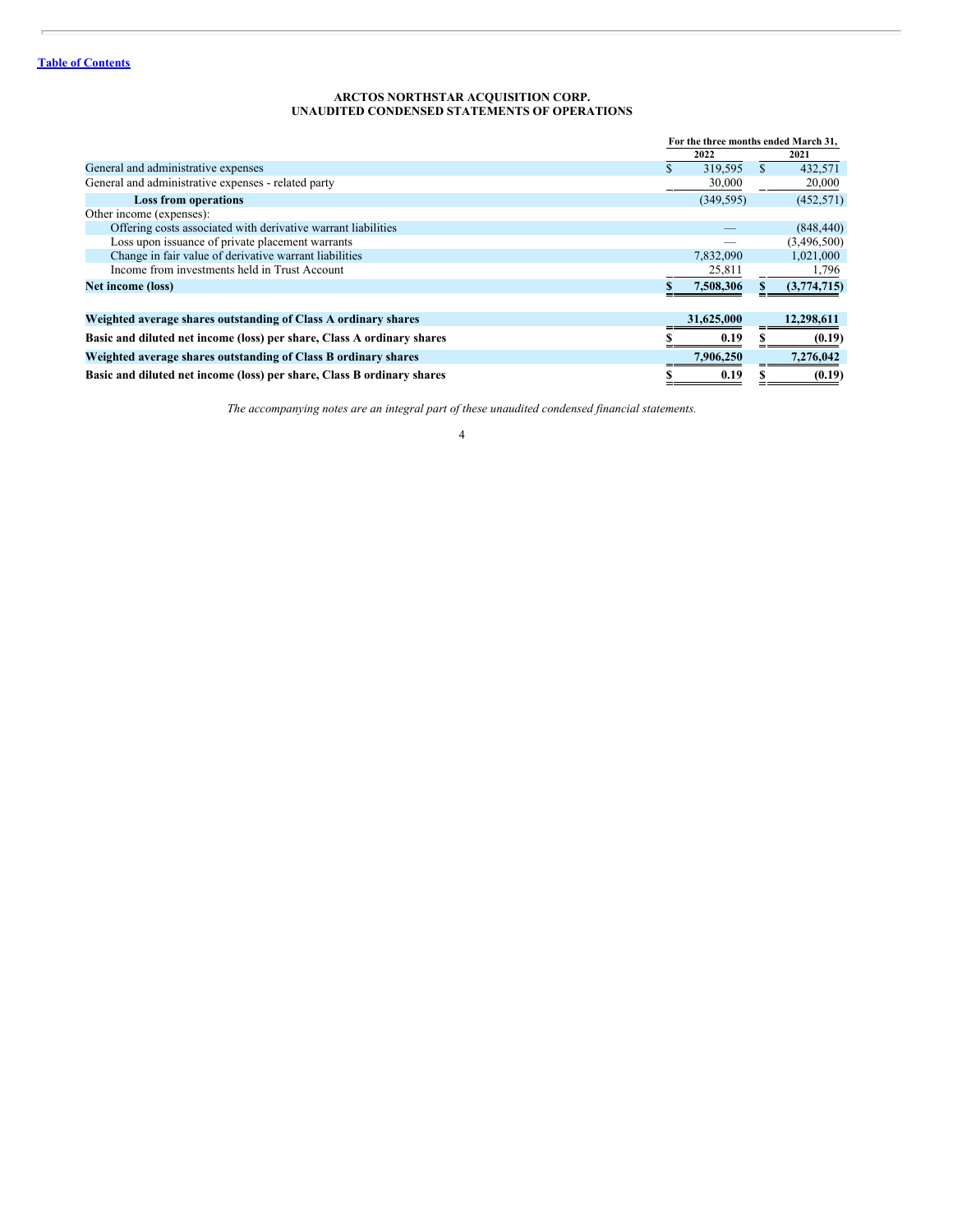#### **ARCTOS NORTHSTAR ACQUISITION CORP. UNAUDITED CONDENSED STATEMENTS OF CHANGES IN SHAREHOLDERS' EQUITY (DEFICIT) FOR THE THREE MONTHS ENDED MARCH 31, 2022**

<span id="page-5-0"></span>

|                                      | <b>Ordinary Shares</b> |                |               |        | Additional |                  | Total            |
|--------------------------------------|------------------------|----------------|---------------|--------|------------|------------------|------------------|
|                                      |                        | <b>Class A</b> | Class B       |        | Paid-in    | Accumulated      | Shareholders'    |
|                                      | <b>Shares</b>          | Amount         | <b>Shares</b> | Amount | Capital    | Deficit          | Deficit          |
| <b>Balance - December 31, 2021</b>   |                        |                | 7.906.250     | 791    |            | \$(25,003,387)   | \$(25,002,596)   |
| Net income                           |                        |                |               |        |            | 7,508,306        | 1.508.306        |
| Balance - March 31, 2022 (unaudited) |                        |                | 7,906,250     | 791    |            | \$(17, 495, 081) | \$(17, 494, 290) |

### **FOR THE THREE MONTHS ENDED MARCH 31, 2021**

|                                                        | <b>Ordinary Shares</b> |                |               |                |                    |                        | Total               |
|--------------------------------------------------------|------------------------|----------------|---------------|----------------|--------------------|------------------------|---------------------|
|                                                        |                        | <b>Class A</b> |               | <b>Class B</b> |                    |                        | Shareholders'       |
|                                                        | <b>Shares</b>          | Amount         | <b>Shares</b> | Amount         | Paid-in<br>Capital | Accumulated<br>Deficit | Equity<br>(Deficit) |
| <b>Balance - December 31, 2020</b>                     |                        |                | 7,906,250     | 791            | \$24.209           | (15.702)               | 9.298               |
| Class A ordinary shares subject to possible redemption |                        |                |               |                | (24.209)           | (32, 151, 638)         | (32, 175, 847)      |
| Net loss                                               |                        |                |               |                |                    | (3,774,715)            | (3,774,715)         |
| Balance - March 31, 2021 (unaudited)                   |                        |                | 7,906,250     | 791            |                    | $$$ (35,942,055)       | $$$ (35,941,264)    |

*The accompanying notes are an integral part of these unaudited condensed financial statements.*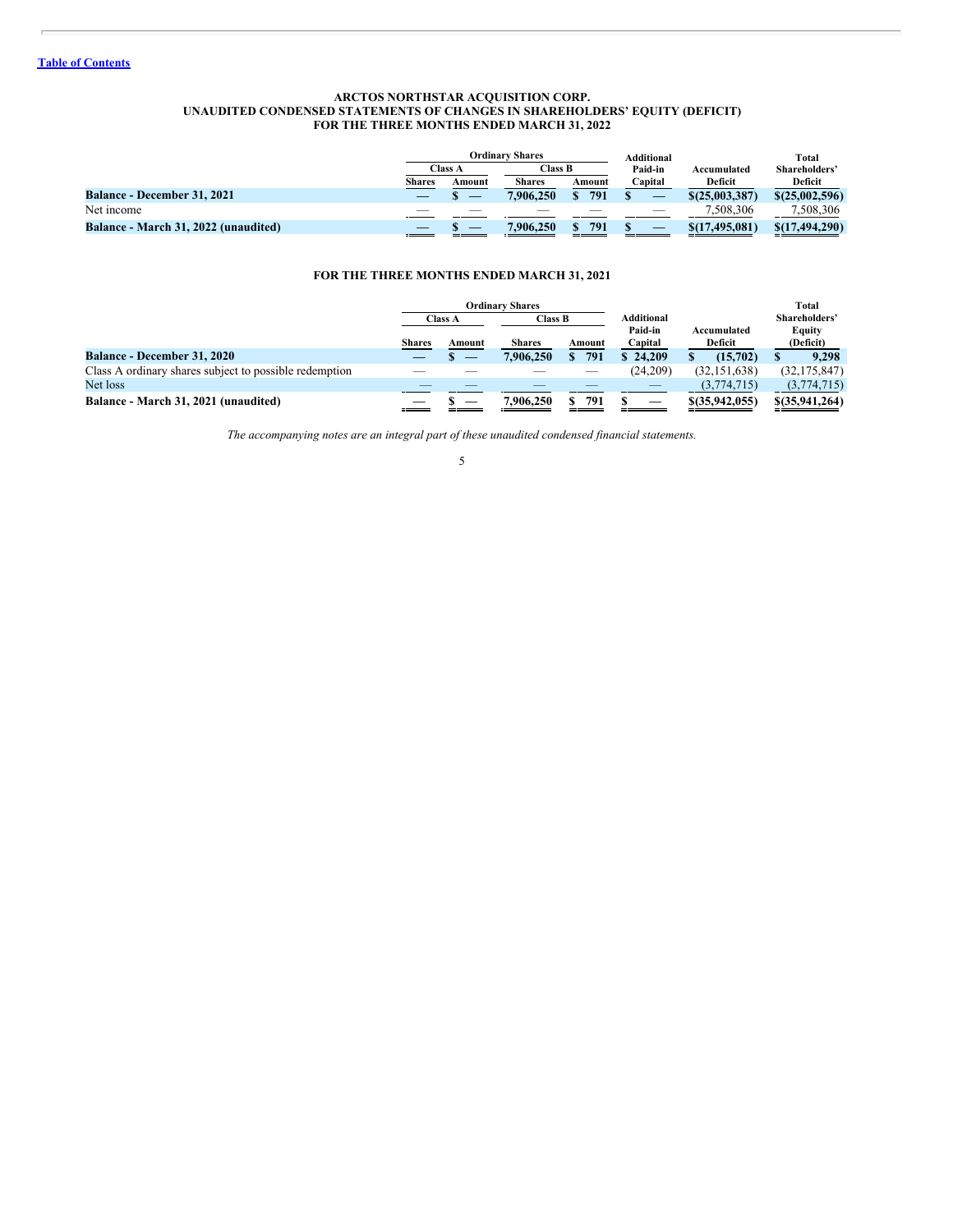#### **ARCTOS NORTHSTAR ACQUISITION CORP. UNAUDITED CONDENSED STATEMENTS OF CASH FLOWS**

<span id="page-6-0"></span>

|                                                                                      |    | For the three months ended March 31, |                         |                 |
|--------------------------------------------------------------------------------------|----|--------------------------------------|-------------------------|-----------------|
|                                                                                      |    | 2022                                 |                         | 2021            |
| <b>Cash Flows from Operating Activities:</b>                                         |    |                                      |                         |                 |
| Net income (loss)                                                                    | S  | 7,508,306                            | S                       | (3,774,715)     |
| Adjustments to reconcile net income (loss) to net cash used in operating activities: |    |                                      |                         |                 |
| General and administrative expenses paid by related party under promissory note      |    |                                      |                         | 37,965          |
| Loss upon issuance of private placement warrants                                     |    |                                      |                         | 3,496,500       |
| Offering costs associated with derivative warrant liabilities                        |    |                                      |                         | 848,440         |
| Change in fair value of derivative warrant liabilities                               |    | (7,832,090)                          |                         | (1,021,000)     |
| Income from investments held in Trust Account                                        |    | (25, 811)                            |                         | (1,796)         |
| Changes in operating assets and liabilities:                                         |    |                                      |                         |                 |
| Prepaid expenses                                                                     |    | 25,445                               |                         | (606, 344)      |
| Accounts payable                                                                     |    | 3,102                                |                         | 35,616          |
| Accounts payable - related party                                                     |    |                                      |                         | 1,775           |
| Accrued expenses                                                                     |    | (24, 935)                            |                         | 304,420         |
| Accrued expenses - related party                                                     |    | 30,000                               |                         | 20,000          |
| Net cash used in operating activities                                                |    | (315,983)                            |                         | (659, 139)      |
| <b>Cash Flows from Investing Activities:</b>                                         |    |                                      |                         |                 |
| Cash deposited in Trust Account                                                      |    |                                      |                         | (316, 250, 000) |
| Net cash used in investing activities                                                |    |                                      |                         | (316, 250, 000) |
| <b>Cash Flows from Financing Activities:</b>                                         |    |                                      |                         |                 |
| Proceeds received from Sponsor (Due to related party)                                |    | 350,000                              |                         |                 |
| Repayment of note payable to related party                                           |    |                                      |                         | (151,790)       |
| Proceeds received from initial public offering, gross                                |    |                                      |                         | 316,250,000     |
| Proceeds received from private placement                                             |    |                                      |                         | 8,325,000       |
| Offering costs paid                                                                  |    |                                      |                         | (6,325,000)     |
| Net cash provided by financing activities                                            |    | 350,000                              |                         | 318,098,210     |
| Net increase in cash                                                                 |    | 34,017                               |                         | 1,189,071       |
| Cash - beginning of the period                                                       |    | 81,567                               |                         |                 |
| Cash - end of the period                                                             | \$ | 115,584                              | $\overline{\mathbf{z}}$ | 1,189,071       |
| Supplemental disclosure of noncash financing activities:                             |    |                                      |                         |                 |
| Offering costs included in accounts payable                                          | \$ |                                      | \$                      | 353,000         |
| Offering costs included in accrued expenses                                          | \$ | $\qquad \qquad -$                    | \$                      | 141,832         |
| Offering costs paid by related party under promissory note                           | \$ |                                      | \$                      | 113,825         |
| Deferred underwriting commissions                                                    | \$ |                                      | \$                      | 11,068,750      |

*The accompanying notes are an integral part of these unaudited condensed financial statements.*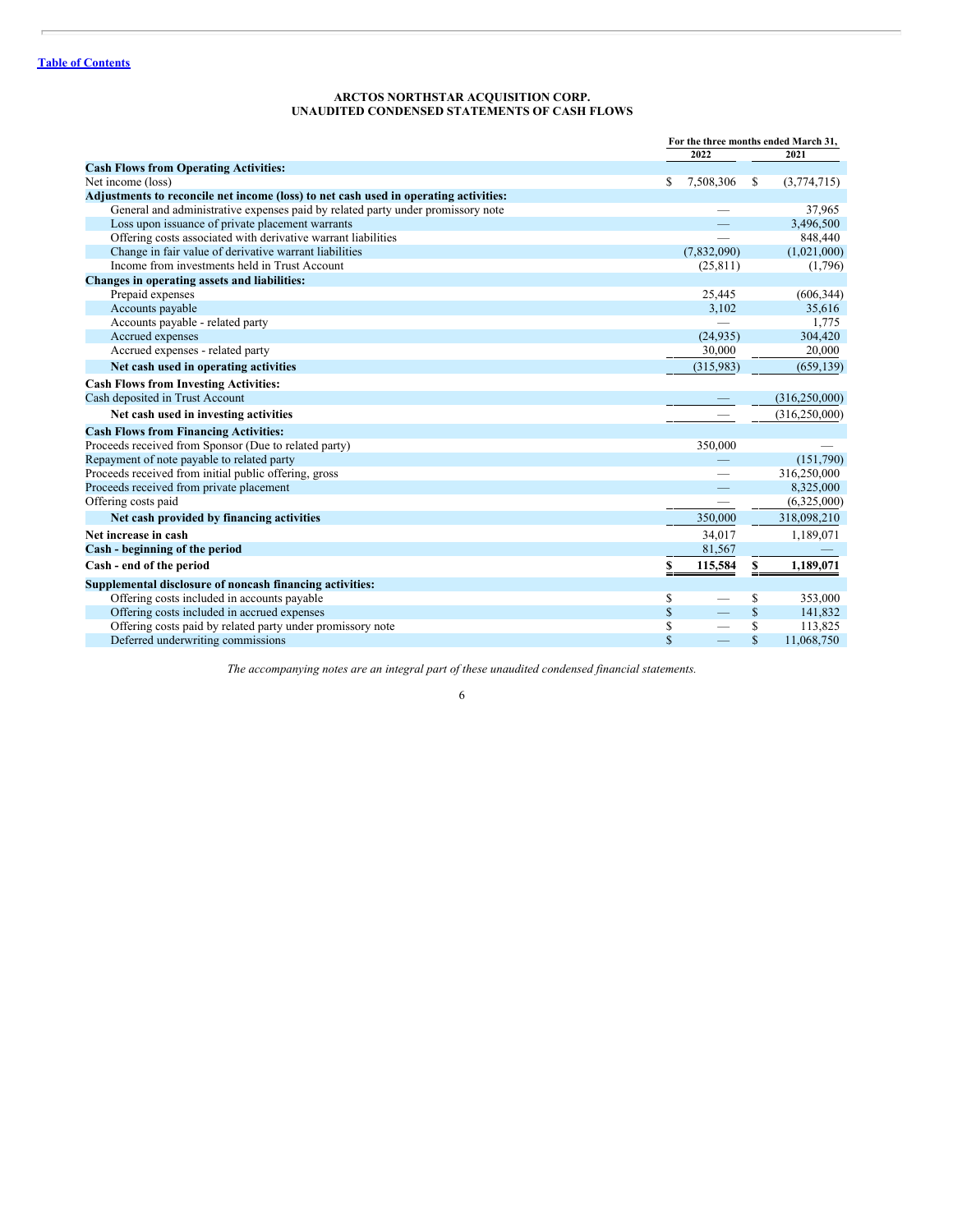### <span id="page-7-0"></span>**Note 1 - Description of Organization and Business Operations**

Arctos NorthStar Acquisition Corp. (the "Company") is a blank check company incorporated as a Cayman Islands exempted company on October 7, 2020. The Company was incorporated for the purpose of effecting a merger, share exchange, asset acquisition, share purchase, reorganization or similar business combination with one or more businesses that the Company has not yet identified ("Business Combination").

As of March 31, 2022, the Company had not yet commenced operations. All activity for the period from October 7, 2020 (inception) through March 31, 2022 relates to the Company's formation and the Initial Public Offering (the "Initial Public Offering"), which is described below, and, subsequent to the Initial Public Offering, identifying a target company for a Business Combination. The Company will not generate any operating revenues until after the completion of its initial Business Combination, at the earliest. The Company generates non-operating income in the form of interest income on its investments held in the Trust Account (as defined below) from the proceeds of its Initial Public Offering.

The Company's sponsor is NorthStar Acquisition Holdings, LLC, a Delaware limited liability company ("Sponsor"). The registration statement for the Company's Initial Public Offering was declared effective on February 22, 2021. On February 25, 2021, the Company consummated its Initial Public Offering of 31,625,000 units (the "Units" and, with respect to the Class A ordinary shares included in the Units sold, the "Public Shares"), including 4,125,000 additional Units to cover over-allotments (the "Over-Allotment Units"), at \$10.00 per Unit, generating gross proceeds of approximately \$316.3 million, and incurring offering costs of approximately \$18.0 million, of which approximately \$11.1 million was for deferred underwriting commissions (Notes 2 and 5).

Simultaneously with the closing of the Initial Public Offering, the Company consummated the private placement ("Private Placement") of5,550,000 warrants (each, a "Private Placement Warrant" and collectively, the "Private Placement Warrants"), at a price of \$1.50 per Private Placement Warrant with the Sponsor, generating gross proceeds of approximately \$8.3 million (Notes 4 and 6).

Upon the closing of the Initial Public Offering and the Private Placement, approximately \$316.3 million (\$10.00 per Unit) of the net proceeds of the Initial Public Offering and certain of the proceeds of the Private Placement were placed in a trust account ("Trust Account") with Continental Stock Transfer & Trust Company acting as trustee and invested in United States "government securities" within the meaning of Section 2(a)(16) of the Investment Company Act of 1940, as amended, or the Investment Company Act having a maturity of 185 days or less or in money market fundsmeeting certain conditions under Rule 2a-7 promulgated under the Investment Company Act, which invest only in direct U.S. government treasury obligations, as determined by the Company, until the earlier of: (i) the completion of a Business Combination and (ii) the distribution of the Trust Account as described below.

The Company's management has broad discretion with respect to the specific application of the net proceeds of its Initial Public Offering and the sale of Private Placement Warrants, although substantially all of the net proceeds are intended to be applied generally toward consummating a Business Combination. The Company's initial Business Combination must be with one or more operating businesses or assets with a fair market value equal to at least 80% of the net assets held in the Trust Account (net of amounts disbursed to management for working capital purposes and excluding the amount of any deferred underwriting commission held in the Trust Account) at the time the Company signs a definitive agreement in connection with the initial Business Combination. However, the Company will only complete a Business Combination if the post-transaction company owns or acquires 50% or more of the outstanding voting securities of the target business or otherwise acquires a controlling interest in the target business sufficient for it not to be required to register as an investment company under the Investment Company Act.

The Company will provide its holders of the Public Shares (the "Public Shareholders") with the opportunity to redeem all or a portion of their Public Shares upon the completion of a Business Combination either (i) in connection with a general meeting called to approve the Business Combination or (ii) by means of a tender offer. The decision as to whether the Company will seek shareholder approval of a Business Combination or conduct a tender offer will be made by the Company. The Public Shareholders will be entitled to redeem their Public Shares for a pro rata portion of the amount then in the Trust Account (initially anticipated to be \$10.00 per share, plus any pro rata interest earned on the funds held in the Trust Account and not previously released to the Company to pay its tax obligations). The per-share amount to be distributed to Public Shareholders who redeem their Public Shares will not be reduced by the deferred underwriting commissions the Company will pay to the underwriters (as discussed in Note 5). These Public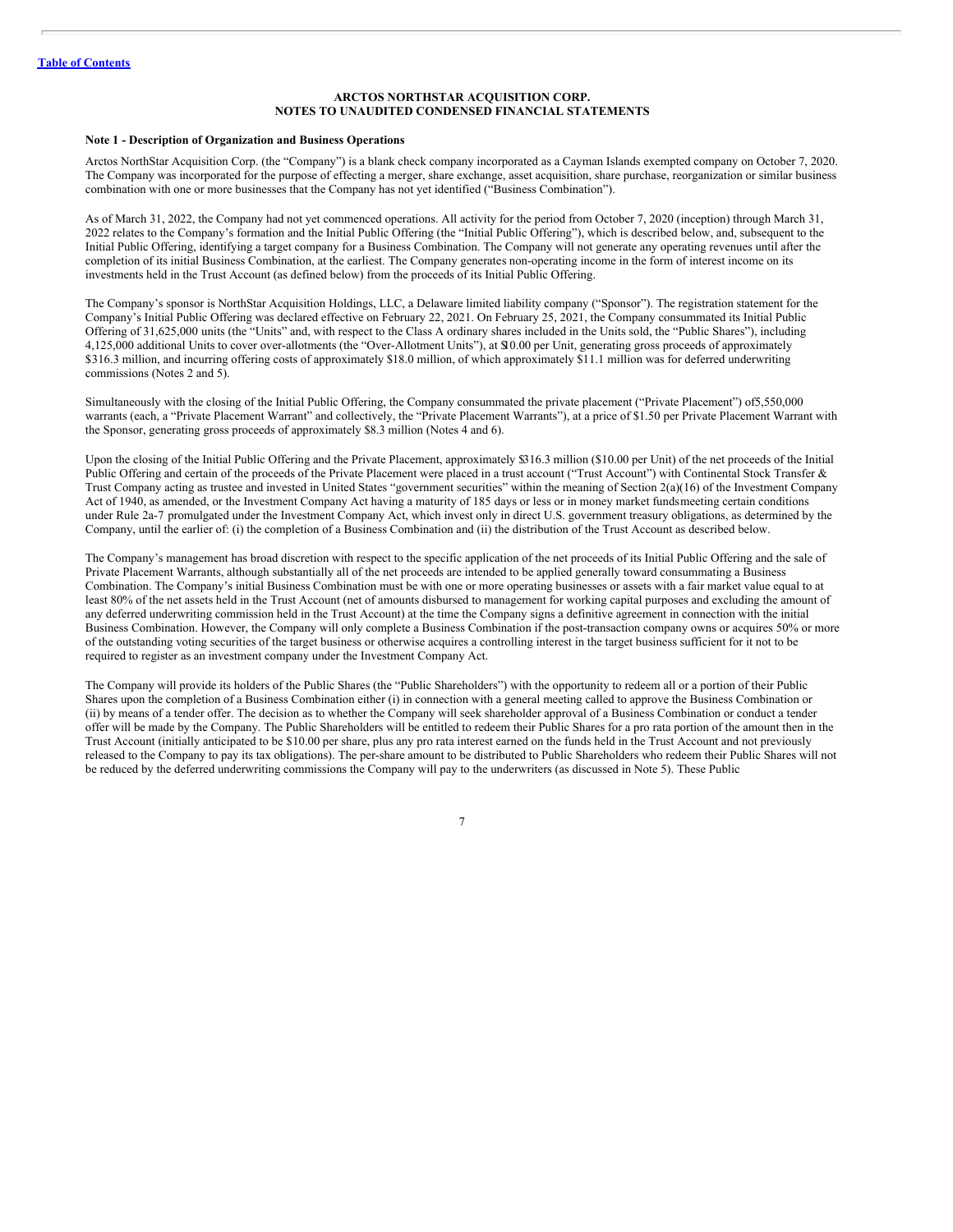Shares are recorded at a redemption value and classified as temporary equity upon the completion of the Initial Public Offering, in accordance with the Financial Accounting Standards Board's ("FASB") Accounting Standards Codification ("ASC") Topic 480 "Distinguishing Liabilities from Equity" ("ASC 480"). In such case, the Company will proceed with a Business Combination if the Company has net tangible assets of at least \$5,000,001 upon such consummation of a Business Combination and a majority of the shares voted are voted in favor of the Business Combination. If a shareholder vote is not required by applicable law or stock exchange listing requirements and the Company does not decide to hold a shareholder vote for business or other reasons, the Company will, pursuant to the second amended and restated memorandum and articles of association which will be adopted by the Company upon the consummation of the Initial Public Offering (the "Amended and Restated Memorandum and Articles of Association"), conduct the redemptions pursuant to the tender offer rules of the U.S. Securities and Exchange Commission (the "SEC"), and file tender offer documents with the SEC prior to completing a Business Combination. If, however, a shareholder approval of the transactions is required by applicable law or stock exchange listing requirements, or the Company decides to obtain shareholder approval for business or other reasons, the Company will offer to redeem shares in conjunction with a proxy solicitation pursuant to the proxy rules and not pursuant to the tender offer rules. Additionally, each Public Shareholder may elect to redeem their Public Shares irrespective of whether they vote for or against the proposed transaction or whether they were a public shareholder on the record date for the general meeting held to approve the proposed transaction. If the Company seeks shareholder approval in connection with a Business Combination, the holders of the Founder Shares prior to the Initial Public Offering (the "Initial Shareholders") agreed to vote their Founder Shares (as defined in Note 4) and any Public Shares purchased during or after the Initial Public Offering in favor of a Business Combination. In addition, the Initial Shareholders agreed to waive their redemption rights with respect to their Founder Shares and Public Shares in connection with the completion of a Business Combination. In addition, the Company agreed not to enter into a definitive agreement regarding an initial Business Combination without the prior consent of the Sponsor.

Notwithstanding the foregoing, the Company's Amended and Restated Memorandum and Articles of Association provides that a Public Shareholder, together with any affiliate of such shareholder or any other person with whom such shareholder is acting in concert or as a "group" (as defined under Section 13 of the Securities Exchange Act of 1934, as amended (the "Exchange Act")), will be restricted from redeeming its shares with respect to more than an aggregate of 15% or more of the Class A ordinary shares sold in the Initial Public Offering, without the prior consent of the Company.

The Company's Sponsor, officers, directors and director nominees agreed not to propose an amendment to the Company's Amended and Restated Memorandum and Articles of Association (A) to modify the substance or timing of the Company's obligation to allow the redemption of its Public Shares in connection with a Business Combination or to redeem 100% of its Public Shares if the Company does not complete a Business Combination within 24 months from the closing of the Initial Public Offering, or February 25, 2023 (the "Combination Period"), or (B) with respect to any other provisions relating to shareholders' rights or pre-initial business combination activity, unless the Company provides the public shareholders with the opportunity to redeem their Class A ordinary shares in conjunction with any such amendment.

If the Company is unable to complete a Business Combination within the Combination Period, the Company will (i) cease all operations except for the purpose of winding up; (ii) as promptly as reasonably possible but not more than ten business days thereafter, redeem the Public Shares, at aper-share price, payable in cash, equal to the aggregate amount then on deposit in the Trust Account, including interest earned on the funds held in the Trust Account and not previously released to the Company to pay its income taxes, if any (less up to \$100,000 of interest to pay dissolution expenses) divided by the number of the then-outstanding Public Shares, which redemption will completely extinguish Public Shareholders' rights as shareholders (including the right to receive further liquidation distributions, if any); and (iii) as promptly as reasonably possible following such redemption, subject to the approval of the remaining shareholders and the board of directors, liquidate and dissolve, subject in the case of clauses (ii) and (iii), to the Company's obligations under Cayman Islands law to provide for claims of creditors and the requirements of other applicable law.

The Initial Shareholders agreed to waive their liquidation rights with respect to the Founder Shares if the Company fails to complete a Business Combination within the Combination Period. However, if the Initial Shareholders should acquire Public Shares in or after the Initial Public Offering, they will be entitled to liquidating distributions from the Trust Account with respect to such Public Shares if the Company fails to complete a Business Combination within the Combination Period.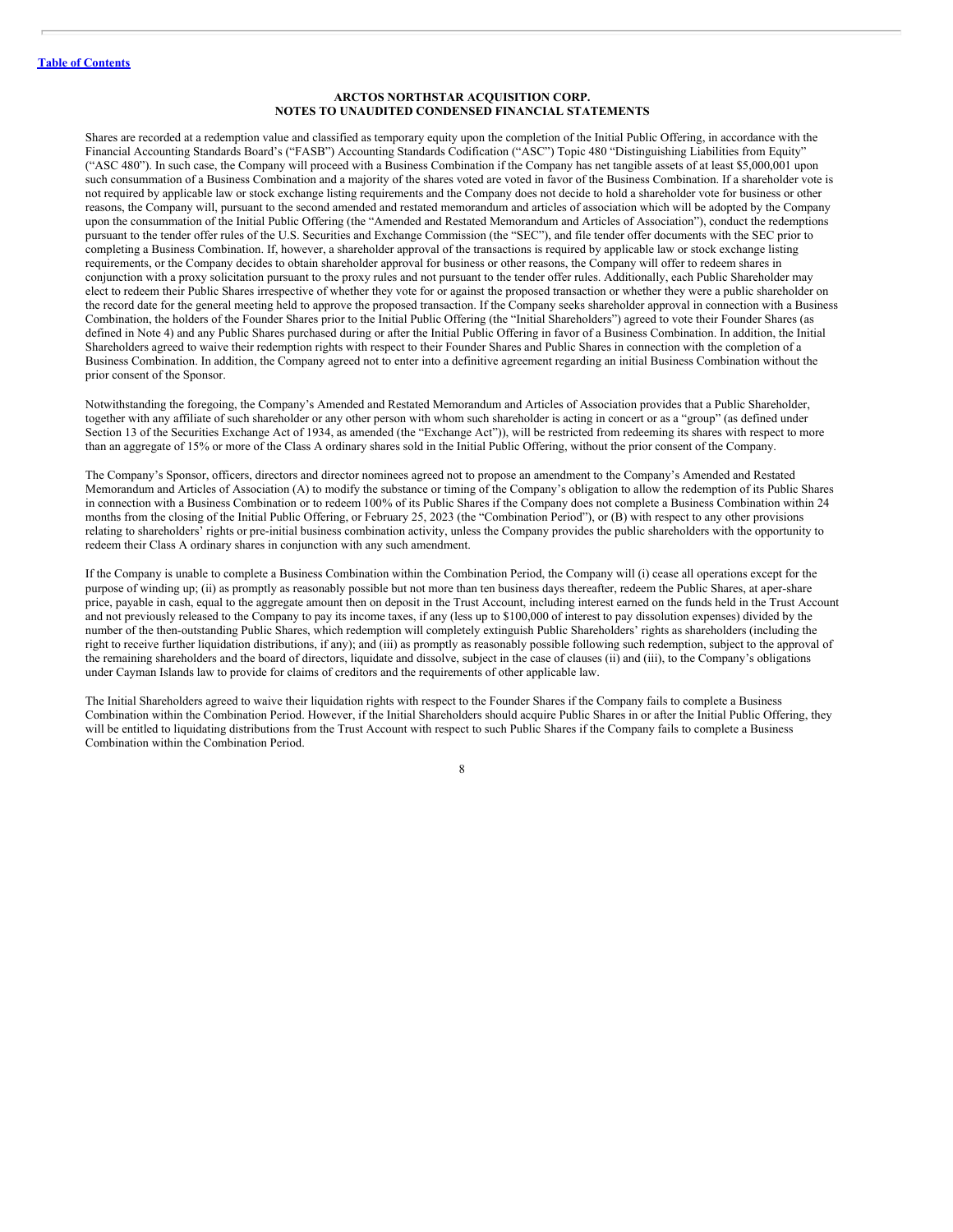The underwriters agreed to waive their rights to their deferred underwriting commission (see Note 5) held in the Trust Account in the event the Company does not complete a Business Combination within the Combination Period and, in such event, such amounts will be included with the funds held in the Trust Account that will be available to fund the redemption of the Company's Public Shares. In the event of such distribution, it is possible that the per share value of the residual assets remaining available for distribution in the Trust Account will be less than the \$10.00 per share initially held in the Trust Account. In order to protect the amounts held in the Trust Account, the Sponsor agreed that it will be liable to the Company if and to the extent any claims by a third party for services rendered or products sold to the Company, or a prospective target business with which the Company has entered into a written letter of intent, confidentiality or other similar agreement or business combination agreement, reduce the amount of funds in the Trust Account to below the lesser of (i) \$10.00 per Public Share and (ii) the actual amount per Public Share held in the Trust Account as of the date of the liquidation of the Trust Account, if less than \$10.00 per share due to reductions in the value of the trust assets, less taxes payable, provided that such liability will not apply to any claims by a third party or prospective target business who executed a waiver of any and all rights to the monies held in the Trust Account (whether or not such waiver is enforceable) nor will it apply to any claims under the Company's indemnity of the underwriters of the Initial Public Offering against certain liabilities, including liabilities under the Securities Act of 1933, as amended (the "Securities Act"). In the event that an executed waiver is deemed to be unenforceable against a third party, the Sponsor will not be responsible to the extent of any liability for such third-party claims. The Company will seek to reduce the possibility that the Sponsor will have to indemnify the Trust Account due to claims of creditors by endeavoring to have vendors, service providers (except the Company's independent registered public accounting firm), prospective target businesses or other entities with which the Company does business, execute agreements with the Company waiving any right, title, interest or claim of any kind in or to monies held in the Trust Account. There can be no guarantee that the Company will be successful in obtaining such waivers from its targeted vendors and service providers.

#### *Risks and Uncertainties*

Management continues to evaluate the impact of theCOVID-19 pandemic on the industry and has concluded that while it is reasonably possible that the virus could have a negative effect on the Company's financial position, results of its operations and/or search for a target company, the specific impact is not readily determinable as of the date of these unaudited condensed financial statements. The unaudited condensed financial statements do not include any adjustments that might result from the outcome of this uncertainty.

In February 2022, the Russian Federation and Belarus commenced a military action with the country of Ukraine. As a result of this action, various nations, including the United States, have instituted economic sanctions against the Russian Federation and Belarus. Further, the impact of this action and related sanctions on the world economy are not determinable as of the date of these unaudited condensed financial statements and the specific impact on the Company's financial condition, results of operations, and cash flows is also not determinable as of the date of these condensed unaudited financial statements.

#### *Liquidity and Going Concern*

As of March 31, 2022, the Company had approximately \$116,000 in its operating bank account, working capital deficit of approximately \$1.7 million.

The Company's liquidity needs to date have been satisfied through a contribution of \$25,000 from its Sponsor to cover for certain expenses in exchange for the issuance of the Founder Shares (as defined in Note 4), a loan of approximately \$152,000 from the Sponsor pursuant to the Note, and the proceeds from the consummation of the Private Placement not held in the Trust Account. The Company repaid the Note (as defined in Note 5) in full on March 3, 2021. In addition, in order to finance transaction costs in connection with a Business Combination, the Sponsor or an affiliate of the Sponsor, or certain of the Company's officers and directors may, but are not obligated to, provide the Company Working Capital Loans. No amounts were outstanding under any Working Capital Loan agreements as of March 31, 2022 and December 31, 2021.

 $\alpha$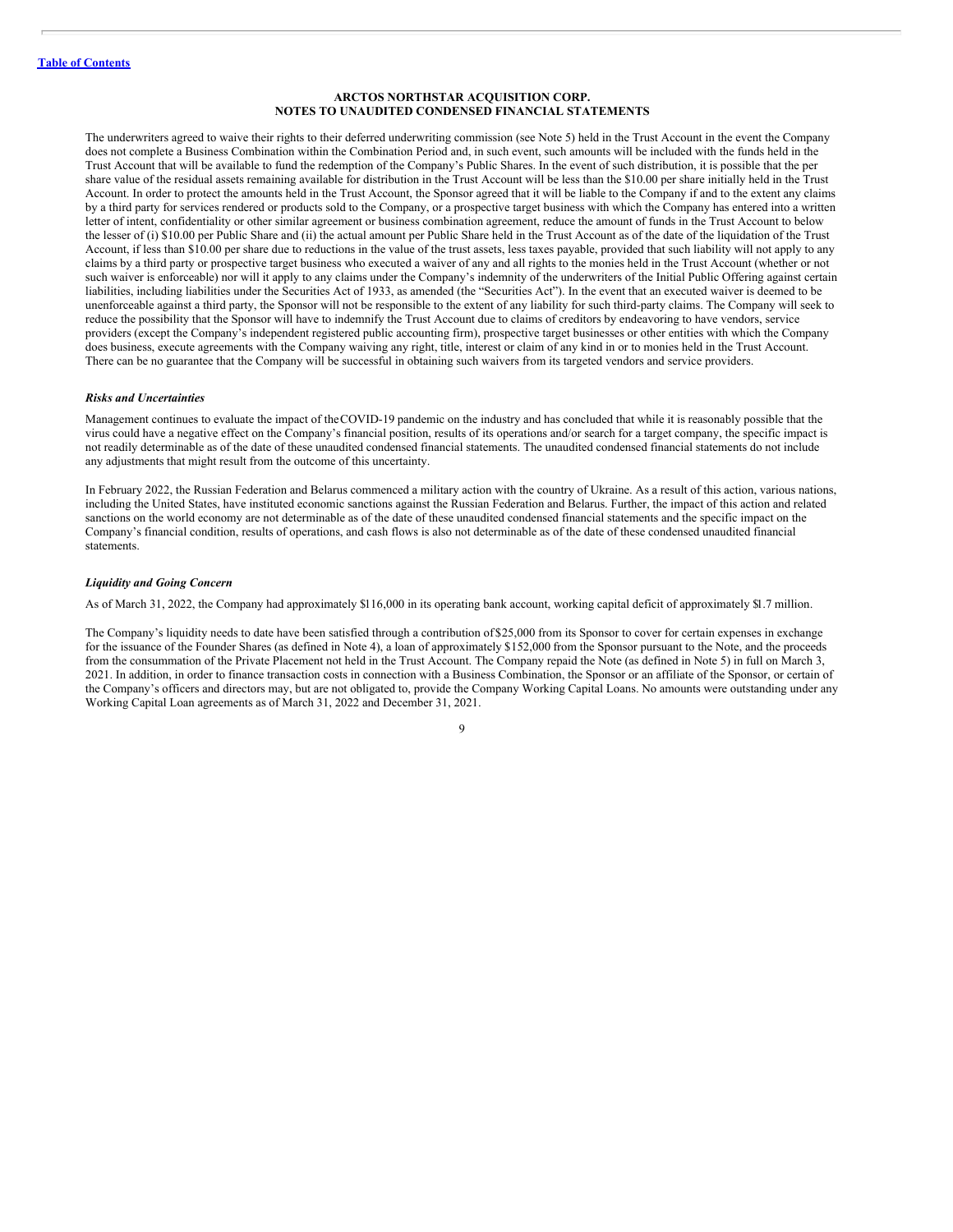Based on the foregoing, management believes that the Company has the borrowing capacity from its Sponsor or an affiliate of its Sponsor, or its officers and directors to meet our needs through the consummation of a Business Combination. However, in connection with the Company's assessment of going concern considerations in accordance with FASB's accounting Standards Update ("ASU") 2014-15, "Disclosures of Uncertainties about an Entity's Ability to Continue as a Going Concern," management has determined that the mandatory liquidation and subsequent dissolution raises substantial doubt about the Company's ability to continue as a going concern for such a period of time for such a period of time which is considered to be one year from the issuance of these unaudited condensed financial statements. No adjustments have been made to the carrying amounts of assets or liabilities should the Company be required to liquidate after February 25, 2023. The unaudited condensed financial statements do not include any adjustment that might be necessary if the Company is unable to continue as a going concern. Management intends to complete a Business Combination prior to the mandatory liquidation date.

#### **Note 2 - Summary of Significant Accounting Policies**

#### *Basis of Presentation*

The accompanying unaudited condensed financial statements are presented in U.S. dollars in conformity with accounting principles generally accepted in the United States of America ("GAAP") for interim financial information and with the instructions to Form 10-Q and Article 8 of Regulation S-X pursuant to the rules and regulations of the SEC. Accordingly, they do not include all of the information and footnotes required by GAAP. In the opinion of management, the unaudited condensed financial statements reflect all adjustments, which include only normal recurring adjustments, necessary for the fair statement of the balances and results for the period presented. Operating results for the three months ended March 31, 2022 are not necessarily indicative of the results that may be expected through December 31, 2022 or any future period.

The accompanying unaudited condensed financial statements should be read in conjunction with the audited financial statements and notes thereto included in the Annual Report on Form 10-K by the Company with the SEC on March 31, 2022.

### *Emerging Growth Company*

The Company is an "emerging growth company," as defined in Section 2(a) of the Securities Act, as modified by the Jumpstart Our Business Startups Act of 2012 (the "JOBS Act"), and it may take advantage of certain exemptions from various reporting requirements that are applicable to other public companies that are not emerging growth companies including, but not limited to, not being required to comply with the independent registered public accounting firm attestation requirements of Section 404 of the Sarbanes-Oxley Act of 2002, reduced disclosure obligations regarding executive compensation in its periodic reports and proxy statements, and exemptions from the requirements of holding a nonbinding advisory vote on executive compensation and shareholder approval of any golden parachute payments not previously approved.

Further, Section 102(b)(1) of the JOBS Act exempts emerging growth companies from being required to comply with new or revised financial accounting standards until private companies (that is, those that have not had a Securities Act registration statement declared effective or do not have a class of securities registered under the Exchange Act) are required to comply with the new or revised financial accounting standards. The JOBS Act provides that an emerging growth company can elect to opt out of the extended transition period and comply with the requirements that apply to non-emerging growth companies but any such an election to opt out is irrevocable. The Company has elected not to opt out of such extended transition period, which means that when a standard is issued or revised and it has different application dates for public or private companies, the Company, as an emerging growth company, can adopt the new or revised standard at the time private companies adopt the new or revised standard. This may make comparison of the Company's unaudited condensed financial statements with another public company that is neither an emerging growth company nor an emerging growth company that has opted out of using the extended transition period difficult or impossible because of the potential differences in accounting standards used.

### *Concentration of Credit Risk*

Financial instruments that potentially subject the Company to concentrations of credit risk consist of cash accounts in a financial institution, which, at times, may exceed the Federal Depository Insurance Corporation coverage limit of \$250,000 and investments held in the Trust Account. As of March 31, 2022 and December 31, 2021, the Company had not experienced losses on these accounts and management believes the Company is not exposed to significant risks on such accounts.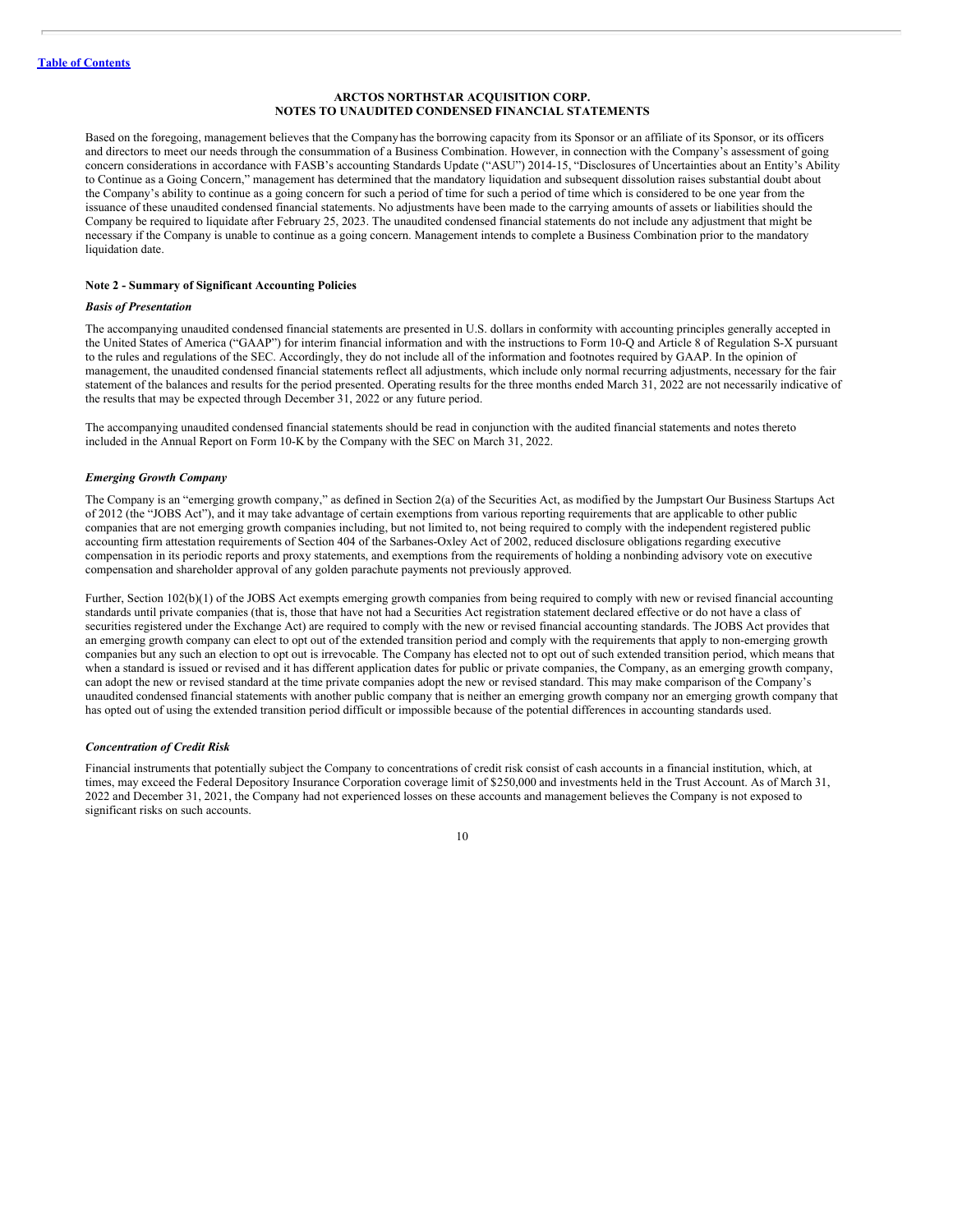### *Cash and Cash Equivalents*

The Company considers all short-term investments with an original maturity of three months or less when purchased to be cash equivalents. The Company had no cash equivalents held outside of the Trust Account as of March 31, 2022 and December 31, 2021.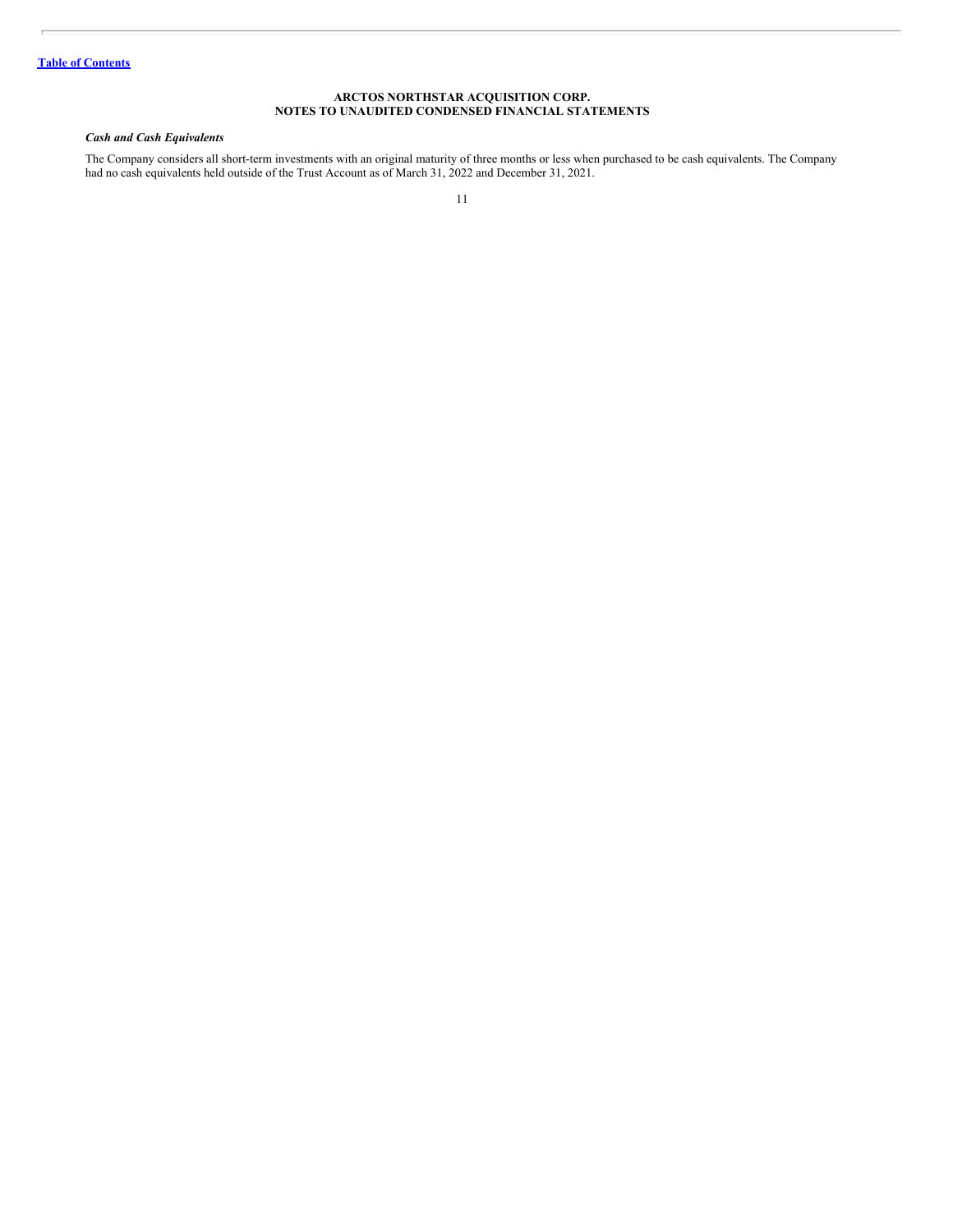#### *Use of Estimates*

The preparation of unaudited condensed financial statements in conformity with GAAP requires the Company's management to make estimates and assumptions that affect the reported amounts of assets and liabilities and disclosure of contingent assets and liabilities at the date of the unaudited condensed financial statements and the reported amounts of revenues and expenses during the reporting period. Making estimates requires management to exercise significant judgment. It is at least reasonably possible that the estimate of the effect of a condition, situation or set of circumstances that existed at the date of the unaudited condensed financial statements, which management considered in formulating its estimate, could change in the near term due to one or more future confirming events. Accordingly, the actual results could differ significantly from those estimates.

#### *Investments Held in Trust Account*

The Company's portfolio of investments is comprised solely of U.S. government securities, within the meaning set forth in Section 2(a)(16) of the Investment Company Act, with a maturity of 185 days or less, or investments in money market funds that invest in U.S. government securities, or a combination thereof. The Company's investments held in the Trust Account are classified as trading securities. Trading securities are presented on the balance sheet at fair value at the end of each reporting period. Gains and losses resulting from the change in fair value of these securities is included in investment income on Trust Account in the accompanying unaudited condensed statement of operations. The estimated fair values of investments held in the Trust Account are determined using available market information.

#### *Fair Value of Financial Instruments*

The fair value of the Company's assets and liabilities, which qualify as financial instruments under the ASC Topic 820, "Fair Value Measurements" approximates the carrying amounts represented in the balance sheet primarily due to their short-term nature except for the derivative warrant liability (see Note 9).

#### *Fair Value Measurements*

Fair value is defined as the price that would be received for sale of an asset or paid for transfer of a liability, in an orderly transaction between market participants at the measurement date. GAAP establishes a three-tier fair value hierarchy, which prioritizes the inputs used in measuring fair value. The hierarchy gives the highest priority to unadjusted quoted prices in active markets for identical assets or liabilities (Level 1 measurements) and the lowest priority to unobservable inputs (Level 3 measurements). These tiers include:

- Level 1, defined as observable inputs such as quoted prices (unadjusted) for identical instruments in active markets;
- Level 2, defined as inputs other than quoted prices in active markets that are either directly or indirectly observable such as quoted prices for similar instruments in active markets or quoted prices for identical or similar instruments in markets that are not active; and
- Level 3, defined as unobservable inputs in which little or no market data exists, therefore requiring an entity to develop its own assumptions, such as valuations derived from valuation techniques in which one or more significant inputs or significant value drivers are unobservable.

In some circumstances, the inputs used to measure fair value might be categorized within different levels of the fair value hierarchy. In those instances, the fair value measurement is categorized in its entirety in the fair value hierarchy based on the lowest level input that is significant to the fair value measurement.

#### *Derivative Warrant Liabilities*

The Company does not use derivative instruments to hedge exposures to cash flow, market, or foreign currency risks. The Company evaluates all of its financial instruments, including issued stock purchase warrants, to determine if such instruments are derivatives or contain features that qualify as embedded derivatives, pursuant to ASC 480 and ASC 815, "Derivatives and Hedging" ("ASC 815"). The classification of derivative instruments, including whether such instruments should be recorded as liabilities or as equity, is re-assessed at the end of each reporting period.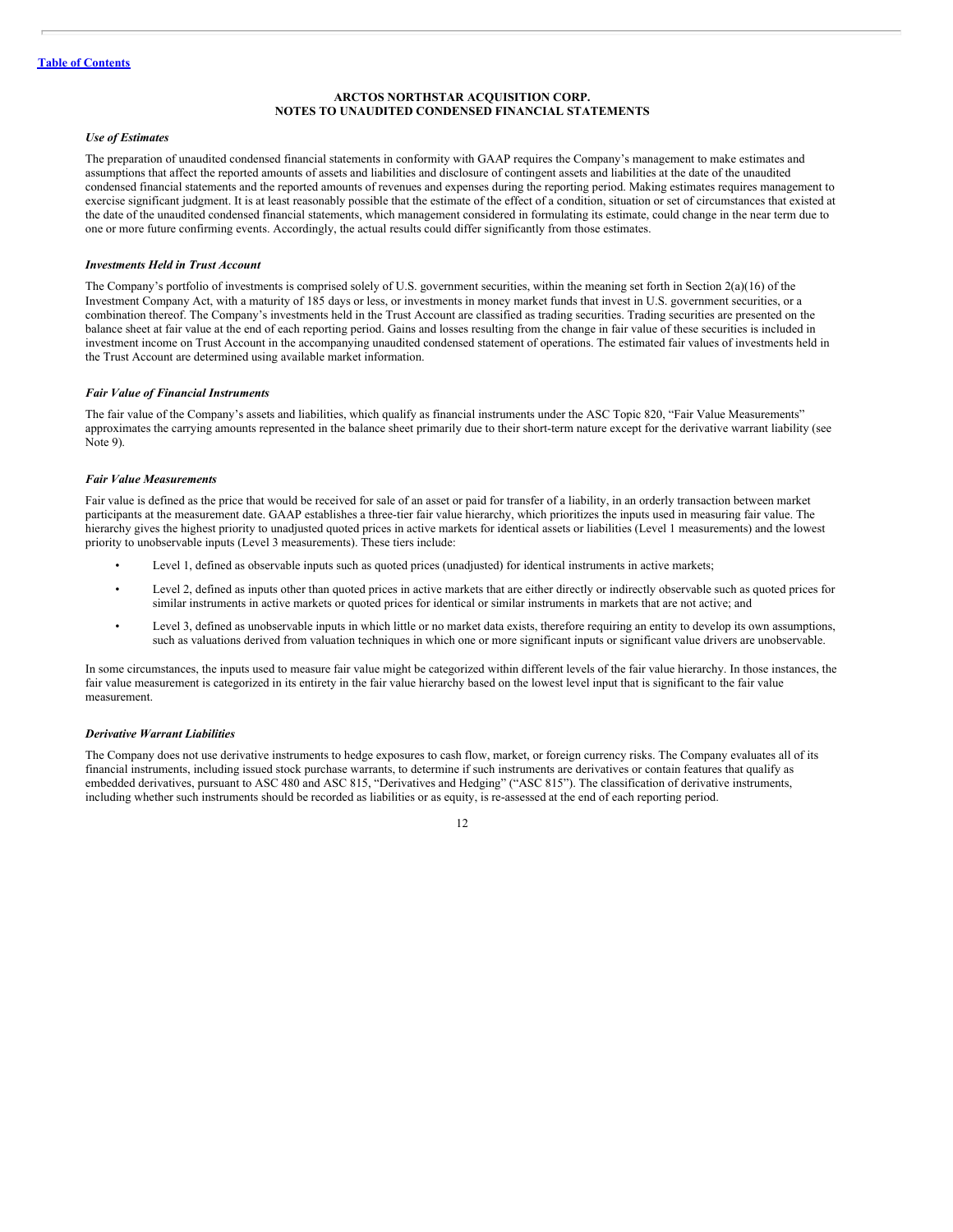The Company issued warrants in connection with its Initial Public Offering (the "Public Warrants") and Private Placement Warrants, which are recognized as derivative liabilities in accordance with ASC 815. Accordingly, the Company recognizes the warrant instruments as liabilities at fair value and adjusts the instruments to fair value at each reporting period. The liabilities are subject to re-measurement at each balance sheet date until exercised, and any change in fair value is recognized in the Company's statements of operations. The fair value of warrants issued in connection with the Private Placement has been estimated using the Black-Scholes Option Pricing model ("BSM") at each measurement date and the fair value of the Public Warrants was initially measured using an option pricing method incorporating a barrier option simulation through a modified Black Scholes framework (the "OPM") and subsequently will be measured at each measurement date based on the market price of such warrants, once they are separated from the Units. The determination of the fair value of the warrant liability may be subject to change as more current information becomes available and accordingly the actual results could differ significantly. Derivative warrant liabilities are classified as non-current liabilities as their liquidation is not reasonably expected to require the use of current assets or require the creation of current liabilities.

### *Of ering Costs Associated with the Initial Public Of ering*

Offering costs consisted of legal, accounting, underwriting fees and other costs incurred through the Initial Public Offering that were directly related to the Initial Public Offering. Offering costs are allocated to the separable financial instruments issued in the Initial Public Offering based on a relative fair value basis, compared to total proceeds received. Offering costs associated with warrant liabilities are expensed as incurred, presented as non-operating expenses in the unaudited condensed statements of operations. Offering costs associated with the Class A ordinary shares are charged against their carrying value upon the completion of the Initial Public Offering. The Company will keep deferred underwriting commissions classified as non-current liabilities as their liquidation is not reasonably expected to require the use of current assets or require the creation of current liabilities.

#### *Class A Ordinary Shares Subject to Possible Redemption*

The Company accounts for its Class A ordinary shares subject to possible redemption in accordance with the guidance in ASC 480. Class A ordinary shares subject to mandatory redemption (if any) are classified as liability instruments and are measured at fair value. Conditionally redeemable Class A ordinary shares (including Class A ordinary shares that feature redemption rights that are either within the control of the holder or subject to redemption upon the occurrence of uncertain events not solely within the Company's control) are classified as temporary equity. At all other times, Class A ordinary shares are classified as shareholders' equity. The Company's Class A ordinary shares feature certain redemption rights that are considered to be outside of the Company's control and subject to the occurrence of uncertain future events. Accordingly, as of March 31, 2022 and December 31, 2021, 31,625,000 Class A ordinary shares subject to possible redemption are presented as temporary equity, outside of the shareholders' equity section of the Company's unaudited condensed balance sheets.

The Company recognizes changes in redemption value immediately as they occur and adjusts the carrying value of the Class A ordinary shares subject to possible redemption to equal the redemption value at the end of each reporting period. This method would view the end of the reporting period as if it were also the redemption date for the security. Effective with the closing of the Initial Public Offering, the Company recognized the accretion from initial book value to redemption amount, which resulted in charges against additional paid-in capital (to the extent available) and accumulated deficit.

#### *Income Taxes*

The Company follows the asset and liability method of accounting for income taxes under ASC Topic 740, "Income Taxes," which prescribes a recognition threshold and a measurement attribute for the financial statements recognition and measurement of tax positions taken or expected to be taken in a tax return. For those benefits to be recognized, a tax position must be more likely than not to be sustained upon examination by taxing authorities. There were no unrecognized tax benefits as of March 31, 2022 and December 31, 2021. The Company's management determined that the Cayman Islands is the Company's only major tax jurisdiction. The Company recognizes accrued interest and penalties related to unrecognized tax benefits as income tax expense. No amounts were accrued for the payment of interest and penalties as of March 31, 2022 and December 31, 2021. The Company is currently not aware of any issues under review that could result in significant payments, accruals or material deviation from its position. The Company is subject to income tax examinations by major taxing authorities since inception.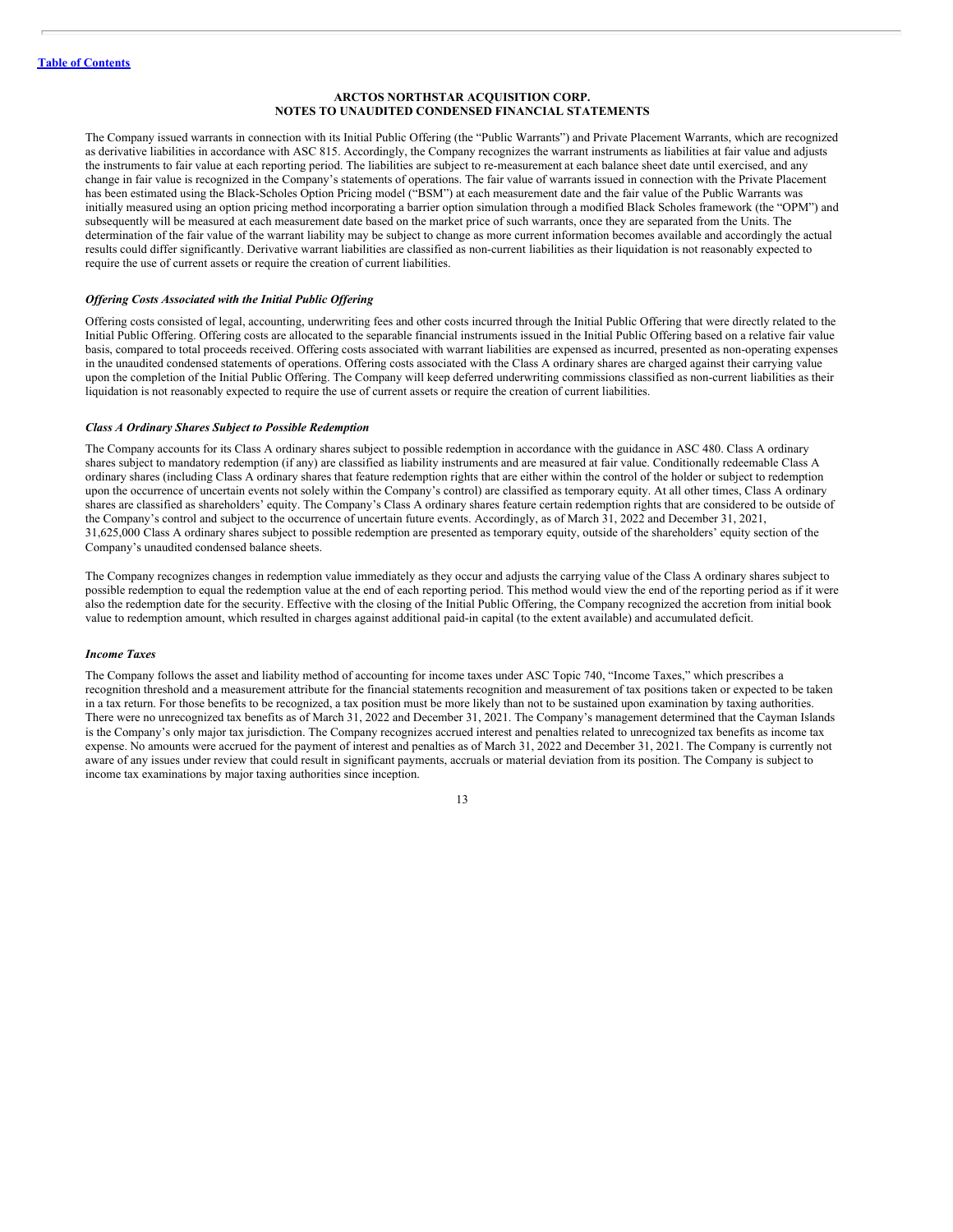The Company is considered an exempted Cayman Islands company and is presently not subject to income taxes or income tax filing requirements in the Cayman Islands or the United States. As such, the Company's tax provision was zero for the periods presented. The Company's management does not expect that the total amount of unrecognized tax benefits will materially change over the next twelve months.

#### *Net Income (Loss) Per Ordinary Share*

The Company complies with accounting and disclosure requirements of FASB ASC Topic 260, "Earnings Per Share." The Company has two classes of ordinary shares, which are referred to as Class A ordinary shares and Class B ordinary shares. Income and losses are shared pro rata between the two classes of ordinary shares. This presentation assumes a business combination as the most likely outcome. Net income (loss) per ordinary share is calculated by dividing the net income (loss) by the weighted average ordinary shares outstanding for the respective period.

The calculation of diluted net income per ordinary share does not consider the effect of the warrants issued in connection with the Initial Public Offering and the Private Placement to purchase an aggregate of 13,456,250 Class A ordinary share in the calculation of diluted income per ordinary share, because their exercise is contingent upon future events. As a result, diluted net income (loss) per ordinary share is the same as basic net income (loss) per ordinary share for the three months ended March 31, 2022 and 2021. Accretion associated with the redeemable Class A ordinary shares is excluded from earnings per ordinary share as the redemption value approximates fair value.

The following table reflects presents a reconciliation of the numerator and denominator used to compute basic and diluted net income per ordinary share for each class of ordinary shares:

|                                                         | For the three months ended March<br>31, 2022 |                                   |    | For the three months ended March<br>31, 2021 |    |                            |  |                                   |
|---------------------------------------------------------|----------------------------------------------|-----------------------------------|----|----------------------------------------------|----|----------------------------|--|-----------------------------------|
|                                                         |                                              | <b>Class A</b><br>ordinary shares |    | <b>Class B</b><br>ordinary shares            |    | Class A<br>ordinary shares |  | <b>Class B</b><br>ordinary shares |
| Basic and diluted net income (loss) per ordinary share: |                                              |                                   |    |                                              |    |                            |  |                                   |
| Numerator:                                              |                                              |                                   |    |                                              |    |                            |  |                                   |
| Allocation of net income (loss)                         |                                              | 6,006,645                         | S. | 1.501.661                                    | S. | (2,371,626)                |  | (1, 403, 089)                     |
| Denominator:                                            |                                              |                                   |    |                                              |    |                            |  |                                   |
| Basic and diluted weighted average ordinary shares      |                                              |                                   |    |                                              |    |                            |  |                                   |
| outstanding                                             |                                              | 31,625,000                        |    | 7,906,250                                    |    | 12.298.611                 |  | 7,276,042                         |
| Basic and diluted net income (loss) per ordinary share  |                                              | 0.19                              |    | 0.19                                         |    | (0.19)                     |  | (0.19)                            |

#### *Recent Accounting Pronouncements*

The Company's management does not believe that any recently issued, but not yet effective, accounting standards if currently adopted would have a material effect on the accompanying unaudited condensed financial statements.

### **Note 3 - Initial Public Offering**

On February 25, 2021, the Company consummated its Initial Public Offering of31,625,000 Units, including 4,125,000 Over-Allotment Units, at \$10.00 per Unit, generating gross proceeds of approximately \$316.3 million, and incurring offering costs of approximately \$18.0 million, of which approximately \$11.1 million was for deferred underwriting commissions.

Each Unit consists of one Class A ordinary share andone-fourth of one redeemable warrant ("Public Warrant"). Each whole Public Warrant will entitle the holder to purchase one Class A ordinary share at an exercise price of \$11.50 per share, subject to adjustment (see Note 6).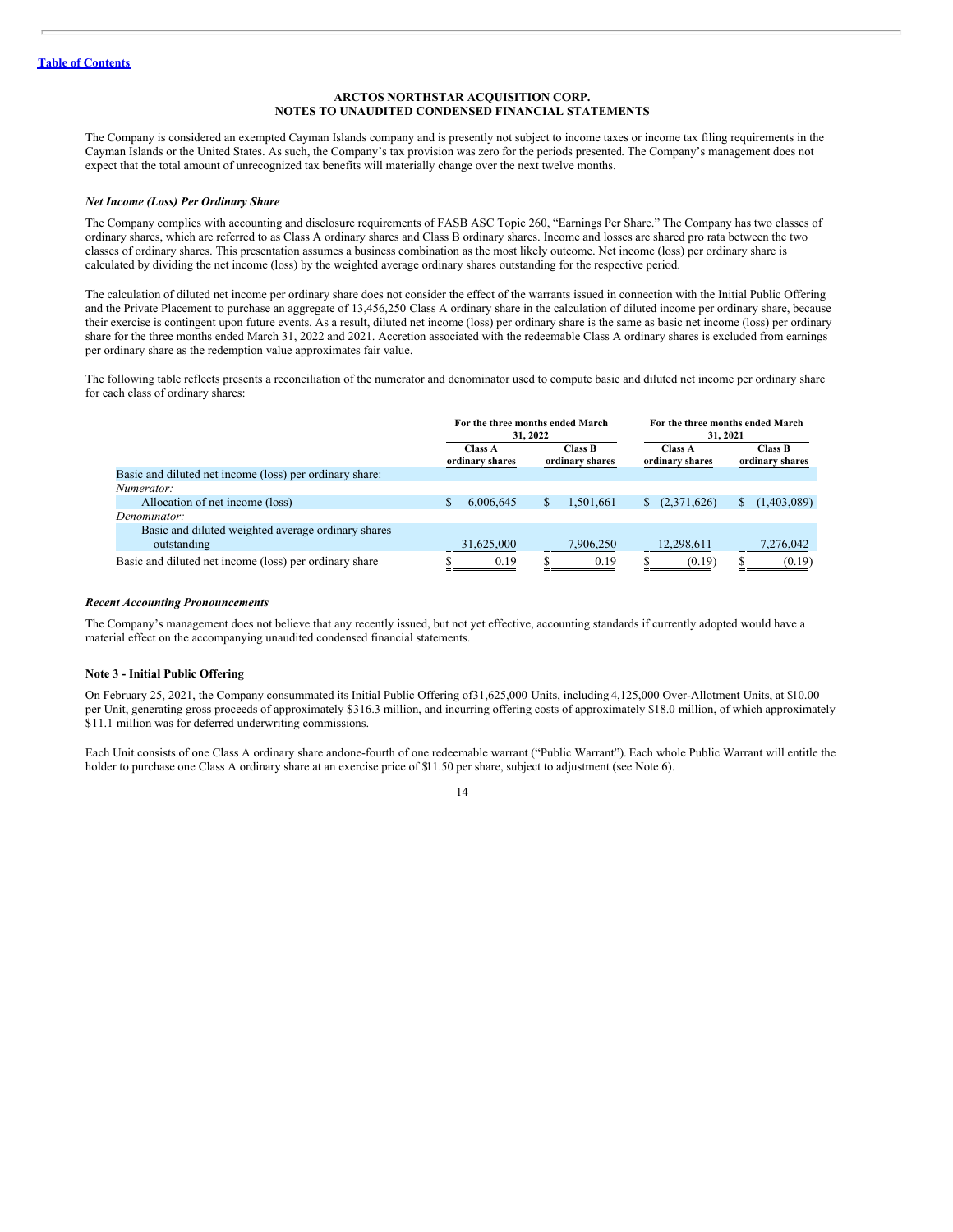### **Note 4 - Related Party Transactions**

#### *Founder Shares*

On December 16, 2020, the Sponsor paid an aggregate of \$25,000 for certain expenses on behalf of the Company in exchange for issuance of7,906,250 Class B ordinary shares (the "Founder Shares"). The Sponsor agreed to surrender for no consideration up to an aggregate of 1,031,250 Founder Shares to the extent that the option to purchase additional Units was not exercised in full by the underwriters or is reduced, so that the Founder Shares would represent 20% of the Company's issued and outstanding shares after the Initial Public Offering (excluding the Forward Purchase Shares as defined in Note 6). On February 25, 2021, the underwriter fully exercised its over-allotment option; thus, these 1,031,250 Founder Shares are no longer subject to forfeiture.

The Initial Shareholders agreed not to transfer, assign or sell any of their Founder Shares until the earlier to occur of: (A)one year after the completion of the initial Business Combination and (B) subsequent to the initialBusiness Combination, (x) if the closing price of the Class A ordinary shares equals or exceeds \$12.00 per share (as adjusted for share subdivisions, share capitalizations, reorganizations, recapitalizations and the like) for any20 trading days within any 30-trading day period commencing at least 150 days after the initial Business Combination, or (y) the date on which the Company completes a liquidation, merger, share exchange or other similar transaction that results in all of the Company's public shareholders having the right to exchange their ordinary shares for cash, securities or other property.

#### *Private Placement Warrants*

Simultaneously with the closing of the Initial Public Offering, the Company consummated the Private Placement of5,550,000 Private Placement Warrants, at a price of \$1.50 per Private Placement Warrant with the Sponsor, generating gross proceeds of approximately \$8.3 million.

Each whole Private Placement Warrant is exercisable for one whole Class A ordinary share at a price of \$11.50 per share. A portion of the proceeds from the sale of the Private Placement Warrants to the Sponsor was added to the proceeds from the Initial Public Offering held in the Trust Account. If the Company does not complete a Business Combination within the Combination Period, the Private Placement Warrants will expire worthless. The Private Placement Warrants will be non-redeemable except as described below in Note 7 and exercisable on a cashless basis so long as they are held by the Sponsor or its permitted transferees.

The Sponsor and the Company's officers and directors agreed, subject to limited exceptions, not to transfer, assign or sell any of their Private Placement Warrants until 30 days after the completion of the initial Business Combination.

#### *Related Party Loans*

On December 16, 2020, the Sponsor agreed to loan the Company up to \$300,000 to be used for the payment of costs related to the Initial Public Offering pursuant to a promissory note (the "Note"). The Note was non-interest bearing, unsecured and due upon the closing of the Initial Public Offering. As of February 25, 2021, the Company borrowed approximately \$152,000 under the Note. The Company repaid the Note in full on March 3, 2021.

In addition, in order to fund working capital deficiencies or finance transaction costs in connection with a Business Combination, the Sponsor or an affiliate of the Sponsor, or certain of the Company's officers and directors may, but are not obligated to, loan the Company funds as may be required ("Working Capital Loans"). If the Company completes a Business Combination, the Company may repay the Working Capital Loans out of the proceeds of the Trust Account released to the Company. Otherwise, the Working Capital Loans may be repaid only out of funds held outside the Trust Account. In the event that a Business Combination does not close, the Company may use a portion of proceeds held outside the Trust Account to repay the Working Capital Loans but no proceeds held in the Trust Account would be used to repay the Working Capital Loans. The Working Capital Loans would either be repaid upon consummation of a Business Combination, without interest, or, at the lenders' discretion, up to \$1.5 million of such Working Capital Loans may be convertible into warrants of the post Business Combination entity at a price of \$1.50 per warrant. The warrants would be identical to the Private Placement Warrants. No amounts were outstanding under any Working Capital Loan agreements as of March 31, 2022 and December 31, 2021.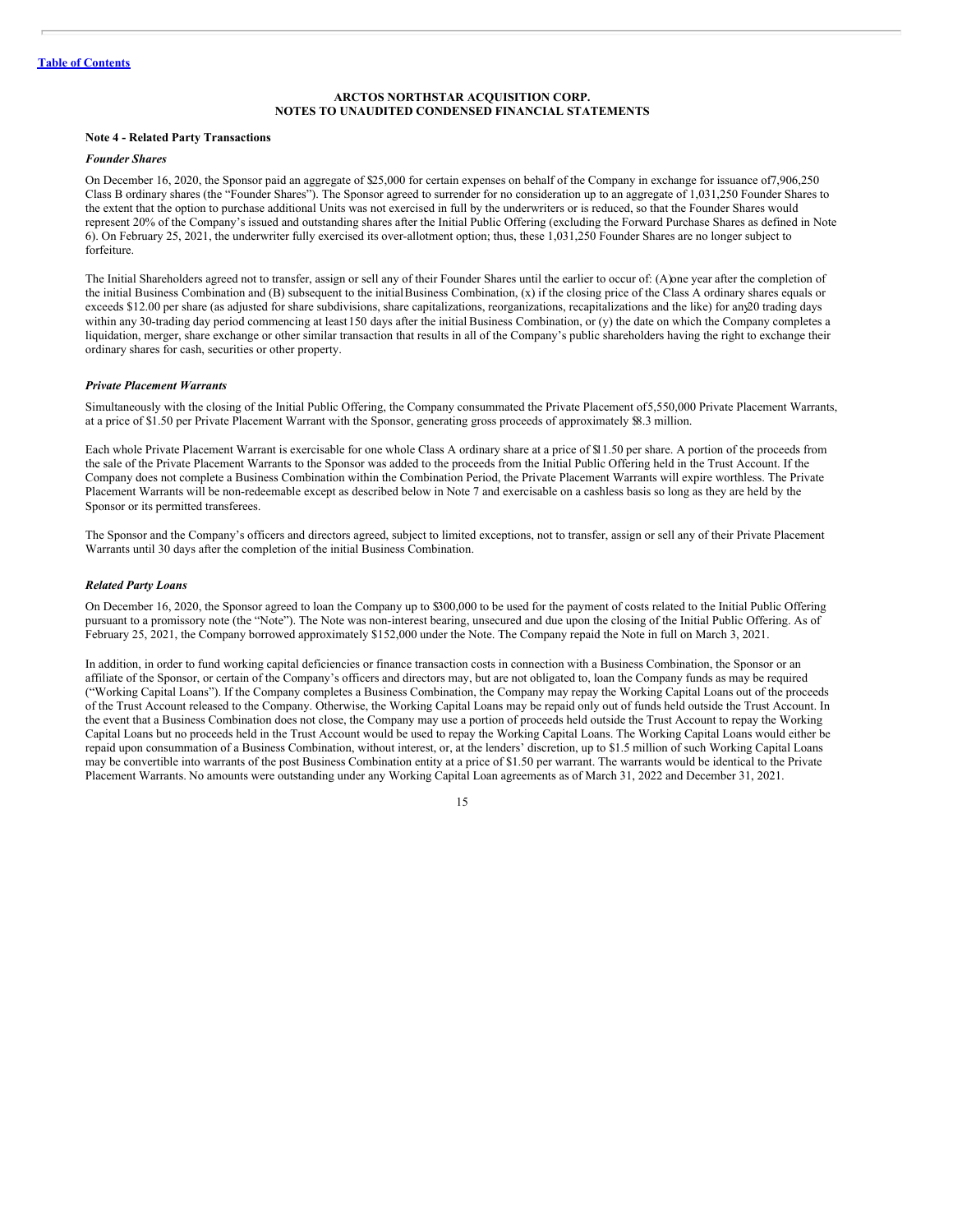#### *Administrative Services Agreement*

Commencing on the date that the Company's securities were first listed on NYSE through the earlier of consummation of the initial Business Combination or the Company's liquidation, the Company agreed to pay the Sponsor \$10,000 per month for office space, secretarial and administrative services provided to the Company. For the three months ended March 31, 2022 and 2021, the Company incurred \$30,000 and \$20,000, respectively, included in expenses under this agreement. As of March 31, 2022 and December 31, 2021, \$140,000 and \$110,000, respectively, have been included in accrued expenses to related party on the accompanying unaudited condensed balance sheets.

In addition, the Sponsor, officers and directors, or any of their respective affiliates will be reimbursed for anyout-of-pocket expenses incurred in connection with activities on the Company's behalf such as identifying potential target businesses and performing due diligence on suitable Business Combinations. The audit committee will review on a quarterly basis all payments that were made by the Company to the Sponsor, officers or directors, or the Company's or their affiliates. Any such payments prior to an initial Business Combination will be made from funds held outside the Trust Account.

#### *Due to Related Party*

In January 2022, the Sponsor provided the Company an advance of \$350,000 to fund the working capital requirements. On May 11, 2022, this was converted into a working capital loan.

#### **Note 5 - Commitments and Contingencies**

#### *Forward Purchase Agreement*

In connection with the consummation of the Initial Public Offering, the Company entered into a forward purchase agreement (the "Forward Purchase Agreement") with an affiliate of the Sponsor, pursuant to which such affiliate will commit that it will purchase from us up to 7,500,000 forward purchase units the "Forward Purchase Units"), consisting of one Class A ordinary share (the "Forward Purchase Share"), and one-fourth of one warrant to purchase one Class A ordinary share (the "Forward Purchase Warrant"), for \$10.00 per Forward Purchase Unit, or an aggregate amount of up to \$75.0 million, in a private placement that will close concurrently with the closing of the initial Business Combination. The proceeds from the sale of these Forward Purchase Units, together with the amounts available to the Company from the Trust Account (after giving effect to any redemptions of Public Shares) and any other equity or debt financing obtained by the Company in connection with the Business Combination, will be used to satisfy the cash requirements of the Business Combination, including funding the purchase price and paying expenses and retaining specified amounts to be used by the post-Business Combination company for working capital or other purposes. To the extent that the amounts available from the Trust Account and other financing are sufficient for such cash requirements, the affiliate of the Sponsor may purchase less than 7,500,000 Forward Purchase Units. In addition, such affiliate's commitment under the Forward Purchase Agreement will be subject to approval of its investment committee as well as customary closing conditions under the Forward Purchase Agreement.

The Forward Purchase Shares will be identical to the Public Shares, except that they will not be transferable, assignable or salable until 30 days after the completion of the initial Business Combination and will be subject to registration rights. The Forward Purchase Warrants will have the same terms as the Private Placement Warrants so long as they are held by the affiliate of the Sponsor or its permitted assignees and transferees.

#### *Registration and Shareholder Rights*

The holders of the Founder Shares, Private Placement Warrants, forward purchase securities underlying the Forward Purchase Units, and warrants that may be issued upon conversion of Working Capital Loans (and any Class A ordinary shares issuable upon the exercise of the Private Placement Warrants, Forward Purchase Warrants and warrants that may be issued upon conversion of Working Capital Loans) were entitled to registration rights pursuant to a registration and shareholder rights agreement signed upon the effective date of the Initial Public Offering. The holders of these securities were entitled to make up to three demands, excluding short form demands, that the Company registers such securities. In addition, the holders have certain "piggy-back" registration rights with respect to registration statements filed subsequent to the completion of the initial Business Combination. The Company will bear the expenses incurred in connection with the filing of any such registration statements.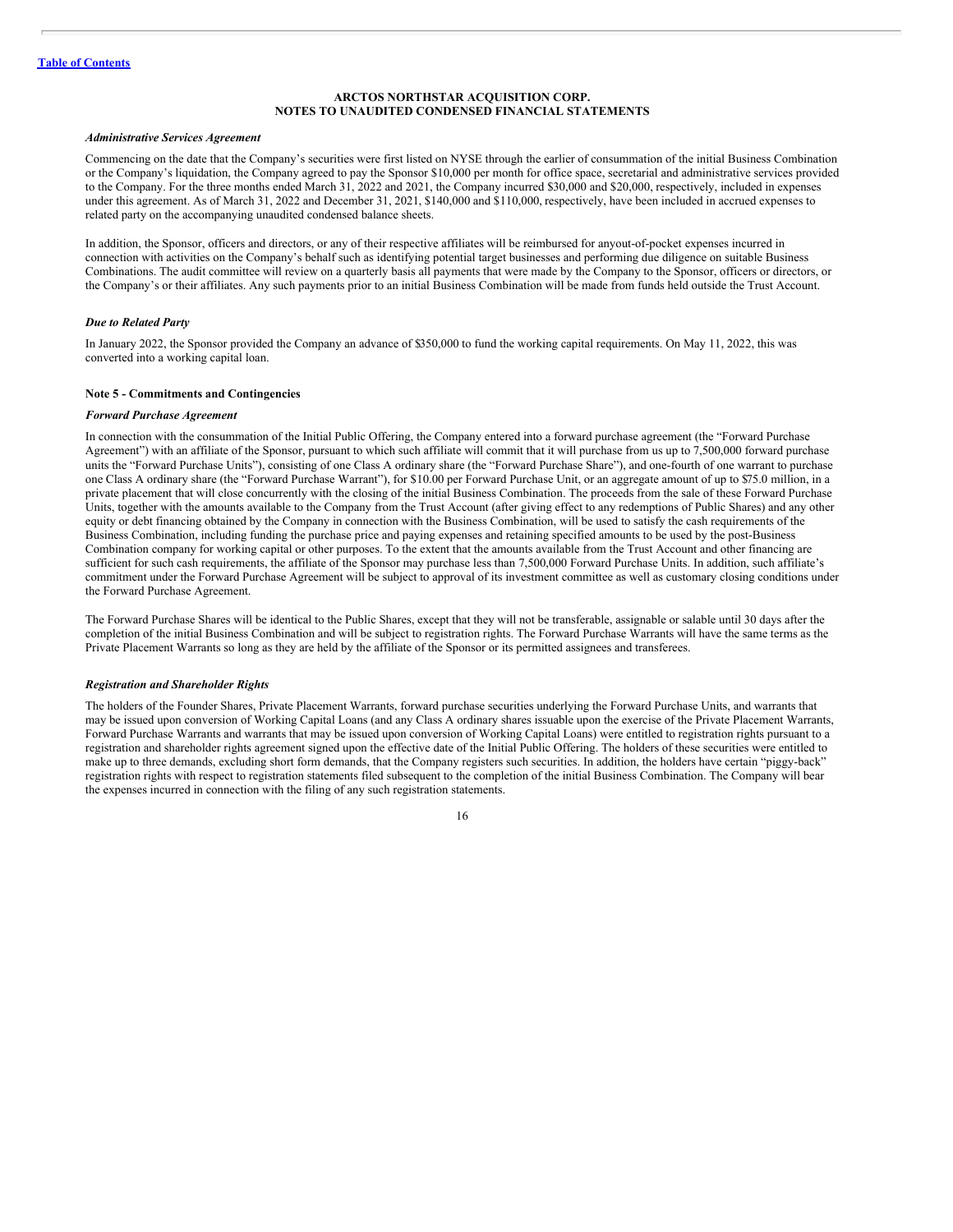#### *Underwriting Agreement*

The Company granted the underwriters a 45-day option from the date of this prospectus to purchase up to4,125,000 additional Units at the Initial Public Offering price less the underwriting discounts and commissions. On February 25, 2021, the underwriter fully exercised its over-allotment option.

The underwriters were entitled to an underwriting discount of \$0.20 per unit, or approximately \$6.3 million in the aggregate, paid upon the closing of the Initial Public Offering. In addition, \$0.35 per unit, or approximately \$11.1 million in the aggregate will be payable to the underwriters for deferred underwriting commissions. The deferred fee will become payable to the underwriters from the amounts held in the Trust Account solely in the event that the Company completes a Business Combination, subject to the terms of the underwriting agreement.

### **Note 6 - Derivative Warrant Liabilities**

As of March 31, 2022 and December 31, 2021, the Company had7,906,250 Public Warrants and 5,550,000 Private Placement Warrants outstanding.

Public Warrants may only be exercised for a whole number of shares. No fractional Public Warrants will be issued upon separation of the Units and only whole Public Warrants will trade. The Public Warrants will become exercisable on the later of (a) 30 days after the completion of a Business Combination and (b) 12 months from the closing of the Initial Public Offering; provided in each case that the Company has an effective registration statement under the Securities Act covering the Class A ordinary shares issuable upon exercise of the Public Warrants and a current prospectus relating to them is available and such shares are registered, qualified or exempt from registration under the securities, or blue sky, laws of the state of residence of the holder (or the Company permit holders to exercise their warrants on a cashless basis under certain circumstances). The Company agreed that as soon as practicable, but in no event later than 20 business days after the closing of the initial Business Combination, the Company will use commercially reasonable efforts to file with the SEC a registration statement covering the Class A ordinary shares issuable upon exercise of the warrants and to maintain a current prospectus relating to those Class A ordinary shares until the warrants expire or are redeemed, as specified in the warrant agreement. If a registration statement covering the Class A ordinary shares issuable upon exercise of the warrants is not effective by the 60th day after the closing of the initial Business Combination, warrant holders may, until such time as there is an effective registration statement and during any period when the Company will have failed to maintain an effective registration statement, exercise warrants on a "cashless basis" in accordance with Section  $3(a)(9)$  of the Securities Act or another exemption. Notwithstanding the above, if the Class A ordinary shares are at the time of any exercise of a warrant not listed on a national securities exchange such that they satisfy the definition of a "covered security" under Section 18(b)(1) of the Securities Act, the Company may, at its option, require holders of Public Warrants who exercise their warrants to do so on a "cashless basis" and, in the event the Company so elects, the Company will not be required to file or maintain in effect a registration statement, and in the event the Company does not so elect, it will use commercially reasonable efforts to register or qualify the shares under applicable blue sky laws to the extent an exemption is not available.

The warrants have an exercise price of \$11.50 per share, subject to adjustments, and will expirefive years after the completion of a Business Combination or earlier upon redemption or liquidation. In addition, if (x) the Company issues additional Class A ordinary shares or equity-linked securities for capital raising purposes in connection with the closing of the initial Business Combination (excluding any issuance of forward purchase securities) at an issue price or effective issue price of less than \$9.20 per ordinary share (with such issue price or effective issue price to be determined in good faith by the board of directors and, in the case of any such issuance to the Sponsor or its affiliates, without taking into account any Founder Shares held by the Sponsor or such affiliates, as applicable, prior to such issuance) (the "Newly Issued Price"), (y) the aggregate gross proceeds from such issuances represent more than 60% of the total equity proceeds, and interest thereon, available for the funding of the initial Business Combination on the date of the consummation of the initial Business Combination (net of redemptions), and (z) the volume weighted average trading price of Class A ordinary shares during the 20 trading day period starting on the trading day prior to the day on which the Company consummates its initial Business Combination (such price, the "Market Value") is below \$9.20 per share, the exercise price of the warrants will be adjusted (to the nearest cent) to be equal to115% of the higher of the Market Value and the Newly Issued Price, the \$10.00 per share redemption trigger price described under "Redemption of warrants when the price per Class A ordinary share equals or exceeds \$10.00" will be adjusted (to the nearest cent) to be equal to the higher of the Market Value and the Newly Issued Price, and the \$18.00 per share redemption trigger price described under "Redemption of warrants when the price per Class A ordinary share equals or exceeds \$18.00" and "Redemption of warrants when the price per Class A ordinary share equals or exceeds \$10.00" will be adjusted (to the nearest cent) to be equal to 180% of the higher of the Market Value and the Newly Issued Price.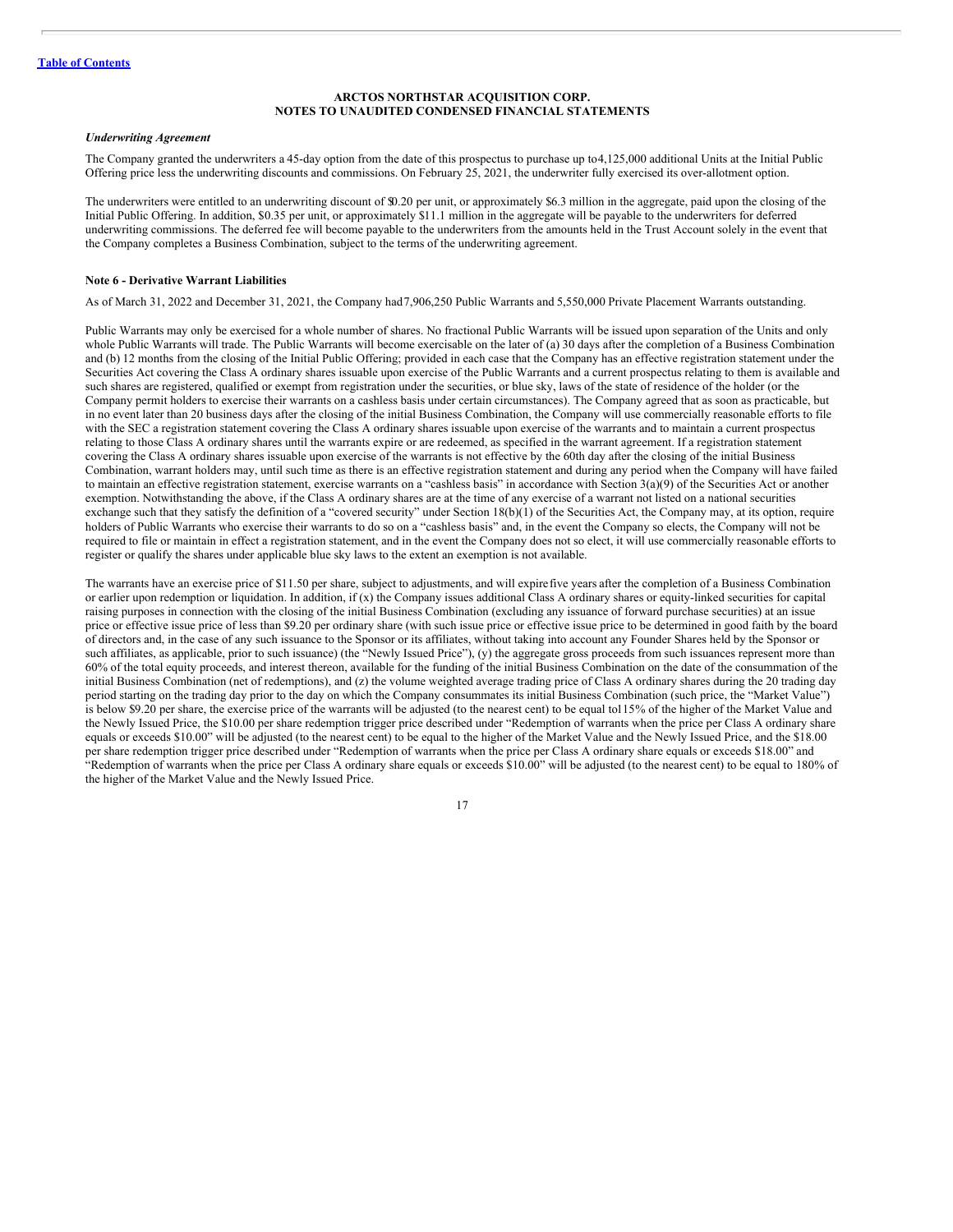The Private Placement Warrants are identical to the Public Warrants underlying the Units sold in the Initial Public Offering, except (i) that the Private Placement Warrants and the Class A ordinary shares issuable upon exercise of the Private Placement Warrants will not be transferable, assignable or salable until 30 days after the completion of a Business Combination, subject to certain limited exceptions, (ii) except as described below, the Private Placement Warrants will be non-redeemable so long as they are held by the Sponsor or such its permitted transferees and (iii) the Sponsor or its permitted transferees will have the option to exercise the Private Placement Warrants on a cashless basis and have certain registration rights. If the Private Placement Warrants are held by someone other than the Sponsor or its permitted transferees, the Private Placement Warrants will be redeemable by the Company in all redemption scenarios and exercisable by such holders on the same basis as the Public Warrants.

#### *Redemption of warrants when the price per Class A ordinary share equals or exceeds \$18.00:*

Once the warrants become exercisable, the Company may redeem the outstanding warrants (except as described herein with respect to the Private Placement Warrants):

- in whole and not in part;
- at a price of \$0.01 per warrant;
- upon a minimum of 30 days' prior written notice of redemption to each warrant holder; and
- if, and only if, the last reported sale price (the "closing price") of Class A ordinary shares equals or exceeds \$18.00 per share (as adjusted) for any 20 trading days within a 30-trading day period ending on the third trading day prior to the date on which the Company sends the notice of redemption to the warrant holders.

The Company will not redeem the warrants as described above unless a registration statement under the Securities Act covering the issuance of the Class A ordinary shares issuable upon exercise of the warrants is then effective and a current prospectus relating to those Class A ordinary shares is available throughout the 30-day redemption period.

#### *Redemption of warrants when the price per Class A ordinary share equals or exceeds \$10.00:*

Once the warrants become exercisable, the Company may redeem the outstanding warrants (except as described herein with respect to the Private Placement Warrants):

- in whole and not in part;
- at \$0.10 per warrant upon a minimum of 30 days' prior written notice of redemption provided that holders will be able to exercise their warrants on a cashless basis prior to redemption and receive that number of Class A ordinary shares to be determined by reference to an agreed table based on the redemption date and the "fair market value" of Class A ordinary shares;
- if, and only if, the closing price of Class A ordinary shares equals or exceeds \$10.00 per share (as adjusted) for any 20 trading days within the 30-trading day period ending three trading days before the Company sends the notice of redemption to the warrant holders; and
- if the closing price of the Class A ordinary shares for any 20 trading days within a30-trading day period ending on the third trading day prior to the date on which the Company sends the notice of redemption to the warrant holders is less than \$18.00 per share (as adjusted), the Private Placement Warrants must also be concurrently called for redemption on the same terms as the outstanding Public Warrants, as described above.

The "fair market value" of Class A ordinary shares for the above purpose shall mean the volume weighted average price of Class A ordinary shares during the 10 trading days immediately following the date on which the notice of redemption is sent to the holders of warrants. In no event will the warrants be exercisable on a cashless basis in connection with this redemption feature for more than 0.361 Class A ordinary shares per warrant (subject to adjustment).

If the Company is unable to complete a Business Combination within the Combination Period and the Company liquidates the funds held in the Trust Account, holders of warrants will not receive any of such funds with respect to

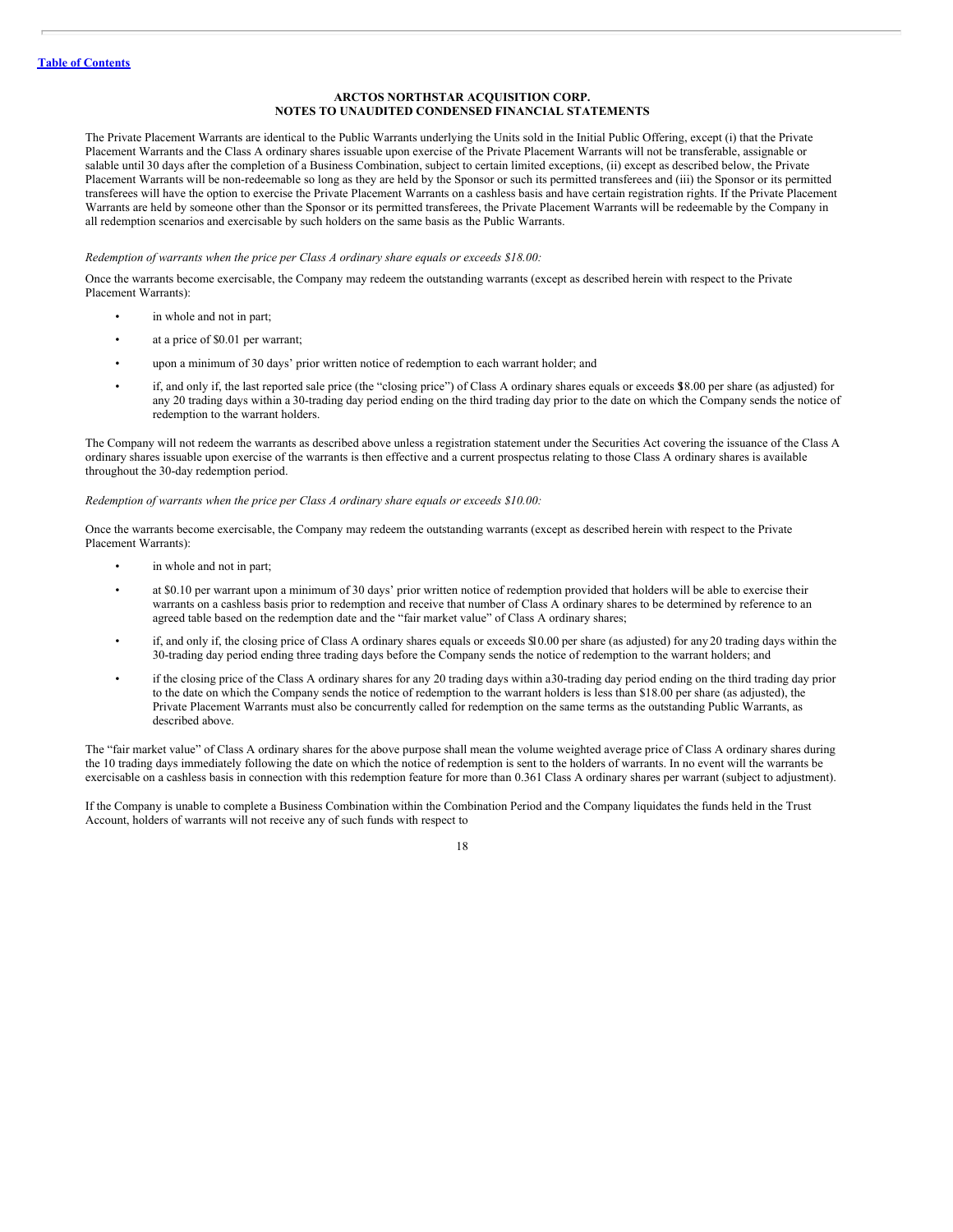their warrants, nor will they receive any distribution from the Company's assets held outside of the Trust Account with the respect to such warrants. Accordingly, the warrants may expire worthless.

#### **Note 7 – Class A Ordinary Shares Subject to Possible Redemption**

The Company's Class A ordinary shares feature certain redemption rights that are considered to be outside of the Company's control and subject to the occurrence of future events. The Company is authorized to issue 500,000,000 shares of Class A ordinary shares with a par value of \$0.0001 per share. Holders of the Company's Class A ordinary shares are entitled to one vote for each ordinary share. As of March 31, 2022 and December 31, 2021, there were 31,625,000 shares of Class A ordinary shares outstanding, which were all subject to possible redemption and are classified outside of permanent equity in the condensed balance sheets.

The Class A ordinary shares subject to possible redemption reflected on the unaudited condensed balance sheets is reconciled on the following table:

| Gross proceeds from Initial Public Offering                                        | \$316,250,000  |
|------------------------------------------------------------------------------------|----------------|
| Less:                                                                              |                |
| Fair value of Public Warrants at issuance                                          | (15,021,880)   |
| Offering costs allocated at Class A ordinary shares subject to possible redemption | (17, 153, 967) |
| Plus:                                                                              |                |
| Accretion on Class A ordinary shares subject to possible redemption                | 32,175,847     |
| Class A ordinary shares subject to possible redemption                             | \$316,250,000  |

#### **Note 8 – Shareholders' Equity (Deficit)**

*Preference Shares*- The Company is authorized to issue 5,000,000 preference shares with a par value of \$0.0001 per share. As of March 31, 2022 and December 31, 2021 , there were no preference shares issued or outstanding.

*Class A Ordinary Shares*- The Company is authorized to issue 500,000,000 Class A ordinary shares with a par value of \$0.0001 per share. Holders of the Company's Class A ordinary shares are entitled to one vote for each share. As of March 31, 2022 and December 31, 2021, there were31,625,000 Class A ordinary shares outstanding, all of which are subject to possible redemption and have been classified as temporary equity (see Note 7).

*Class B Ordinary Shares*- The Company is authorized to issue 50,000,000 Class B ordinary shares with a par value of \$0.0001 per share. As of March 31, 2022 and December 31, 2021 there were 7,906,250 Class B ordinary shares issued and outstanding (see Note 4).

Ordinary shareholders of record are entitled to one vote for each share held on all matters to be voted on by shareholders and holders of Class A ordinary shares and holders of Class B ordinary shares will vote together as a single class on all matters submitted to a vote of the shareholders except as required by law; provided that only holders of Class B ordinary shares will have the right to vote on the appointment of directors prior to or in connection with the completion of the initial Business Combination.

The Class B ordinary shares will automatically convert into Class A ordinary shares at the time of the initial Business Combination or earlier at the option of the holders thereof at a ratio such that the number of Class A ordinary shares issuable upon conversion of all Founder Shares will equal, in the aggregate, on an as-converted basis, 20% of the sum of (i) the total number of ordinary shares issued and outstanding upon completion of the Initial Public Offering, plus (ii) the total number of Class A ordinary shares issued or deemed issued or issuable upon conversion or exercise of any equity-linked securities (as defined herein) or rights issued or deemed issued, by the Company in connection with or in relation to the consummation of the initial Business Combination (including the Forward Purchase Shares but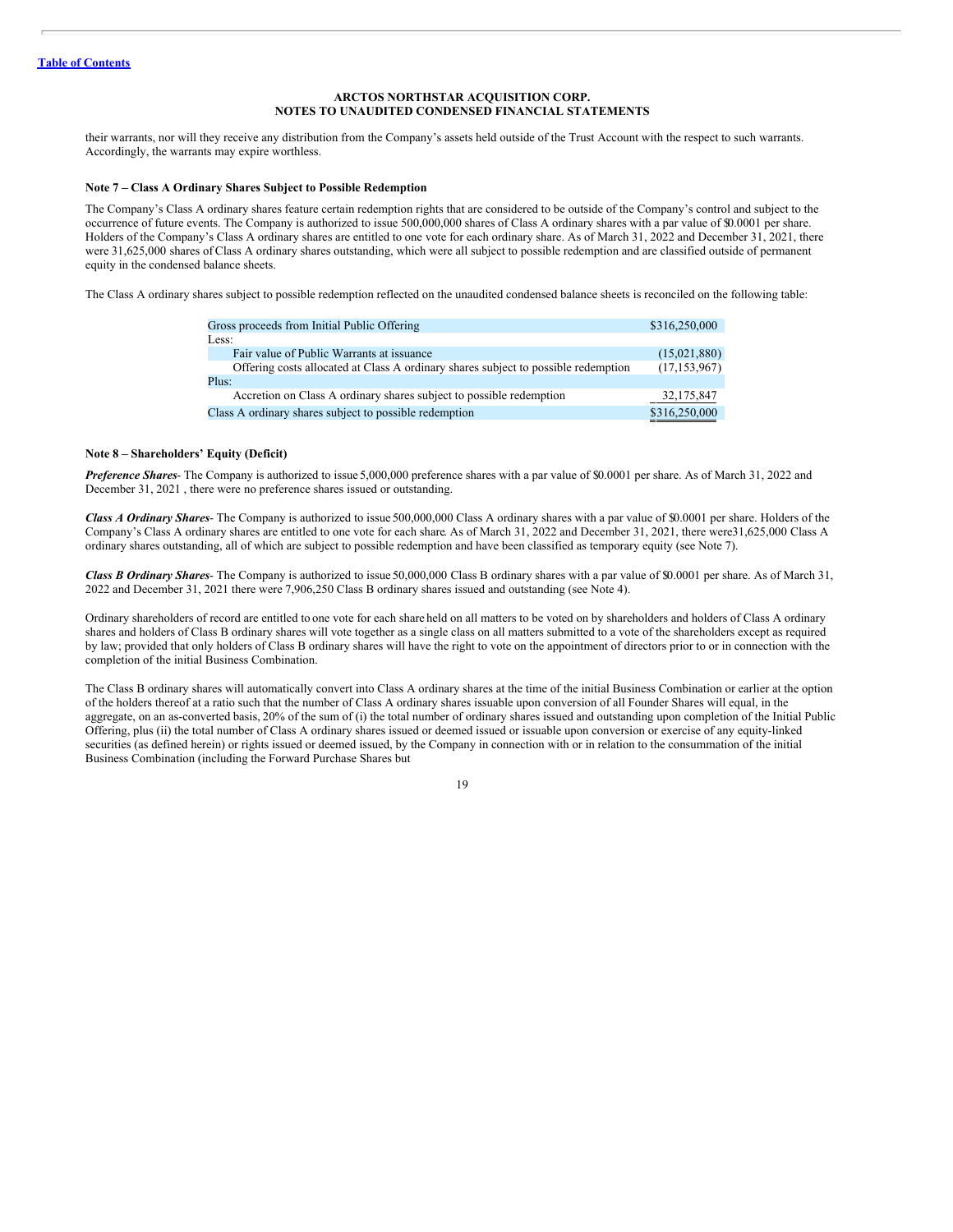not the Forward Purchase Warrants), excluding any Class A ordinary shares or equity-linked securities exercisable for or convertible into Class A ordinary shares issued, deemed issued, or to be issued, to any seller in the initial Business Combination and any private placement warrants issued to the Sponsor, its affiliates or any member of the management team upon conversion of Working Capital Loans. In no event will the Class B ordinary shares convert into Class A ordinary shares at a rate of less than one-to-one.

### **Note 9 – Fair Value Measurements**

The following table presents information about the Company's financial assets and liabilities that are measured at fair value.

|                                                             | Fair Value Measured as of March 31, 2022 |                         |                                                 |               |  |  |  |
|-------------------------------------------------------------|------------------------------------------|-------------------------|-------------------------------------------------|---------------|--|--|--|
|                                                             | <b>Level 1</b>                           | <b>Level 2</b>          | <b>Level 3</b>                                  | Total         |  |  |  |
| <b>Assets:</b>                                              |                                          |                         |                                                 |               |  |  |  |
| Investments held in Trust Account                           | $$316.293.269$ \$ -                      |                         | $\mathbf{s}$<br>$\hspace{0.1mm}-\hspace{0.1mm}$ | \$316,293,269 |  |  |  |
| <b>Liabilities:</b>                                         |                                          |                         |                                                 |               |  |  |  |
| Derivative warrant liabilities – public warrants            | $\frac{\$}{2,727,660}$ $\$$ -            |                         | $\sim$ $\sim$                                   | \$ 2.727,660  |  |  |  |
| Derivative warrant liabilities – private placement warrants |                                          | $\sqrt{s}$ – $\sqrt{s}$ | \$1,998,000                                     | \$ 1.998,000  |  |  |  |

|                                                             |                          | Fair Value Measured as of December 31, 2021 |                |               |  |  |  |
|-------------------------------------------------------------|--------------------------|---------------------------------------------|----------------|---------------|--|--|--|
|                                                             | <b>Level 1</b>           | <b>Level 2</b>                              | <b>Level 3</b> | Total         |  |  |  |
| <b>Assets:</b>                                              |                          |                                             |                |               |  |  |  |
| Investments held in Trust Account                           | $$316,267,458$ $$ -$     |                                             | S.<br>$\sim$   | \$316,267,458 |  |  |  |
| Liabilities:                                                |                          |                                             |                |               |  |  |  |
| Derivative warrant liabilities – public warrants            | \$ 6,008,750             | $\sim$                                      | $\sim$ $\sim$  | \$ 6,008,750  |  |  |  |
| Derivative warrant liabilities – private placement warrants | $\overline{\phantom{0}}$ |                                             | \$6,549,000    | \$6,549,000   |  |  |  |

Transfers to/from Levels 1, 2, and 3 are recognized at the beginning of the reporting period. There wereno transfers between levels for the three months ended March 31, 2022 and 2021.

The fair value of the Public Warrants is determined using the traded price. Level 1 assets include investments in money market funds that invest solely in U.S. Treasury securities. The Company uses inputs such as actual trade data, benchmark yields, quoted market prices from dealers or brokers, and other similar sources to determine the fair value of its investments.

Level 3 instruments are comprised of derivative warrant liabilities measured at fair value using a BSM and the OPM. The estimated fair value of the Private Placement Warrants and the Public Warrants, prior to being separately listed and traded, was determined using Level 3 inputs. Inherent in a BSM and the OPM are assumptions related to expected stock-price volatility, expected life, risk-free interest rate and dividend yield. The Company estimates the volatility of its ordinary shares warrants based on implied volatility from the Company's traded warrants and from historical volatility of select peer company's ordinary shares that matches the expected remaining life of the warrants. The risk-free interest rate is based on the U.S. Treasury zero-coupon yield curve on the grant date for a maturity similar to the expected remaining life of the warrants. The expected life of the warrants is assumed to be equivalent to their remaining contractual term. The dividend rate is based on the historical rate, which the Company anticipates remaining at zero.

The following table provides quantitative information regarding Level 3 fair value measurements inputs as their measurement dates:

|                           | As of<br>March 31,<br>2022 | As of<br>December 31,<br>2021 |          |
|---------------------------|----------------------------|-------------------------------|----------|
| <b>Share Price</b>        | 9.79                       | S                             | 9.77     |
| <b>Exercise Price</b>     | 11.50<br>S.                | \$                            | 11.50    |
| Option Term (in years)    | 5.0                        |                               | 5.0      |
| Volatility                | $6.00\%$                   |                               | 18.00%   |
| Risk-free interest rate   | 2.42%                      |                               | 1.26%    |
| <b>Expected Dividends</b> | $0.00\%$                   |                               | $0.00\%$ |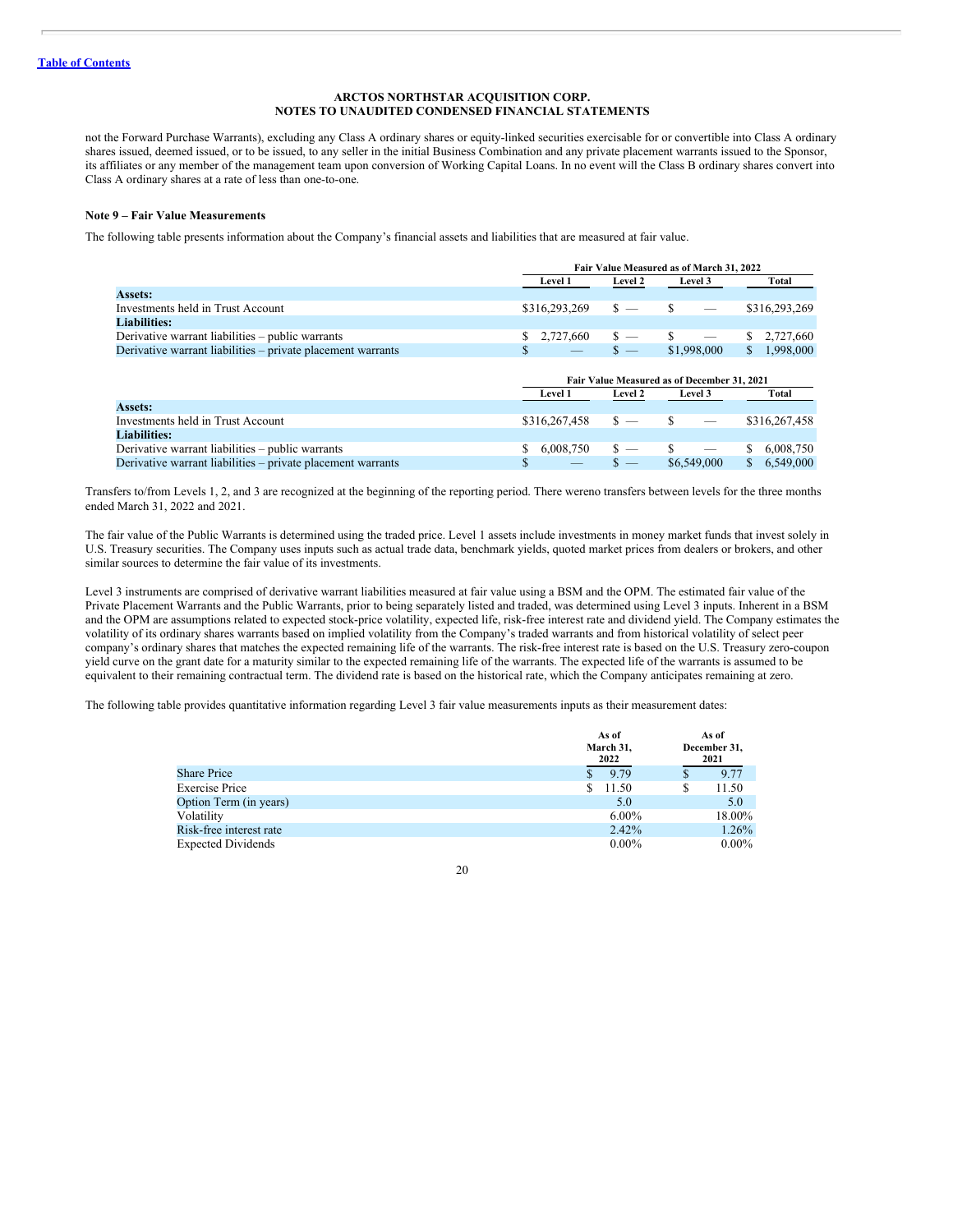The change in the fair value of the derivative warrant liabilities measured using Level 3 inputs for the three months ended March 31, 2022 is summarized as follows:

| Derivative warrant liabilities at January 1, 2022      | \$6.549,000 |
|--------------------------------------------------------|-------------|
| Change in fair value of derivative warrant liabilities | (4,551,000) |
| Derivative warrant liabilities at March 31, 2022       | \$1,998,000 |

The change in the fair value of the derivative warrant liabilities measured using Level 3 inputs for the three months ended March 31, 2021 is summarized as follows:

| Derivative warrant liabilities at January 1, 2021      |              | $\overline{\phantom{a}}$ |
|--------------------------------------------------------|--------------|--------------------------|
| Issuance of Public and Private Warrants                |              | 26,843,380               |
| Change in fair value of derivative warrant liabilities |              | (1,021,000)              |
| Derivative warrant liabilities at March 31, 2021       | \$25,822,380 |                          |

### **Note 10 – Subsequent Events**

The Company evaluated subsequent events and transactions that occurred up to the date unaudited condensed financial statements were issued. Based upon this review, other than as described above, the Company determined that there have been no subsequent events that have occurred that would require adjustments to the disclosures in the unaudited condensed financial statements.

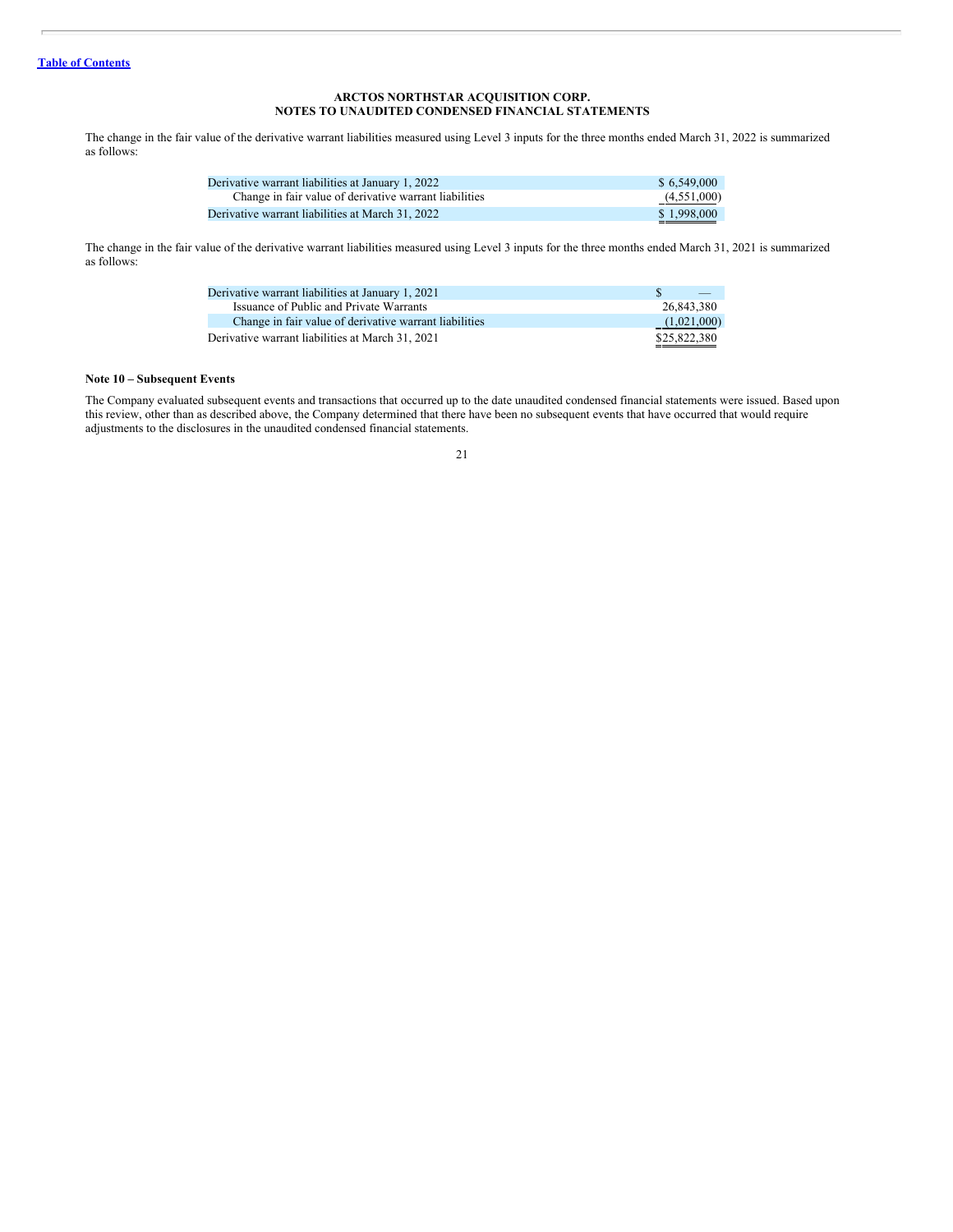#### <span id="page-22-0"></span>**Item 2. Management's Discussion and Analysis of Financial Condition and Results of Operations.**

References to the "Company," "Arctos NorthStar Acquisition Corp.," "Arctos," "our," "us" or "we" refer to Arctos NorthStar Acquisition Corp. The following discussion and analysis of the Company's financial condition and results of operations should be read in conjunction with the unaudited interim condensed financial statements and the notes thereto contained elsewhere in this report. Certain information contained in the discussion and analysis set *forth below includes forward-looking statements that involve risks and uncertainties.*

#### **Cautionary Note Regarding Forward-Looking Statements**

This Quarterly Report on Form 10-Q includes forward-looking statements within the meaning of Section 27A of the Securities Act of 1933, as amended, and Section 21E of the Securities and Exchange Act of 1934, as amended (the "Exchange Act"). We have based these forward-looking statements on our current expectations and projections about future events. These forward-looking statements are subject to known and unknown risks, uncertainties and assumptions about us. No assurance can be given that future results, levels of activity, performance or achievements expressed or implied by such forward-looking statements will be achieved, and that may cause our actual results, levels of activity, performance or achievements could be affected by one or more factors, which could cause them to be materially different from any future results, levels of activity, performance or achievements expressed or implied by such forward-looking statements. In some cases, you can identify forward-looking statements by terminology such as "anticipate," "believe," "continue," "could," "estimate," "expect," "intends," "may," "might," "plan," "possible," "protential," "predict," "project" "should," "would," or the negative of such terms or other similar expressions. Such statements include, but are not limited to, possible business combinations and the financing thereof, and related matters, as well as all other statements other than statements of historical fact included in this Form 10-O. Factors that might cause or contribute to such a discrepancy include, but are not limited to, those described in our other filings with the U.S. Securities and Exchange Commission. All subsequent written or oral forward-looking statements attributable to us or persons acting on our behalf are qualified in their entirety by *this paragraph.*

#### **Overview**

We are a blank check company incorporated as a Cayman Islands exempted company on October 7, 2020. We were formed for the purpose of effecting a merger, share exchange, asset acquisition, share purchase, reorganization or similar business combination with one or more businesses (the "Business Combination"). We are an emerging growth company and, as such, we are subject to all of the risks associated with emerging growth companies.

Our sponsor is NorthStar Acquisition Holdings, LLC, a Delaware limited liability company ("Sponsor"). The registration statement for our Initial Public Offering (the "Initial Public Offering") was declared effective on February 22, 2021. On February 25, 2021, we consummated our Initial Public Offering of 31,625,000 units (the "Units" and, with respect to the Class A ordinary shares included in the Units sold, the "Public Shares"), including 4,125,000 additional Units to cover over-allotments, at \$10.00 per Unit, generating gross proceeds of approximately \$316.3 million, and incurring offering costs of approximately \$18.0 million, of which approximately \$11.1 million was for deferred underwriting commissions.

Simultaneously with the closing of the Initial Public Offering, we consummated the private placement ("Private Placement") of 5,550,000 warrants (each, a "Private Placement Warrant" and collectively, the "Private Placement Warrants"), at a price of \$1.50 per Private Placement Warrant with the Sponsor, generating gross proceeds of approximately \$8.3 million.

Upon the closing of the Initial Public Offering and the Private Placement, approximately \$316.3 million (\$10.00 per Unit) of the net proceeds of the Initial Public Offering and certain of the proceeds of the Private Placement were placed in a trust account ("Trust Account") with Continental Stock Transfer & Trust Company acting as trustee and invested in United States "government securities" within the meaning of Section 2(a)(16) of the Investment Company Act of 1940, as amended, or the Investment Company Act having a maturity of 185 days or less or in money market funds meeting certain conditions under Rule 2a-7 promulgated under the Investment Company Act, which invest only in direct U.S. government treasury obligations, as determined by the Company, until the earlier of: (i) the completion of a Business Combination and (ii) the distribution of the Trust Account as described below.

Our management has broad discretion with respect to the specific application of the net proceeds of its Initial Public Offering and the sale of Private Placement Warrants, although substantially all of the net proceeds are intended to be applied generally toward consummating a Business Combination. Our initial Business Combination must be with one or more operating businesses or assets with a fair market value equal to at least 80% of the net assets held in the Trust Account (net of amounts disbursed to management for working capital purposes and excluding the amount of any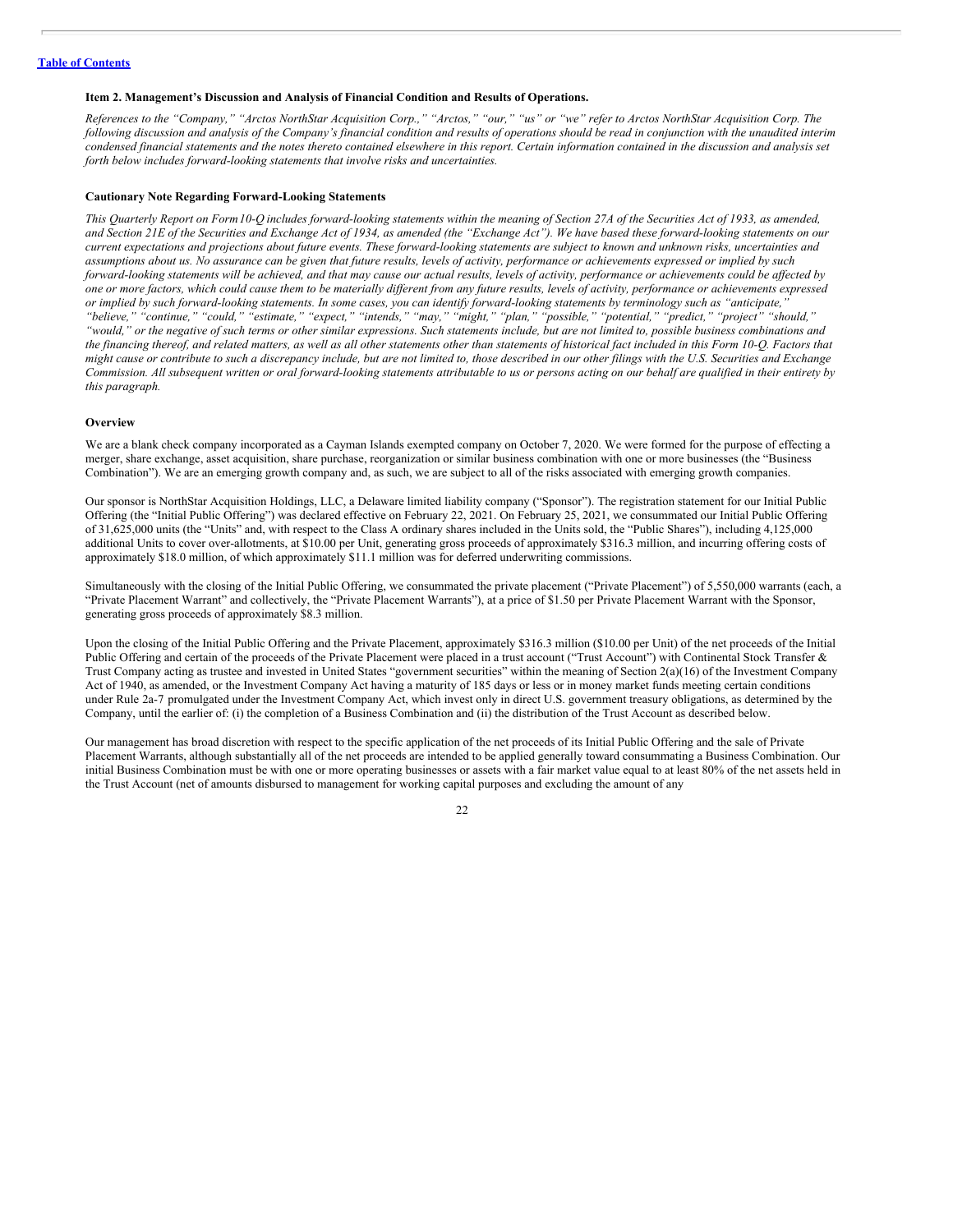deferred underwriting commission held in the Trust Account) at the time we sign a definitive agreement in connection with the initial Business Combination. However, we will only complete a Business Combination if the post-transaction company owns or acquires 50% or more of the outstanding voting securities of the target business or otherwise acquires a controlling interest in the target business sufficient for it not to be required to register as an investment company under the Investment Company Act.

If we are unable to complete a Business Combination within 24 months from the closing of our Initial Public Offering, the Company will (i) cease all operations except for the purpose of winding up; (ii) as promptly as reasonably possible but not more than ten business days thereafter, redeem the Public Shares, at a per-share price, payable in cash, equal to the aggregate amount then on deposit in the Trust Account, including interest earned on the funds held in the Trust Account and not previously released to us to pay its income taxes, if any (less up to \$100,000 of interest to pay dissolution expenses), divided by the number of the then-outstanding Public Shares, which redemption will completely extinguish the rights of holders of the Public Shares as shareholders (including the right to receive further liquidation distributions, if any); and (iii) as promptly as reasonably possible following such redemption, subject to the approval of our remaining shareholders and its board of directors, liquidate and dissolve, subject in the case of clauses (ii) and (iii) to our obligations under Cayman Islands law to provide for claims of creditors and the requirements of other applicable law.

The issuance of additional shares in connection with a Business Combination to the owners of the target or other investors:

- may significantly dilute the equity interest of investors in the Initial Public Offering, which dilution would increase if the anti-dilution provisions in the Class B ordinary shares resulted in the issuance of Class A ordinary shares on a greater than one-to-one basis upon conversion of the Class B ordinary shares;
- may subordinate the rights of holders of Class A ordinary shares if preference shares are issued with rights senior to those afforded our Class A ordinary shares;
- could cause a change in control if a substantial number of our Class A ordinary shares are issued, which may affect, among other things, our ability to use our net operating loss carry forwards, if any, and could result in the resignation or removal of our present officers and directors;
- may have the effect of delaying or preventing a change of control of us by diluting the share ownership or voting rights of a person seeking to obtain control of us; and
- may adversely affect prevailing market prices for our Class A ordinary shares and/or warrants.

Similarly, if we further issue debt securities or otherwise incur significant debt to bank or other lenders or the owners of a target, it could result in:

- default and foreclosure on our assets if our operating revenues after an initial Business Combination are insufficient to repay our debt obligations;
- acceleration of our obligations to repay the indebtedness even if we make all principal and interest payments when due if we breach certain covenants that require the maintenance of certain financial ratios or reserves without a waiver or renegotiation of that covenant;
- our immediate payment of all principal and accrued interest, if any, if the debt security is payable on demand;
- our inability to obtain necessary additional financing if the debt security contains covenants restricting our ability to obtain such financing while the debt security is outstanding;
- our inability to pay dividends on our Class A ordinary shares;
- using a substantial portion of our cash flow to pay principal and interest on our debt, which will reduce the funds available for dividends on our Class A ordinary shares if declared, expenses, capital expenditures, acquisitions and other general corporate purposes;
- limitations on our flexibility in planning for and reacting to changes in our business and in the industry in which we operate;
- increased vulnerability to adverse changes in general economic, industry and competitive conditions and adverse changes in government regulation; and
- limitations on our ability to borrow additional amounts for expenses, capital expenditures, acquisitions, debt service requirements, execution of our strategy and other purposes and other disadvantages compared to our competitors who have less debt.

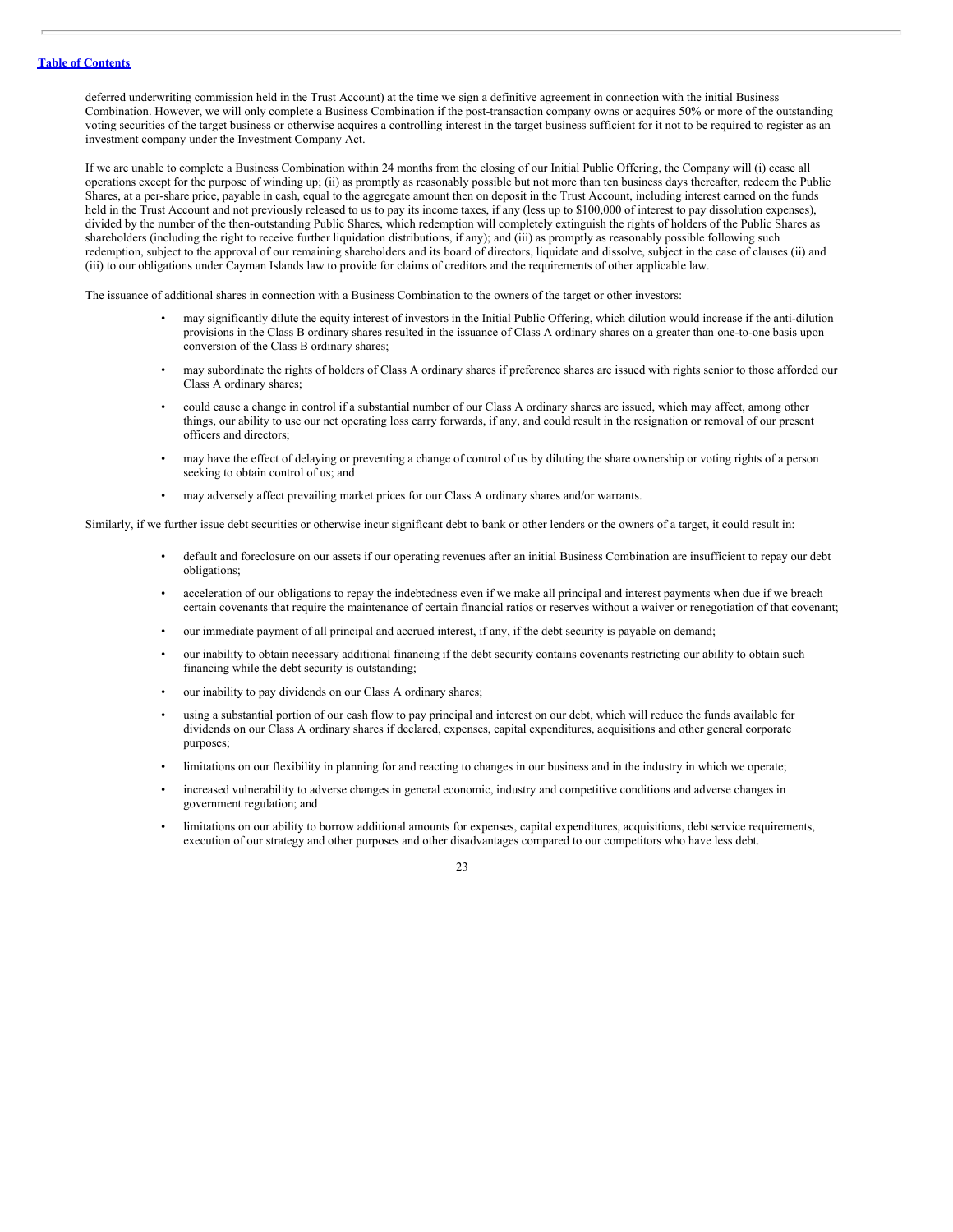#### **Liquidity and Going Concern**

As of March 31, 2022, the Company had approximately \$116,000 in its operating bank account, working capital deficit of approximately \$1.7 million.

The Company's liquidity needs to date have been satisfied through a contribution of \$25,000 from its Sponsor to cover for certain expenses in exchange for the issuance of the 7,906,250 Class B ordinary shares (the "Founder Shares"), a loan of approximately \$152,000 from the Sponsor to be used for the payment of costs related to the Initial Public Offering pursuant to a promissory note (the "Note"), and the proceeds from the consummation of the Private Placement not held in the Trust Account. The Company repaid the Note in full on March 3, 2021. In addition, in order to finance transaction costs in connection with a Business Combination, the Sponsor or an affiliate of the Sponsor, or certain of the Company's officers and directors may, but are not obligated to, loan the Company funds as may be required ("Working Capital Loans"). No amounts were outstanding under any Working Capital Loan agreements as of March 31, 2022 and December 31, 2021.

Based on the foregoing, management believes that the Company has the borrowing capacity from its Sponsor or an affiliate of its Sponsor, or its officers and directors to meet our needs through the consummation of a Business Combination. However, in connection with the Company's assessment of going concern considerations in accordance with Financial Accounting Standards Board's ("FASB") Accounting Standards Update ("ASU") 2014-15, "Disclosures of Uncertainties about an Entity's Ability to Continue as a Going Concern," management has determined that the mandatory liquidation and subsequent dissolution raises substantial doubt about the Company's ability to continue as a going concern for such a period of time for such a period of time which is considered to be one year from the issuance of these unaudited condensed financial statements. No adjustments have been made to the carrying amounts of assets or liabilities should the Company be required to liquidate after February 25, 2023. The unaudited condensed financial statements do not include any adjustment that might be necessary if the Company is unable to continue as a going concern. Management intends to complete a Business Combination prior to the mandatory liquidation date.

### **Risks and Uncertainties**

Management continues to evaluate the impact of theCOVID-19 pandemic on the industry and has concluded that while it is reasonably possible that the virus could have a negative effect on our financial position, results of our operations and/or search for a target company, the specific impact is not readily determinable as of the date of the unaudited condensed financial statements. The unaudited condensed financial statements do not include any adjustments that might result from the outcome of this uncertainty.

In February 2022, the Russian Federation and Belarus commenced a military action with the country of Ukraine. As a result of this action, various nations, including the United States, have instituted economic sanctions against the Russian Federation and Belarus. Further, the impact of this action and related sanctions on the world economy are not determinable as of the date of these unaudited condensed financial statements and the specific impact on the Company's financial condition, results of operations, and cash flows is also not determinable as of the date of these unaudited condensed financial statements.

#### **Results of Operations**

Our entire activity since inception up to March 31, 2022 was in preparation for our formation and the Initial Public Offering, and since our Initial Public Offering, our activity has been limited to the search for a prospective initial Business Combination. We will not be generating any operating revenues until the closing and completion of our initial Business Combination. We generate non-operating income in the form of investment income from our investments held in the Trust Account.

For the three months ended March 31, 2022, we had net income of approximately \$7.5 million, which consisted ofnon-operating gain from change in fair value of derivative warrant liabilities of approximately \$7.8 million and income on investments held in the Trust Account of approximately \$26,000, offset by general and administrative expenses of approximately \$350,000, including general and administrative expenses to related party of \$30,000.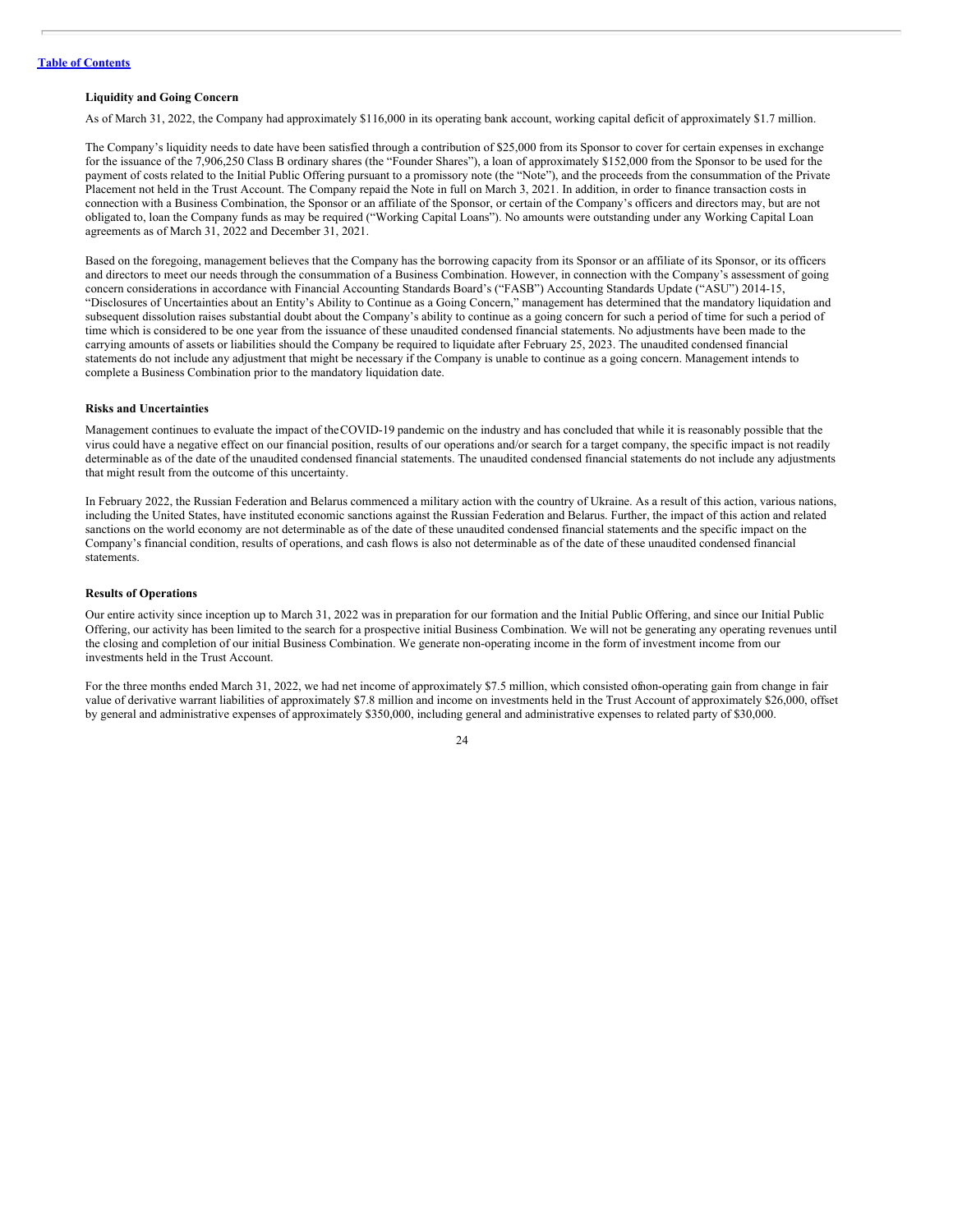For the three months ended March 31, 2021, we had net loss of approximately \$3.8 million, which consisted of general and administrative expenses of approximately \$433,000, general and administrative expenses to related party of \$20,000, transaction costs associated with derivative warrant liabilities of approximately \$848,000 and loss upon issuance of private placement warrants of approximately \$3.5 million, partially offset by non-operating gain from change in fair value of derivative warrant liabilities of approximately \$1.0 million and income from investments held in the Trust Account of approximately \$2,000.

#### **Contractual Obligations**

#### *Administrative Services Agreement*

Commencing on the date that our securities were first listed on NYSE through the earlier of consummation of the initial Business Combination or our liquidation, we agreed to pay our Sponsor \$10,000 per month for office space, secretarial and administrative services provided to us. During the three months ended March 31, 2022, and 2021 we incurred \$30,000 and \$20,000, respectively, included in general and administrative expenses to related party in the accompanying unaudited condensed statements of operations. As of March 31, 2022 and December 31, 2021 \$140,000 and \$110,000, respectively, has been included in accrued expenses to related party on the unaudited condensed balance sheets.

#### *Due to Related Party*

In January 2022, the Sponsor provided the Company an advance of \$350,000 to fund the working capital requirements. On May 11, 2022, this was converted into a Working Capital Loan.

#### *Registration and Shareholder Rights*

The holders of the Founder Shares, Private Placement Warrants, forward purchase securities underlying the forward purchase units to be issued to an affiliate of our Sponsor pursuant to the forward purchase agreement (consisting of one Class A ordinary share (the "Forward Purchase Shares") and one-fourth of one warrant to purchase one Class A ordinary share (the "Forward Purchase Warrants" and, together with the Forward Purchase Shares, the "forward purchase securities")), and warrants that may be issued upon conversion of Working Capital Loans (and any Class A ordinary shares issuable upon the exercise of the Private Placement Warrants, Forward Purchase Warrants and warrants that may be issued upon conversion of Working Capital Loans) were entitled to registration rights pursuant to a registration and shareholder rights agreement signed upon the effective date of the Initial Public Offering. The holders of these securities were entitled to make up to three demands, excluding short form demands, that the Company registers such securities. In addition, the holders have certain "piggy-back" registration rights with respect to registration statements filed subsequent to the completion of the initial Business Combination. The Company will bear the expenses incurred in connection with the filing of any such registration statements.

#### *Underwriting Agreement*

We granted the underwriters a 45-day option from the date of this prospectus to purchase up to 4,125,000 additional Units at the Initial Public Offering price less the underwriting discounts and commissions. On February 25, 2021, the underwriter fully exercised its over-allotment option.

The underwriters were entitled to an underwriting discount of \$0.20 per unit, or approximately \$6.3 million in the aggregate, paid upon the closing of the Initial Public Offering. In addition, \$0.35 per unit, or approximately \$11.1 million in the aggregate will be payable to the underwriters for deferred underwriting commissions. The deferred fee will become payable to the underwriters from the amounts held in the Trust Account solely in the event that the Company completes a Business Combination, subject to the terms of the underwriting agreement.

### **Critical Accounting Policies**

#### *Derivative warrant liabilities*

We do not use derivative instruments to hedge exposures to cash flow, market, or foreign currency risks. We evaluate all of our financial instruments, including issued stock purchase warrants, to determine if such instruments are derivatives or contain features that qualify as embedded derivatives, pursuant to the FASB's Accounting Standards Codification ("ASC") Topic 480 "Distinguishing Liabilities from Equity" ("ASC 480") and FASB ASC Topic 815, "Derivatives and Hedging" ("ASC 815"). The classification of derivative instruments, including whether such instruments should be recorded as liabilities or as equity, is re-assessed at the end of each reporting period.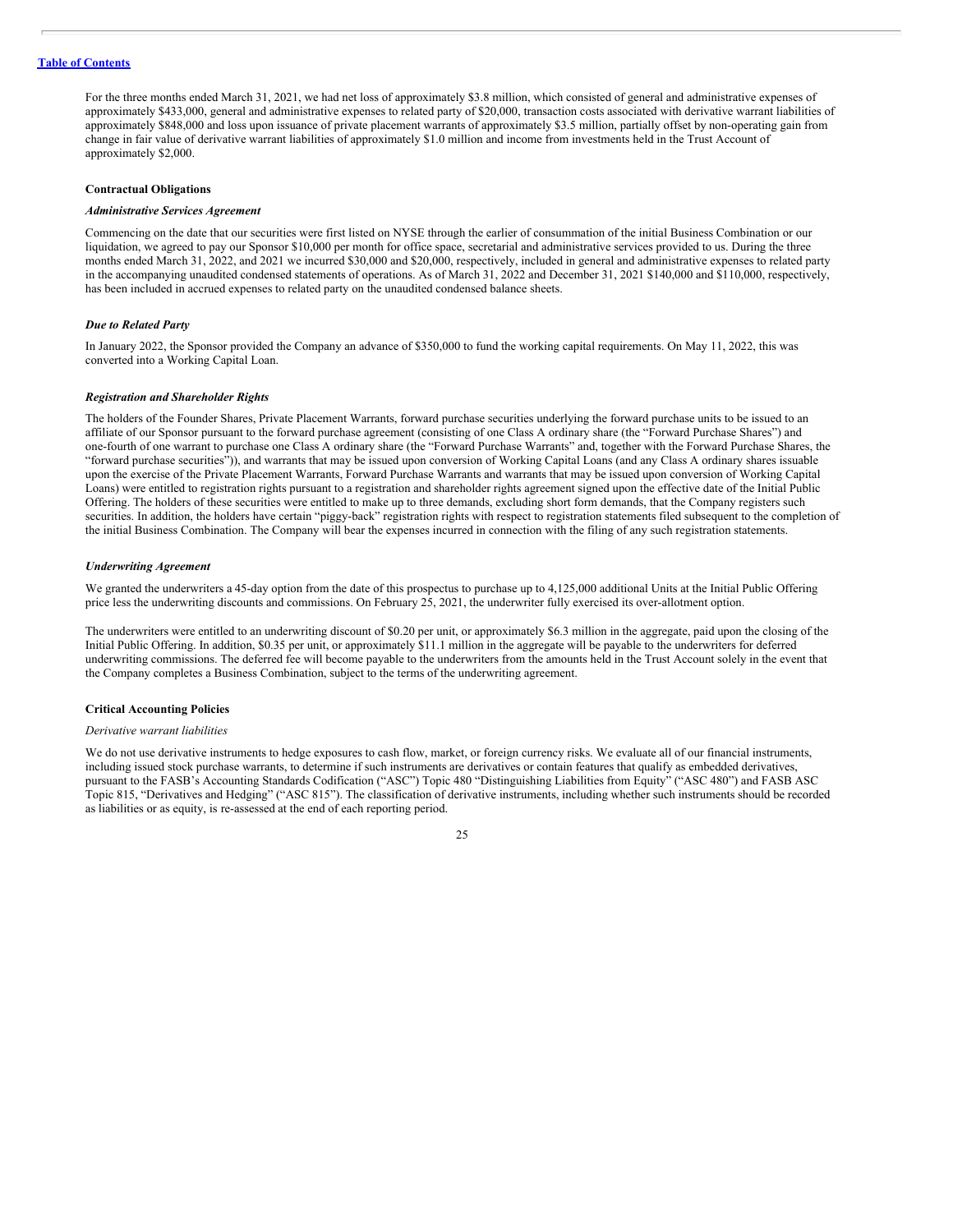#### **Table of [Contents](#page-2-0)**

We issued 7,906,250 warrants in connection with the Initial Public Offering (the "Public Warrants") and 5,550,000 Private Placement Warrants, which are recognized as derivative liabilities in accordance with ASC 815. Accordingly, we recognize the warrant instruments as liabilities at fair value and adjust the instruments to fair value at each reporting period. The liabilities are subject to re-measurement at each balance sheet date until exercised, and any change in fair value is recognized in our unaudited condensed statements of operations. The fair value of warrants issued in connection with the Private Placement has been estimated using the Black-Scholes Option Pricing model each measurement date and the fair value of the Public Warrants was initially measured using an option pricing model incorporating a barrier option simulation through a modified Black Scholes framework and subsequently will be measured at each measurement date based on the market price of such warrants when the warrants are separated from the Units. The determination of the fair value of the warrant liability may be subject to change as more current information becomes available and accordingly the actual results could differ significantly. Derivative warrant liabilities are classified as non-current liabilities as their liquidation is not reasonably expected to require the use of current assets or require the creation of current liabilities.

### *Class A ordinary shares subject to possible redemption*

We account for our Class A ordinary shares subject to possible redemption in accordance with the guidance in ASC 480. Class A ordinary shares subject to mandatory redemption (if any) are classified as liability instruments and are measured at fair value. Conditionally redeemable Class A ordinary shares (including Class A ordinary shares that feature redemption rights that are either within the control of the holder or subject to redemption upon the occurrence of uncertain events not solely within our control) are classified as temporary equity. At all other times, Class A ordinary shares are classified as shareholders' equity. Our Class A ordinary shares feature certain redemption rights that are considered to be outside of our control and subject to the occurrence of uncertain future events. Accordingly, as of March 31, 2022 and December 31, 2021, 31,625,000 Class A ordinary shares subject to possible redemption are presented as temporary equity, outside of the shareholders' equity section of our unaudited condensed balance sheets.

We recognize changes in redemption value immediately as they occur and adjusts the carrying value of the Class A ordinary shares subject to possible redemption to equal the redemption value at the end of each reporting period. This method would view the end of the reporting period as if it were also the redemption date for the security. Effective with the closing of the Initial Public Offering, we recognized the accretion from initial book value to redemption amount, which resulted in charges against additional paid-in capital (to the extent available) and accumulated deficit.

#### *Net income (loss) per ordinary share*

We comply with accounting and disclosure requirements of FASB ASC Topic 260, "Earnings Per Share." We have two classes of ordinary shares, which are referred to as Class A ordinary shares and Class B ordinary shares. Income and losses are shared pro rata between the two classes of ordinary shares. This presentation assumes a business combination as the most likely outcome. Net income (loss) per ordinary share is calculated by dividing the net income (loss) by the weighted average ordinary shares outstanding for the respective period.

The calculation of diluted net income per ordinary share does not consider the effect of the warrants issued in connection with the Initial Public Offering and the Private Placement to purchase an aggregate of 13,456,250 Class A ordinary share in the calculation of diluted income per ordinary share, because their exercise is contingent upon future events. As a result, diluted net income per ordinary share is the same as basic net income per share ordinary for the three months ended March 31, 2022 and 2021. Accretion associated with the redeemable Class A ordinary shares is excluded from earnings per ordinary share as the redemption value approximates fair value.

#### *Recent Accounting Pronouncements*

Our management does not believe that any other recently issued, but not yet effective, accounting standards if currently adopted would have a material effect on the accompanying unaudited condensed financial statements.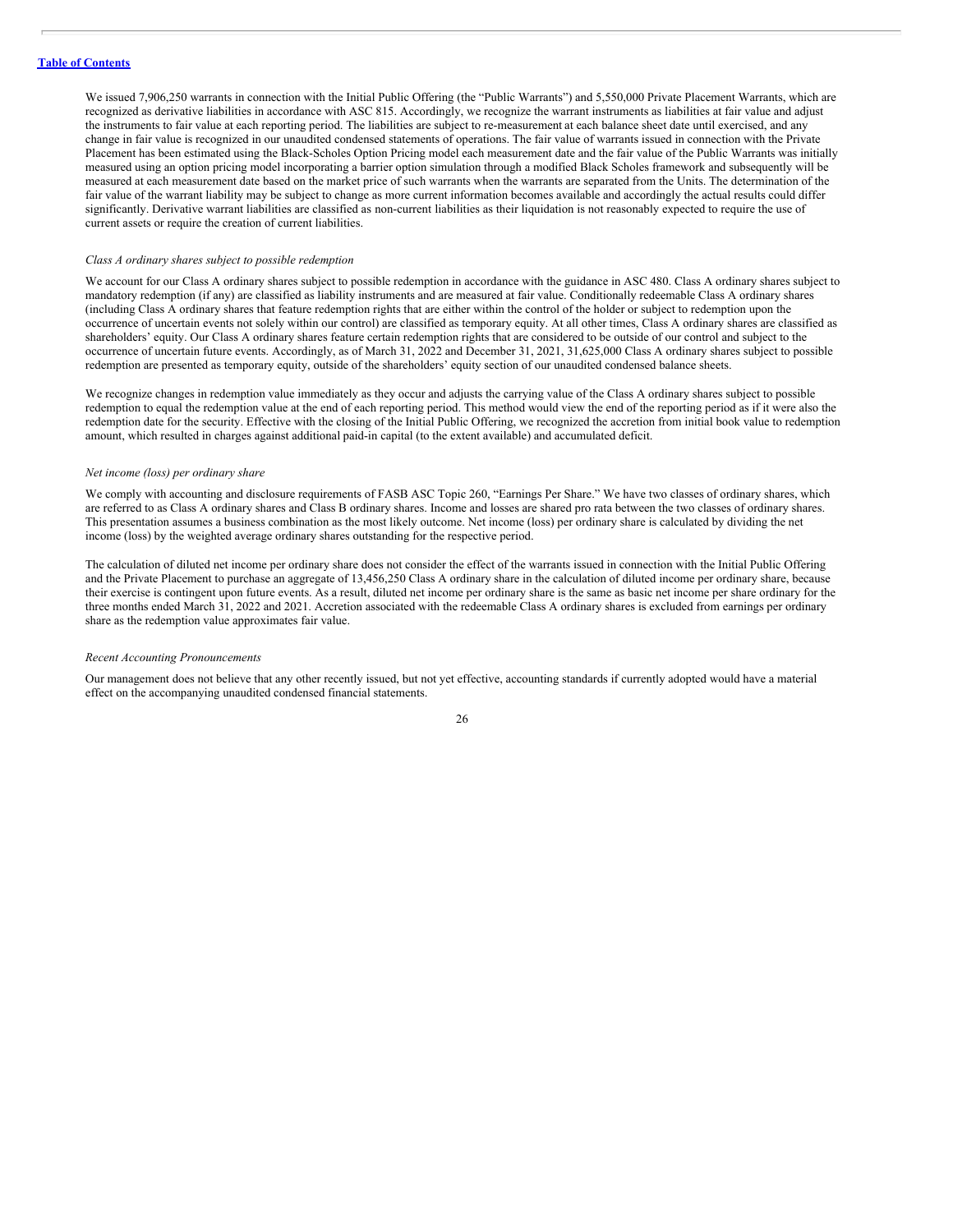#### **JOBS Act**

The Jumpstart Our Business Startups Act of 2012 (the "JOBS Act") contains provisions that, among other things, relax certain reporting requirements for qualifying public companies. We qualify as an "emerging growth company" and under the JOBS Act are allowed to comply with new or revised accounting pronouncements based on the effective date for private (not publicly traded) companies. We are electing to delay the adoption of new or revised accounting standards, and as a result, we may not comply with new or revised accounting standards on the relevant dates on which adoption of such standards is required for non-emerging growth companies. As a result, the unaudited condensed financial statements may not be comparable to companies that comply with new or revised accounting pronouncements as of public company effective dates.

Additionally, we are in the process of evaluating the benefits of relying on the other reduced reporting requirements provided by the JOBS Act. Subject to certain conditions set forth in the JOBS Act, if, as an "emerging growth company," we choose to rely on such exemptions we may not be required to, among other things, (i) provide an auditor's attestation report on our system of internal controls over financial reporting pursuant to Section 404, (ii) provide all of the compensation disclosure that may be required of non-emerging growth public companies under the Dodd-Frank Wall Street Reform and Consumer Protection Act, (iii) comply with any requirement that may be adopted by the PCAOB regarding mandatory audit firm rotation or a supplement to the auditor's report providing additional information about the audit and the financial statements (auditor discussion and analysis) and (iv) disclose certain executive compensation related items such as the correlation between executive compensation and performance and comparisons of the CEO's compensation to median employee compensation. These exemptions will apply for a period of five years following the completion of our Initial Public Offering or until we are no longer an "emerging growth company," whichever is earlier.

#### <span id="page-27-0"></span>**Item 3. Quantitative and Qualitative Disclosures About Market Risk**

We are a smaller reporting company as defined by Rule 12b-2 of the Exchange Act and are not required to provide the information otherwise required under this item.

#### <span id="page-27-1"></span>**Item 4. Controls and Procedures**

### *Evaluation of Disclosure Controls and Procedures*

Under the supervision and with the participation of our management, including our principal executive officer and principal financial officer, we conducted an evaluation of the effectiveness of our disclosure controls and procedures as of the end of the fiscal quarter ended March 31, 2022, as such term is defined in Rules 13a-15(e) and 15d-15(e) under the Exchange Act. Based on this evaluation, our principal executive officer and principal financial officer have concluded that during the period covered by this report, our disclosure controls and procedures were not effective as of March 31, 2022, because of a material weakness in our internal control over financial reporting. A material weakness is a deficiency, or a combination of deficiencies, in internal control over financial reporting, such that there is a reasonable possibility that a material misstatement of our annual or interim financial statements will not be prevented or detected on a timely basis. Specifically, our management has concluded that our control around the interpretation and accounting for certain complex financial instruments was not effectively designed or maintained. This material weakness resulted in the misstatement of our balance sheet as of February 25, 2021, and our interim financial statements for the quarters ended March 31, 2021, June 30, 2021 and September 30, 2021.

Disclosure controls and procedures are designed to ensure that information required to be disclosed by us in our Exchange Act reports is recorded, processed, summarized, and reported within the time periods specified in the SEC's rules and forms, and that such information is accumulated and communicated to our management, including our principal executive officer and principal financial officer or persons performing similar functions, as appropriate to allow timely decisions regarding required disclosure.

#### *Changes in Internal Control over Financial Reporting*

There was no change in our internal control over financial reporting that occurred during the fiscal quarter ended March 31, 2022 that has materially affected, or is reasonably likely to materially affect, our internal control over financial reporting, other than the expansion and continued improvements noted in the following paragraph.

Our principal executive officer and principal financial officer performed additional accounting and financial analyses and other post-closing procedures including consulting with subject matter experts related to the accounting for certain complex financial instruments. Our management has expended, and will continue to expend, a substantial amount of effort and resources for the remediation and improvement of our internal control over financial reporting. While we have processes to properly identify and evaluate the appropriate accounting technical pronouncements and other literature for all significant or unusual transactions, we have expanded and will continue to improve these processes to ensure that the nuances of such transactions are effectively evaluated in the context of the increasingly complex accounting standards.

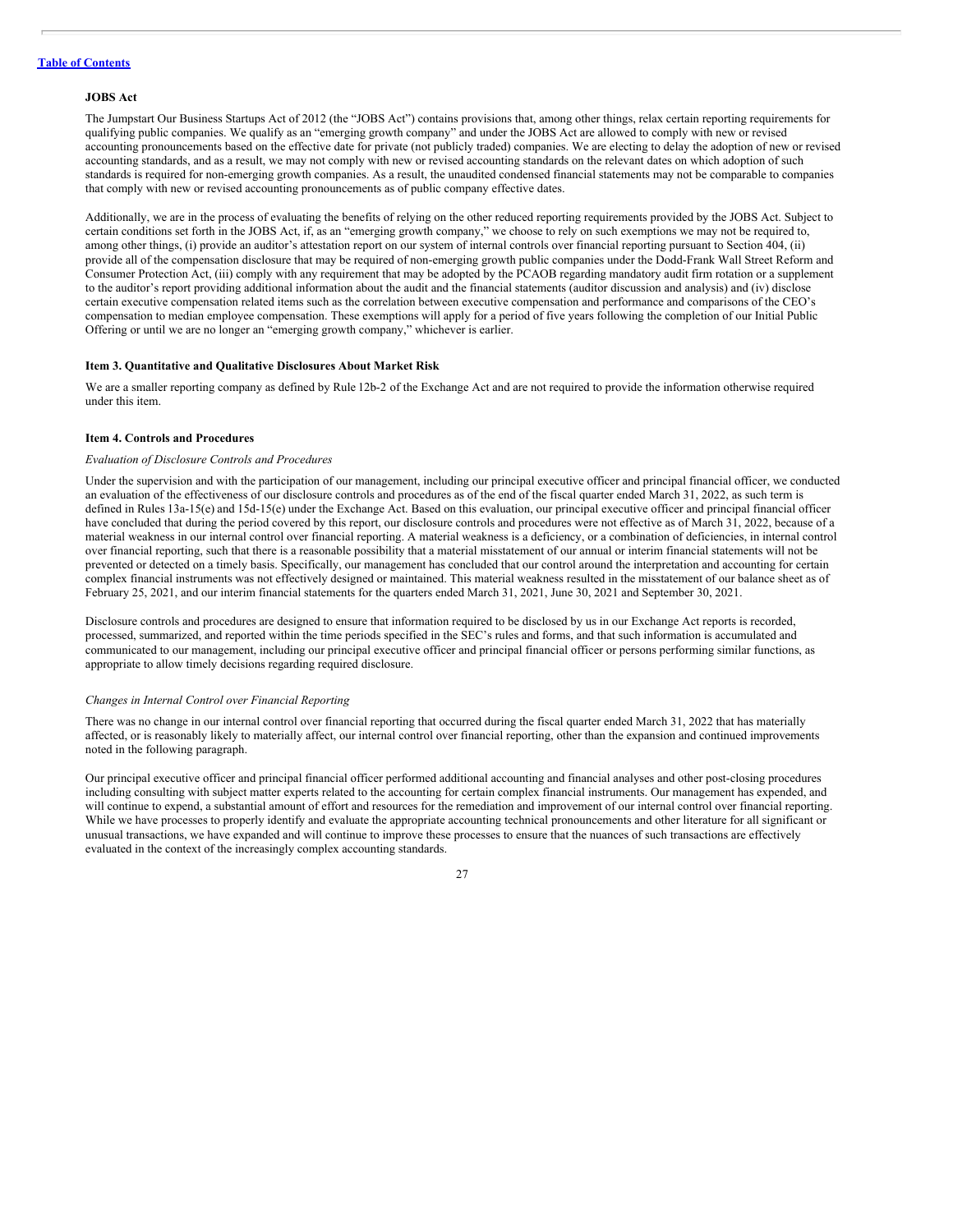### <span id="page-28-0"></span>**PART II – OTHER INFORMATION**

### <span id="page-28-1"></span>**Item 1. Legal Proceedings**

None.

### <span id="page-28-2"></span>**Item 1A. Risk Factors**

As of the date of this Quarterly Report on Form10-Q, there have been no material changes to the risk factors disclosed in our Annual Report on Form 10-K filed with the SEC on March 31, 2022, except as set forth below. Any of these factors could result in a significant or material adverse effect on our results of operations or financial condition. We may disclose changes to such factors or disclose additional factors from time to time in our future filings with the SEC.

#### Changes in laws or regulations, or a failure to comply with any laws and regulations, may adversely affect our business, including our ability to *negotiate and complete our initial business combination, and results of operations.*

We are subject to laws and regulations enacted by national, regional and local governments. In particular, we are required to comply with certain SEC and other legal requirements. Compliance with, and monitoring of, applicable laws and regulations may be difficult, time consuming and costly. Those laws and regulations and their interpretation and application may also change from time to time and those changes could have a material adverse effect on our business, investments and results of operations. In addition, a failure to comply with applicable laws or regulations, as interpreted and applied, could have a material adverse effect on our business, including our ability to negotiate and complete our initial business combination, and results of operations.

On March 30, 2022, the SEC issued proposed rules relating to, among other items, enhancing disclosures in business combination transactions involving SPACs and private operating companies and increasing the potential liability of certain participants in proposed business combination transactions. These rules, if adopted, whether in the form proposed or in revised form, may materially increase the costs and time required to negotiate and complete an initial business combination and could potentially impair our ability to complete an initial business combination.

#### <span id="page-28-3"></span>**Item 2. Unregistered Sales of Equity Securities and Use of Proceeds.**

None.

#### <span id="page-28-4"></span>**Item 3. Defaults upon Senior Securities**

None.

### <span id="page-28-5"></span>**Item 4. Mine Safety Disclosures**.

Not applicable.

#### <span id="page-28-6"></span>**Item 5. Other Information.**

None.

#### <span id="page-28-7"></span>**Item 6. Exhibits.**

| <b>Exhibit</b><br><b>Number</b> | <b>Description</b>                                                                                                                                                                                      |
|---------------------------------|---------------------------------------------------------------------------------------------------------------------------------------------------------------------------------------------------------|
| 10.1                            | Promissory Note, dated as of May 11, 2022, between the Registrant and the Sponsor.                                                                                                                      |
| 31.1                            | Certification of Chief Executive Officer Pursuant to Rules 13a-14(a) and 15d-14(a) under the Securities Exchange Act of 1934, as Adopted<br>Pursuant to Section 302 of the Sarbanes-Oxley Act of 2002.* |
| 31.2                            | Certification of Chief Financial Officer Pursuant to Rules 13a-14(a) and 15d-14(a) under the Securities Exchange Act of 1934, as Adopted<br>Pursuant to Section 302 of the Sarbanes-Oxley Act of 2002.* |
| 32.1                            | Certification of Chief Executive Officer Pursuant to 18 U.S.C. Section 1350, as Adopted Pursuant to Section 906 of the Sarbanes-Oxley Act<br>of $2002.**$                                               |
| 32.2                            | Certification of Chief Financial Officer Pursuant to 18 U.S.C. Section 1350, as Adopted Pursuant to Section 906 of the Sarbanes-Oxley Act<br>of 2002.**                                                 |
| $101.$ INS*                     | <b>iXBRL</b> Instance Document                                                                                                                                                                          |
| 101.SCH*                        | <b>iXBRL Taxonomy Extension Schema Document</b>                                                                                                                                                         |
| $101.CAL*$                      | iXBRL Taxonomy Extension Calculation Linkbase Document                                                                                                                                                  |
| 101.DEF*                        | <b>iXBRL Taxonomy Extension Definition Linkbase Document</b>                                                                                                                                            |
| $101.LAB*$                      | <i>iXBRL</i> Taxonomy Extension Label Linkbase Document                                                                                                                                                 |
| 101.PRE*                        | <b>iXBRL Taxonomy Extension Presentation Linkbase Document</b>                                                                                                                                          |
| 104                             | Cover Page Interactive Data File (embedded within the <i>iXBRL</i> document and contained in Exhibit 101)                                                                                               |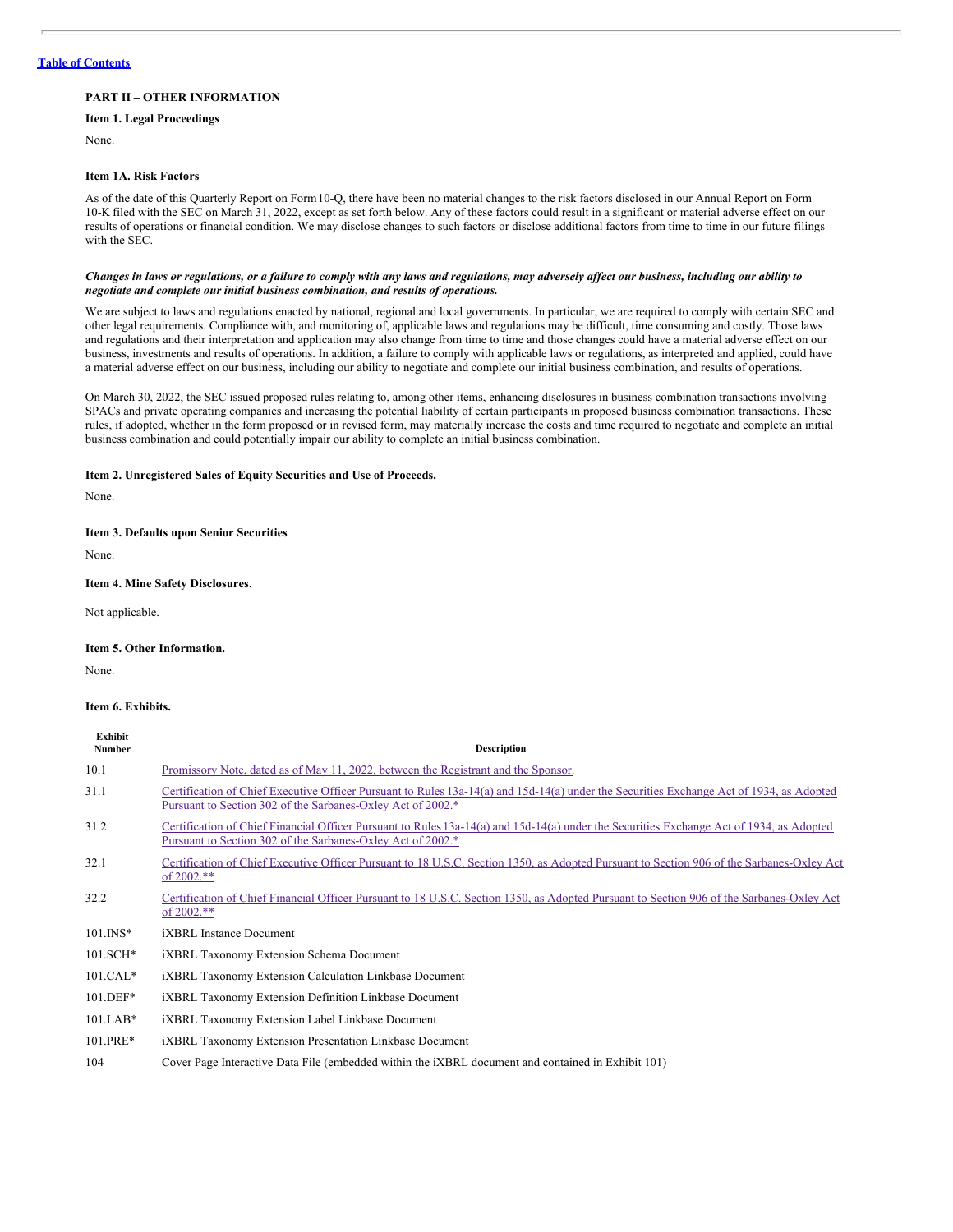- \* Filed herewith.
- \*\* These certifications are furnished to the SEC pursuant to Section 906 of the Sarbanes-Oxley Act of 2002 and are deemed not filed for purposes of Section 18 of the Securities Exchange Act of 1934, as amended, nor shall they be deemed incorporated by reference in any filing under the Securities Act of 1933, except as shall be expressly set forth by specific reference in such filing.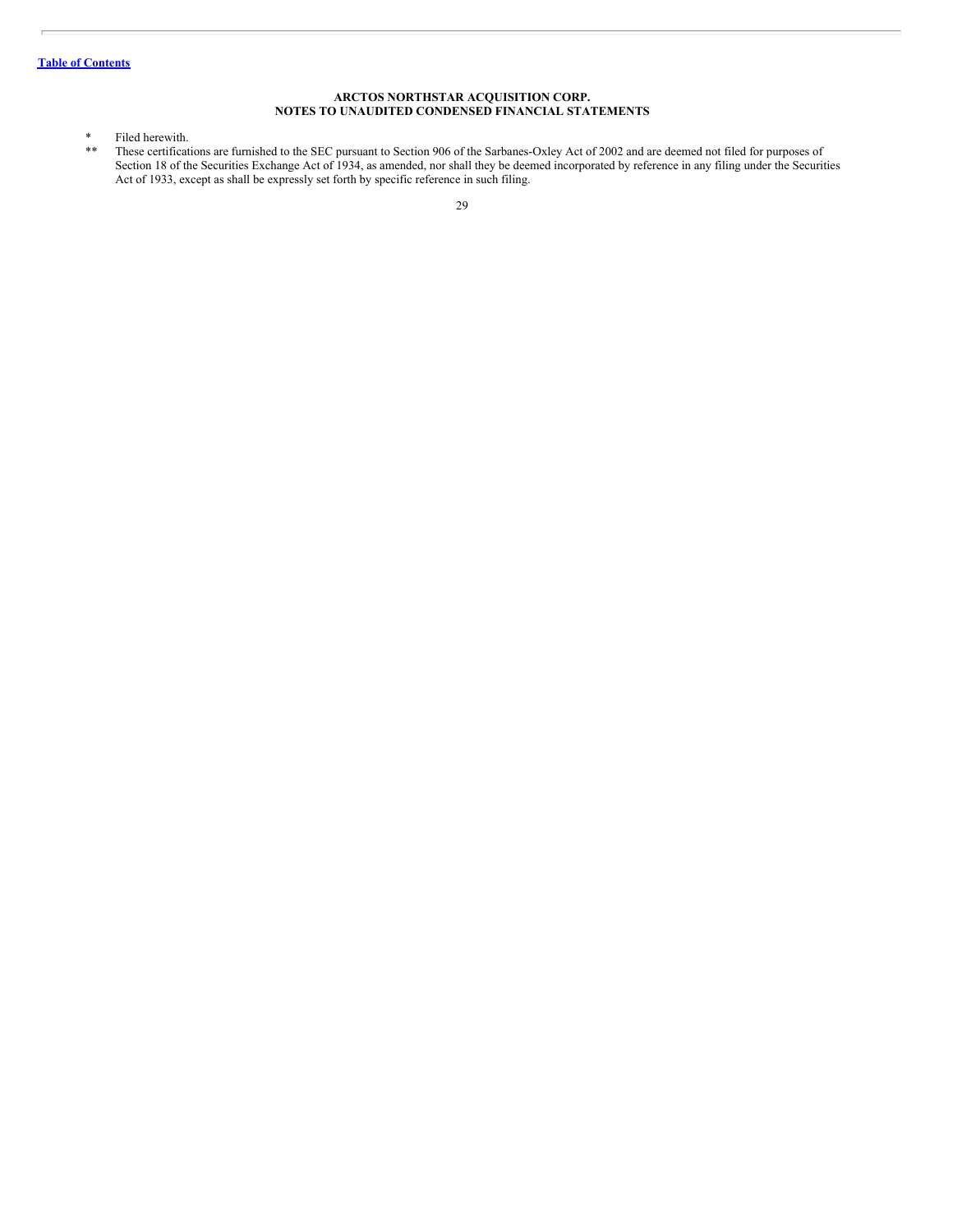### **SIGNATURE**

Pursuant to the requirements of the Securities Exchange Act of 1934, the registrant has duly caused this report to be signed on its behalf by the undersigned hereunto duly authorized.

### Dated: May 16, 2022 **ARCTOS NORTHSTAR ACQUISITION CORP.**

By: /s/ John Vedro

Name: John Vedro<br>Title: Chief Financ Chief Financial Officer and Authorized Signatory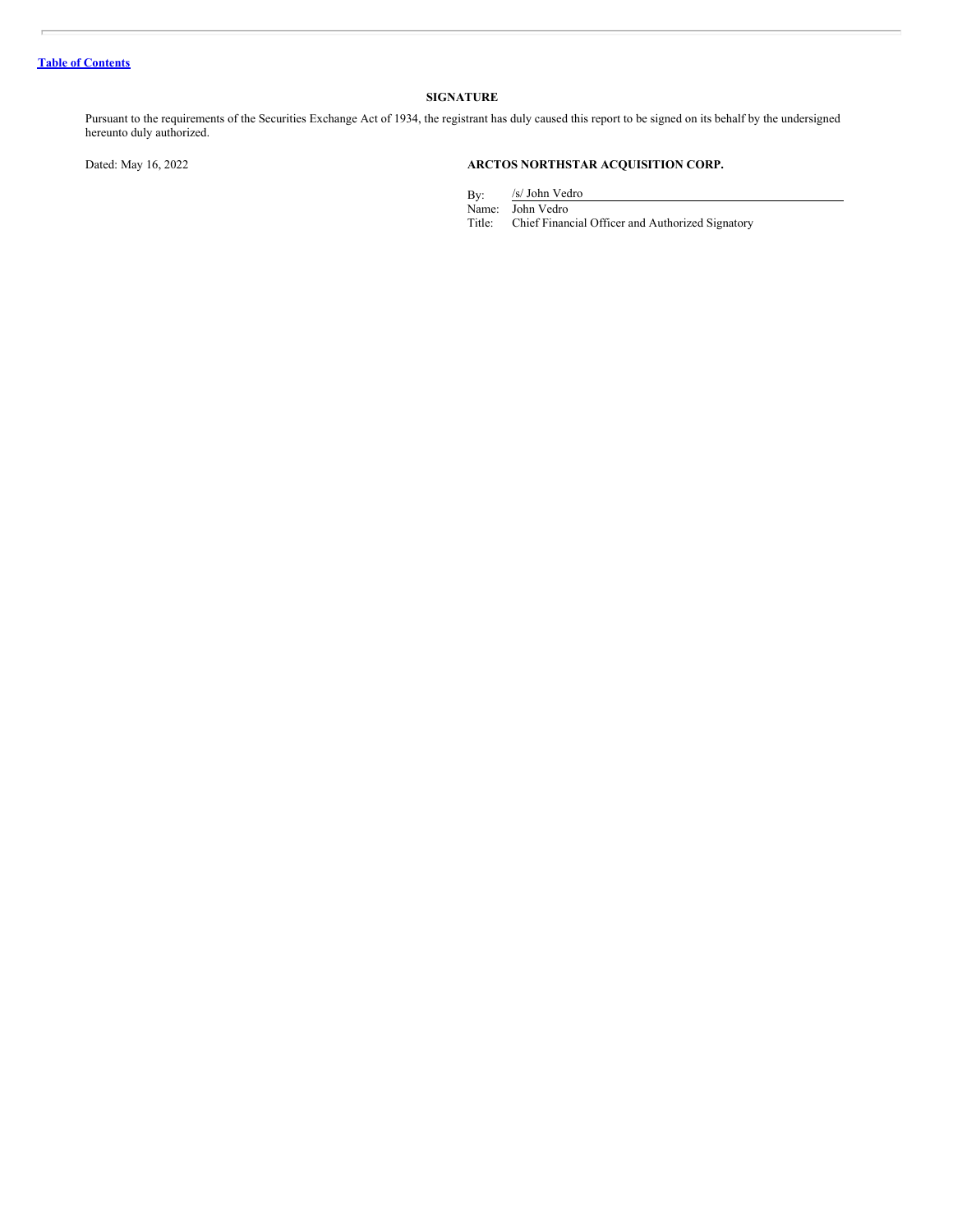### **PROMISSORY NOTE**

Arctos NorthStar Acquisition Corp., a Cayman Islands exempted company (the "**Maker**"), promises to pay to the order of Arctos NorthStar Acquisition Holdings, LLC, a Delaware limited liability company (together with its successors and assigns, the "**Payee**"), the principal sum of THREE HUNDRED FIFTY THOUSAND AND 00/100 DOLLARS (\$350,000.00) in lawful money of the United States of America, on the terms and conditions of this Promissory Note, dated as of the date hereof (as the same may be amended, restated, replaced, supplemented or otherwise modified from time to time, this "**Note**").

1. Principal. The principal balance of this Note shall be repayable on the consummation of the Maker's merger, share exchange, asset acquisition, share purchase, reorganization, recapitalization, or similar business combination with one or more businesses (a "**Business Combination**"). Payee understands that if a Business Combination is not consummated, this Note will not be repaid and all amounts owed hereunder will be forgiven except to the extent that the Maker has funds available to it outside of its trust account established in connection with its initial public offering.

2. Interest. No interest shall accrue on the unpaid principal balance of this Note.

3. Application of Payments. All payments shall be applied first to payment in full of any costs incurred in the collection of any sum due under this Note, including (without limitation) reasonable attorneys' fees, then to the payment in full of any late charges and finally to the reduction of the unpaid principal balance of this Note.

4. Events of Default. The following shall constitute an event of default ("**Event of Default**"):

(a) Failure to Make Required Payments. Failure by Maker to pay the principal of this Note within five (5) business days following the date when due.

(b) Voluntary Bankruptcy, Etc. The commencement by Maker of a voluntary case under the Federal Bankruptcy Code, as now constituted or hereafter amended, or any other applicable federal or state bankruptcy, insolvency, reorganization, rehabilitation or other similar law, or the consent by it to the appointment of or taking possession by a receiver, liquidator, assignee, trustee, custodian, sequestrator (or other similar official) of Maker or for any substantial part of its property, or the making by it of any assignment for the benefit of creditors, or the failure of Maker generally to pay its debts as such debts become due, or the taking of corporate action by Maker in furtherance of any of the foregoing.

(c) Involuntary Bankruptcy, Etc. The entry of a decree or order for relief by a court having jurisdiction in the premises in respect of Maker in an involuntary case under the Federal Bankruptcy Code, as now or hereafter constituted, or any other applicable federal or state bankruptcy, insolvency or other similar law, or appointing a receiver, liquidator, assignee, custodian, trustee, sequestrator (or similar official) of Maker or for any substantial part of its property, or ordering the winding-up or liquidation of its affairs, and the continuance of any such decree or order unstayed and in effect for a period of sixty (60) consecutive days.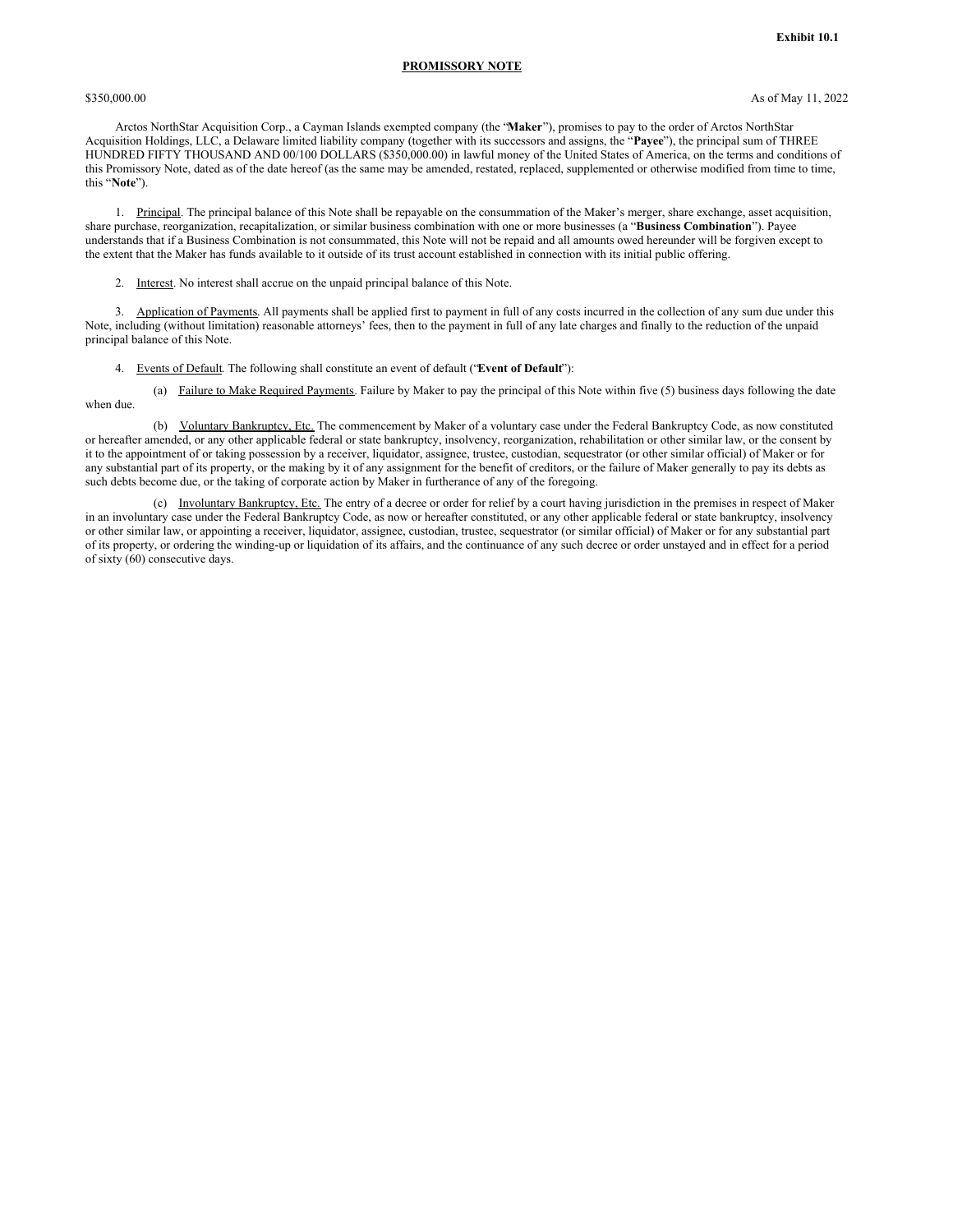#### <span id="page-32-0"></span>5. Remedies.

(a) Upon the occurrence of an Event of Default specified in Section 4(a), Payee may, by written notice to Maker, declare this Note to be due and payable, whereupon the principal amount of this Note, and all other amounts payable thereunder, shall become immediately due and payable without presentment, demand, protest or other notice of any kind, all of which are hereby expressly waived, anything contained herein or in the documents evidencing the same to the contrary notwithstanding.

(b) Upon the occurrence of an Event of Default specified in Sections 4(b) and 4(c), the unpaid principal balance of, and all other sums payable with regard to, this Note shall automatically and immediately become due and payable, in all cases without any action on the part of Payee.

6. Conversion. Upon consummation of a Business Combination, the Payee shall have the option, but not the obligation, to convert the principal balance of this Note, in whole or in part at the option of the Payee, into Working Capital Warrants (as defined in that certain Warrant Agreement, dated February 22, 2021, by and between the Maker and Continental Stock Transfer & Trust Company, as warrant agent), at a price of \$1.50 per Working Capital Warrant. As promptly after notice by Payee to Maker to convert the principal balance of this Note, which must be made at least twenty-four (24) hours prior to the consummation of the Business Combination, as reasonably practicable and after Payee's surrender of this Note, Maker shall have issued and delivered to Payee, without any charge to Payee, Working Capital Warrants (issued in the name(s) requested by Payee), or made appropriate book-entry notation on the books and records of the Maker, for the number of Working Capital Warrants issuable upon the conversion of this Note.

7. Waivers. Maker and all endorsers and guarantors of, and sureties for, this Note waive presentment for payment, demand, notice of dishonor, protest, and notice of protest with regard to the Note, all errors, defects and imperfections in any proceedings instituted by Payee under the terms of this Note, and all benefits that might accrue to Maker by virtue of any present or future laws exempting any property, real or personal, or any part of the proceeds arising from any sale of any such property, from attachment, levy or sale under execution, or providing for any stay of execution, exemption from civil process, or extension of time for payment; and Maker agrees that any real estate that may be levied upon pursuant to a judgment obtained by virtue hereof, on any writ of execution issued hereon, may be sold upon any such writ in whole or in part in any order desired by Payee.

8. Unconditional Liability. Maker hereby waives all notices in connection with the delivery, acceptance, performance, default, or enforcement of the payment of this Note, and agrees that its liability shall be unconditional, without regard to the liability of any other party, and shall not be affected in any manner by any indulgence, extension of time, renewal, waiver or modification granted or consented to by Payee, and consents to any and all extensions of time, renewals, waivers, or modifications that may be granted by Payee with respect to the payment or other provisions of this Note, and agree that additional makers, endorsers, guarantors, or sureties may become parties hereto without notice to them or affecting their liability hereunder.

9. Notices. Any notice called for hereunder shall be deemed properly given if (i) sent by certified mail, return receipt requested, (ii) personally delivered, (iii) dispatched by any form of private or governmental express mail or delivery service providing receipted delivery, (iv) sent by telefacsimile or  $(v)$  sent by e-mail, to the following addresses or to such other address as either party may designate by notice in accordance with this Section:

If to Maker: Arctos NorthStar Acquisition Corp. 2021 McKinney Avenue, #200 Dallas, Texas 75201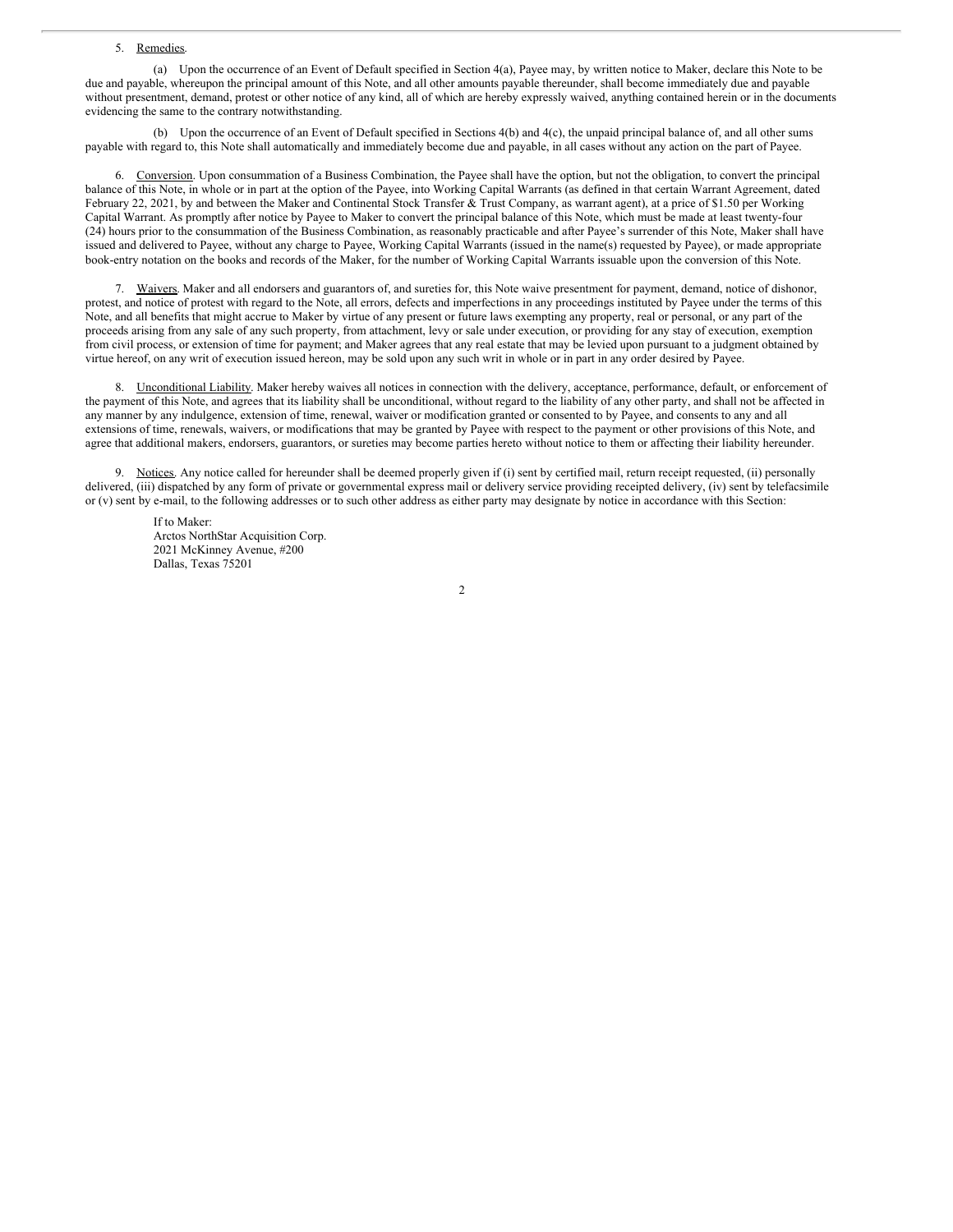#### Attention: John Vedro

If to Payee:

Arctos Northstar Acquisition Holdings, LLC 2021 McKinney Avenue, #200 Dallas, Texas 75201 Attention: John Vedro

Notice shall be deemed given on the earlier of (i) actual receipt by the receiving party, (ii) the date shown on a telefacsimile transmission confirmation, (iii) the date on which an e-mail transmission was received by the receivingparty's on-line access provider (iv) the date reflected on a signed delivery receipt, or (vi) two (2) Business Days following tender of delivery or dispatch by express mail or delivery service.

10. Trust Waiver. Notwithstanding anything herein to the contrary, the Payee hereby waives any and all right, title, interest or claim of any kind ("**Claim**") in or to any distribution of or from the trust account established in which proceeds of the Maker's initial public offering of securities (**I**"**PO**") (including the deferred underwriters discounts and commissions) and proceeds of the sale of the private placement warrants issued in a private placement which occurred in connection with the consummation of the IPO are deposited, as described in greater detail in the registration statement and prospectus filed with the Securities and Exchange Commission in connection with the IPO, and hereby agrees not to seek recourse, reimbursement, payment or satisfaction for any Claim against the trust account for any reason whatsoever.

11. Construction. This Note shall be construed and enforced in accordance with the domestic, internal law, but not the law of conflict of laws, of the State of New York.

12. Severability. Any provision contained in this Note which is prohibited or unenforceable in any jurisdiction shall, as to such jurisdiction, be ineffective to the extent of such prohibition or unenforceability without invalidating the remaining provisions hereof, and any such prohibition or unenforceability in any jurisdiction shall not invalidate or render unenforceable such provision in any other jurisdiction.

[*Remainder of Page Intentionally Left Blank*]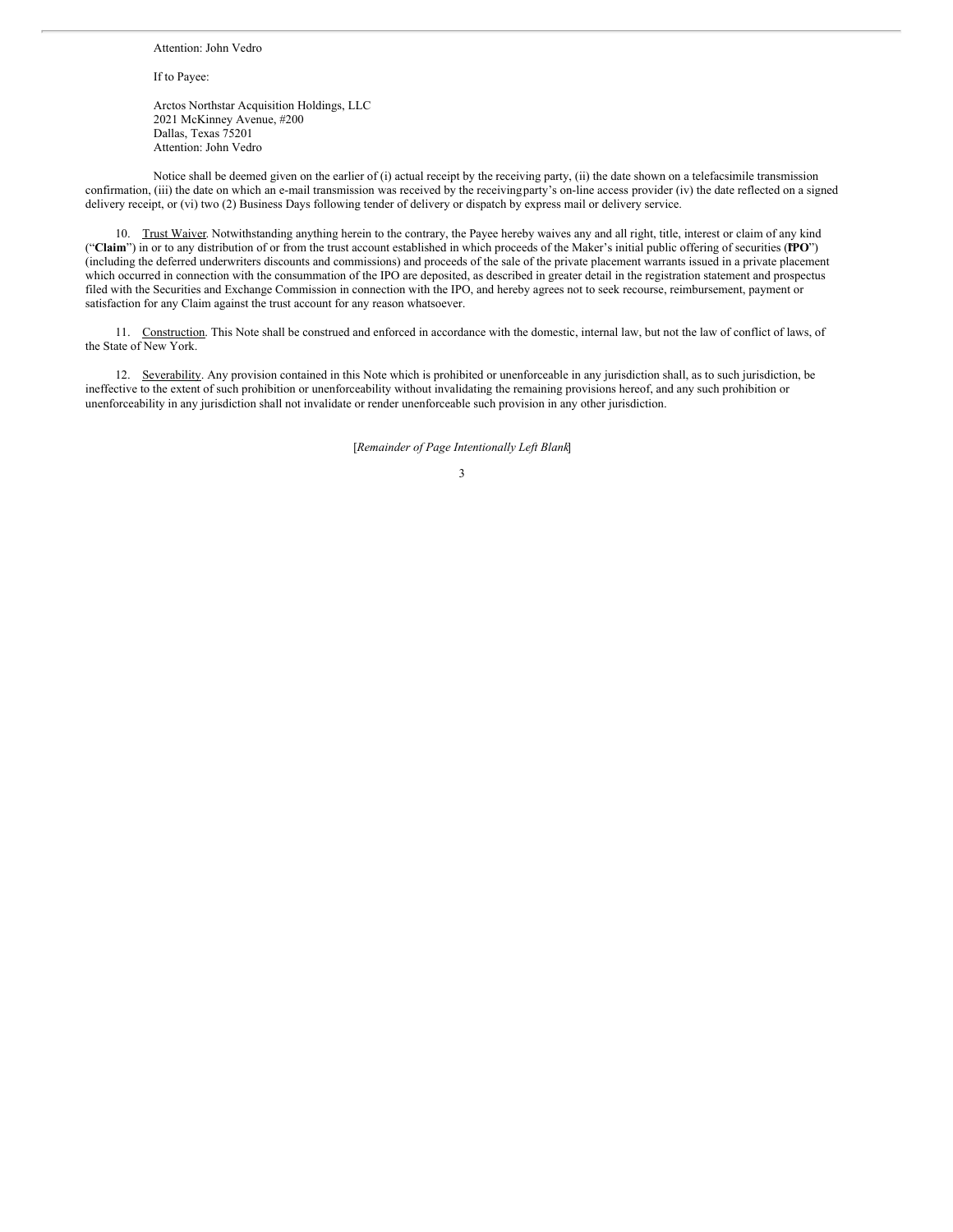**IN WITNESS WHEREOF**, the Maker, intending to be legally bound hereby, has caused this Note to be duly executed by its Chief Financial Officer the day and year first above written.

## **ARCTOS NORTHSTAR ACQUISITION CORP.**

/s/ John Vedro Name: John Vedro Title: Chief Financial Officer

[*Signature Page to Promissory Note*]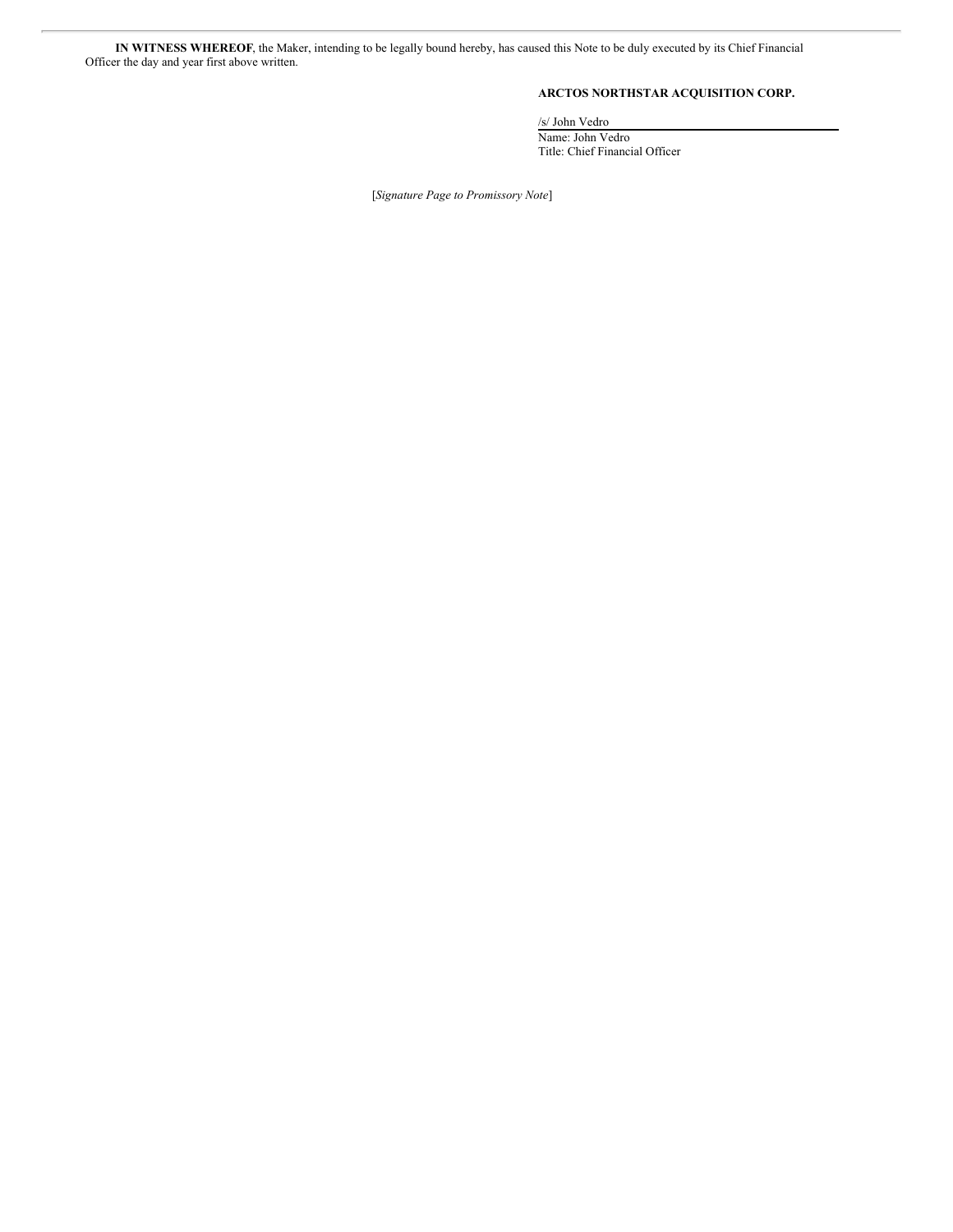#### **CERTIFICATION PURSUANT TO RULES 13a-14(a) AND 15d-14(a) UNDER THE SECURITIES EXCHANGE ACT OF 1934, AS ADOPTED PURSUANT TO SECTION 302 OF THE SARBANES-OXLEY ACT OF 2002**

<span id="page-35-0"></span>I, Theo Epstein, certify that:

- 1. I have reviewed this Quarterly Report on Form10-Q for the quarter ended March 31, 2022 of Arctos NorthStar Acquisition Corp.;
- 2. Based on my knowledge, this report does not contain any untrue statement of a material fact or omit to state a material fact necessary to make the statements made, in light of the circumstances under which such statements were made, not misleading with respect to the period covered by this report;
- 3. Based on my knowledge, the financial statements, and other financial information included in this report, fairly present in all material respects the financial condition, results of operations and cash flows of the registrant as of, and for, the periods presented in this report;
- 4. The registrant's other certifying officers and I are responsible for establishing and maintaining disclosure controls and procedures (as defined in Exchange Act Rules 13a-15(e) and 15d-15(e)) for the registrant and have:
	- a. Designed such disclosure controls and procedures, or caused such disclosure controls and procedures to be designed under our supervision, to ensure that material information relating to the registrant, including its consolidated subsidiaries, is made known to us by others within those entities, particularly during the period in which this report is being prepared;
	- b. [Paragraph omitted pursuant to SEC Release Nos.33-8238/34-47986 and 33-8392/34-49313];
	- c. Evaluated the effectiveness of the registrant's disclosure controls and procedures and presented in this report our conclusions about the effectiveness of the disclosure controls and procedures, as of the end of the period covered by this report based on such evaluation; and
	- d. Disclosed in this report any change in the registrant's internal control over financial reporting that occurred during the registrant's most recent fiscal quarter (the registrant's fourth fiscal quarter in the case of an annual report) that has materially affected, or is reasonably likely to materially affect, the registrant's internal control over financial reporting; and
- 5. The registrant's other certifying officers and I have disclosed, based on our most recent evaluation of internal control over financial reporting, to the registrant's auditors and the audit committee of the registrant's board of directors (or persons performing the equivalent functions):
	- a. All significant deficiencies and material weaknesses in the design or operation of internal control over financial reporting which are reasonably likely to adversely affect the registrant's ability to record, process, summarize and report financial information; and
	- b. Any fraud, whether or not material, that involves management or other employees who have a significant role in the registrant's internal controls over financial reporting.

Date: May 16, 2022 By: /s/ Theo Epstein

Theo Epstein Chief Executive Officer (Principal Executive Officer)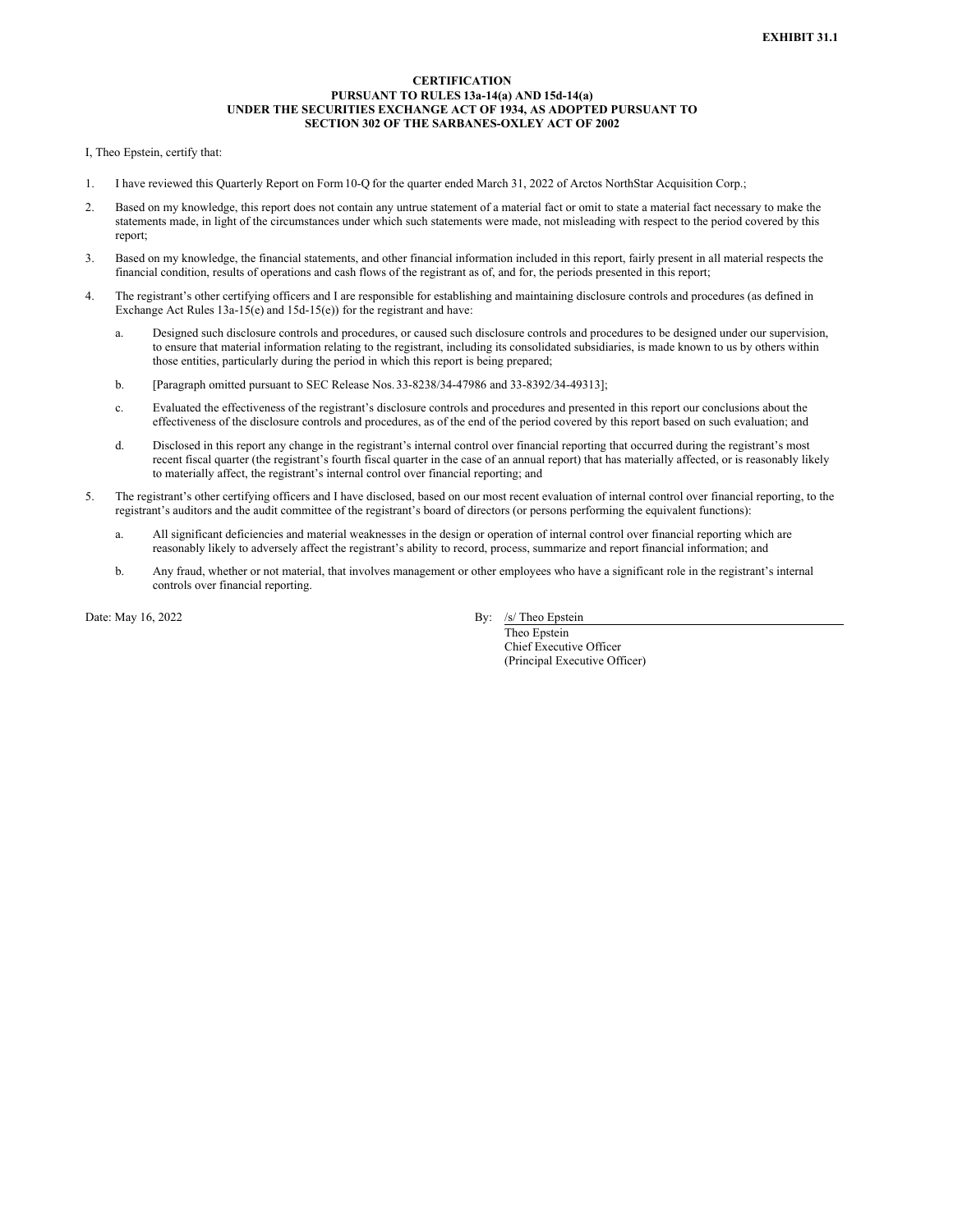#### **CERTIFICATION PURSUANT TO RULES 13a-14(a) AND 15d-14(a) UNDER THE SECURITIES EXCHANGE ACT OF 1934, AS ADOPTED PURSUANT TO SECTION 302 OF THE SARBANES-OXLEY ACT OF 2002**

### <span id="page-36-0"></span>I, John Vedro, certify that:

- 1. I have reviewed this Quarterly Report on Form10-Q for the quarter ended March 31, 2022 of Arctos NorthStar Acquisition Corp.;
- 2. Based on my knowledge, this report does not contain any untrue statement of a material fact or omit to state a material fact necessary to make the statements made, in light of the circumstances under which such statements were made, not misleading with respect to the period covered by this report;
- 3. Based on my knowledge, the financial statements, and other financial information included in this report, fairly present in all material respects the financial condition, results of operations and cash flows of the registrant as of, and for, the periods presented in this report;
- 4. The registrant's other certifying officers and I are responsible for establishing and maintaining disclosure controls and procedures (as defined in Exchange Act Rules 13a-15(e) and 15d-15(e)) for the registrant and have:
	- a. Designed such disclosure controls and procedures, or caused such disclosure controls and procedures to be designed under our supervision, to ensure that material information relating to the registrant, including its consolidated subsidiaries, is made known to us by others within those entities, particularly during the period in which this report is being prepared;
	- b. [Paragraph omitted pursuant to SEC Release Nos.33-8238/34-47986 and 33-8392/34-49313];
	- c. Evaluated the effectiveness of the registrant's disclosure controls and procedures and presented in this report our conclusions about the effectiveness of the disclosure controls and procedures, as of the end of the period covered by this report based on such evaluation; and
	- d. Disclosed in this report any change in the registrant's internal control over financial reporting that occurred during the registrant's most recent fiscal quarter (the registrant's fourth fiscal quarter in the case of an annual report) that has materially affected, or is reasonably likely to materially affect, the registrant's internal control over financial reporting; and
- 5. The registrant's other certifying officers and I have disclosed, based on our most recent evaluation of internal control over financial reporting, to the registrant's auditors and the audit committee of the registrant's board of directors (or persons performing the equivalent functions):
	- a. All significant deficiencies and material weaknesses in the design or operation of internal control over financial reporting which are reasonably likely to adversely affect the registrant's ability to record, process, summarize and report financial information; and
	- b. Any fraud, whether or not material, that involves management or other employees who have a significant role in the registrant's internal controls over financial reporting.

Date: May 16, 2022 By: /s/ John Vedro

John Vedro Chief Financial Officer (Principal Financial and Accounting Officer)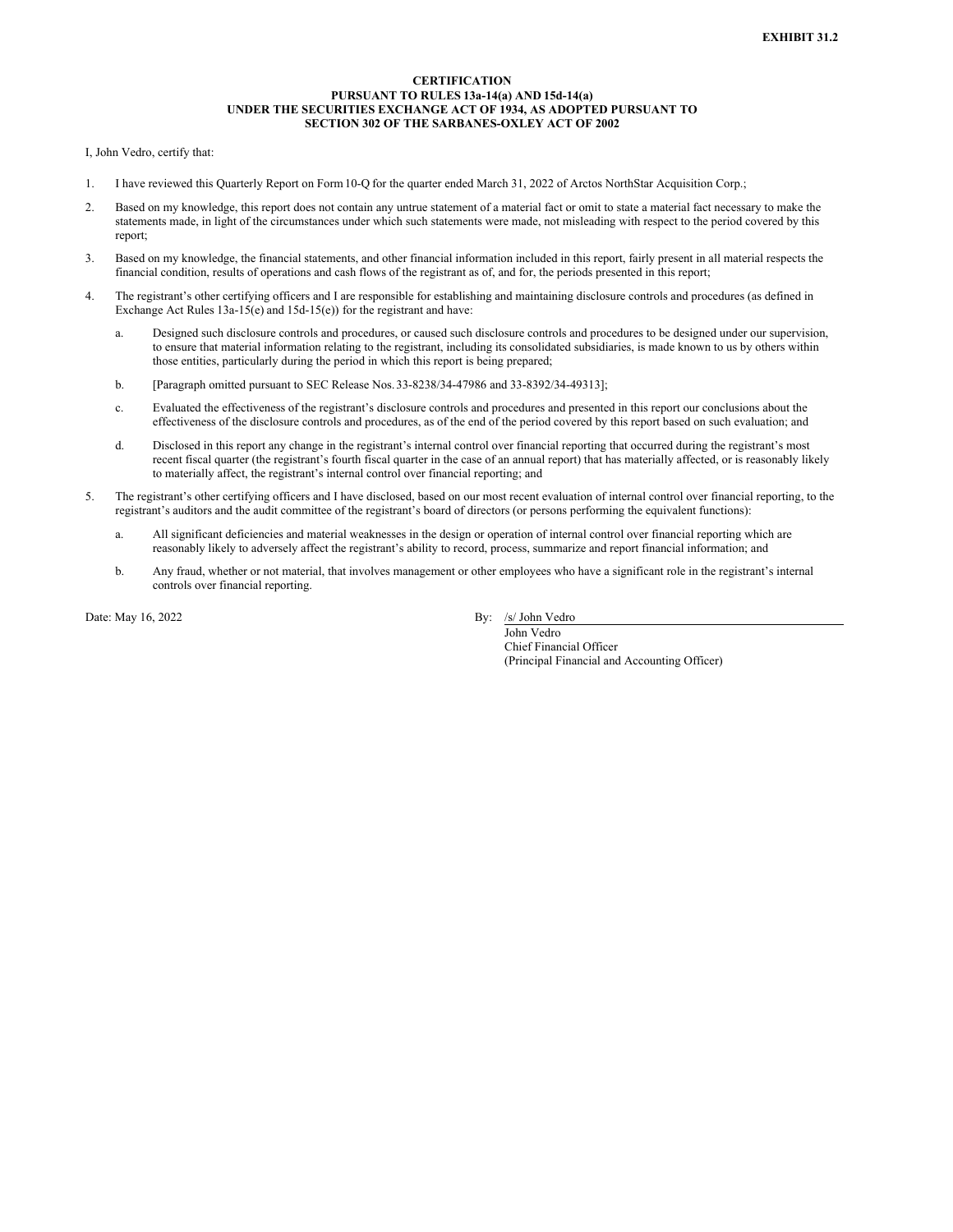#### **CERTIFICATION PURSUANT TO 18 U.S.C. SECTION 1350, AS ADOPTED PURSUANT TO SECTION 906 OF THE SARBANES-OXLEY ACT OF 2002**

<span id="page-37-0"></span>In connection with the Quarterly Report of Arctos NorthStar Acquisition Corp. (the 'Company'') on Form 10-Q for the quarter ended March 31, 2022, as filed with the Securities and Exchange Commission on the date hereof (the "Report"), I, Theo Epstein, Chief Executive Officer of the Company, certify, pursuant to 18 U.S.C. Section 1350, as adopted pursuant to Section 906 of the Sarbanes-Oxley Act of 2002, that, to my knowledge:

(1) the Report fully complies with the requirements of Section 13(a) or 15(d) of the Securities Exchange Act of 1934; and

(2) the information contained in the Report fairly presents, in all material respects, the financial condition and results of operations of the Company.

Date: May 16, 2022

/s/ Theo Epstein

Name: Theo Epstein Title: Chief Executive Officer (Principal Executive Officer)